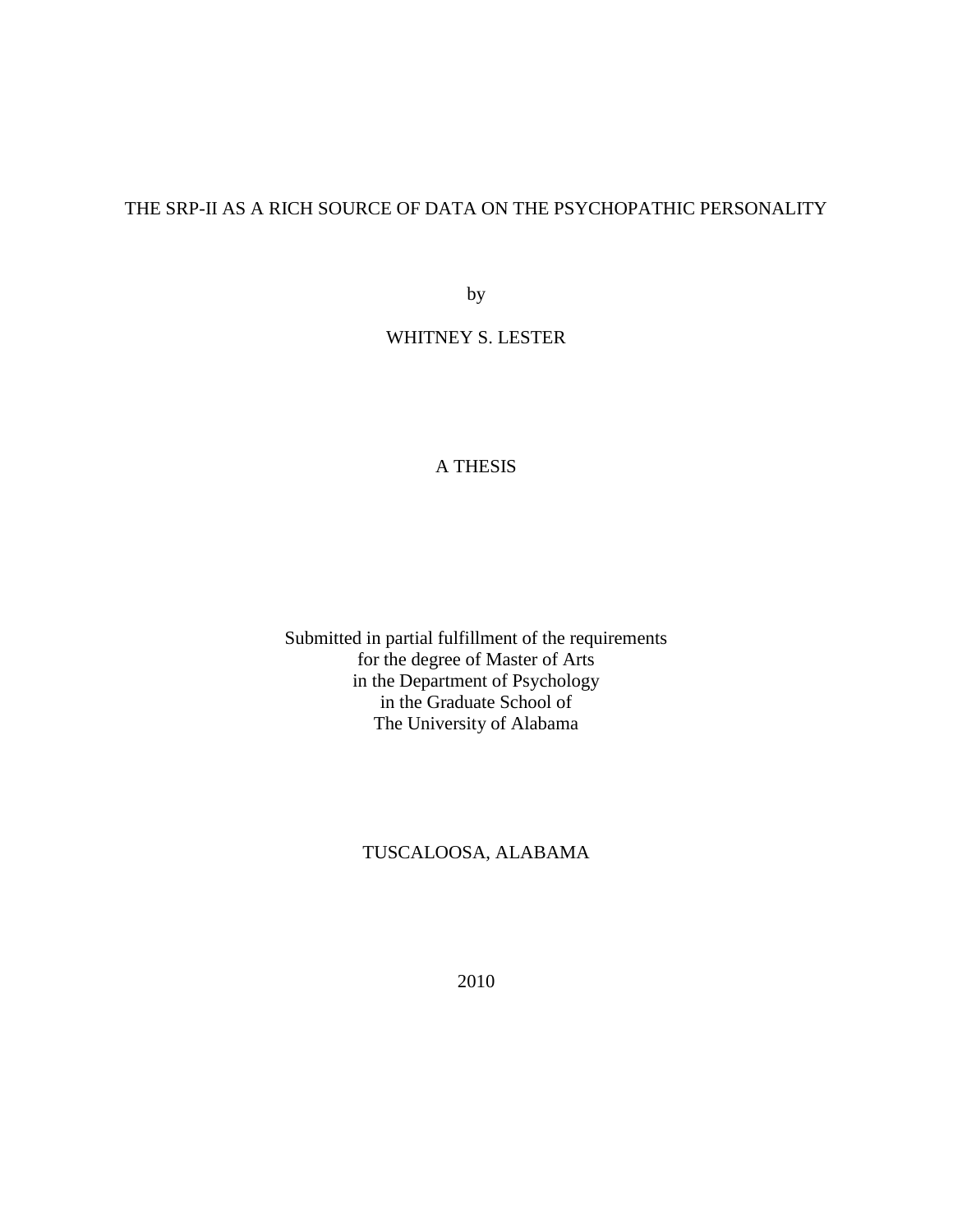Copyright Whitney S. Lester 2010 ALL RIGHTS RESERVED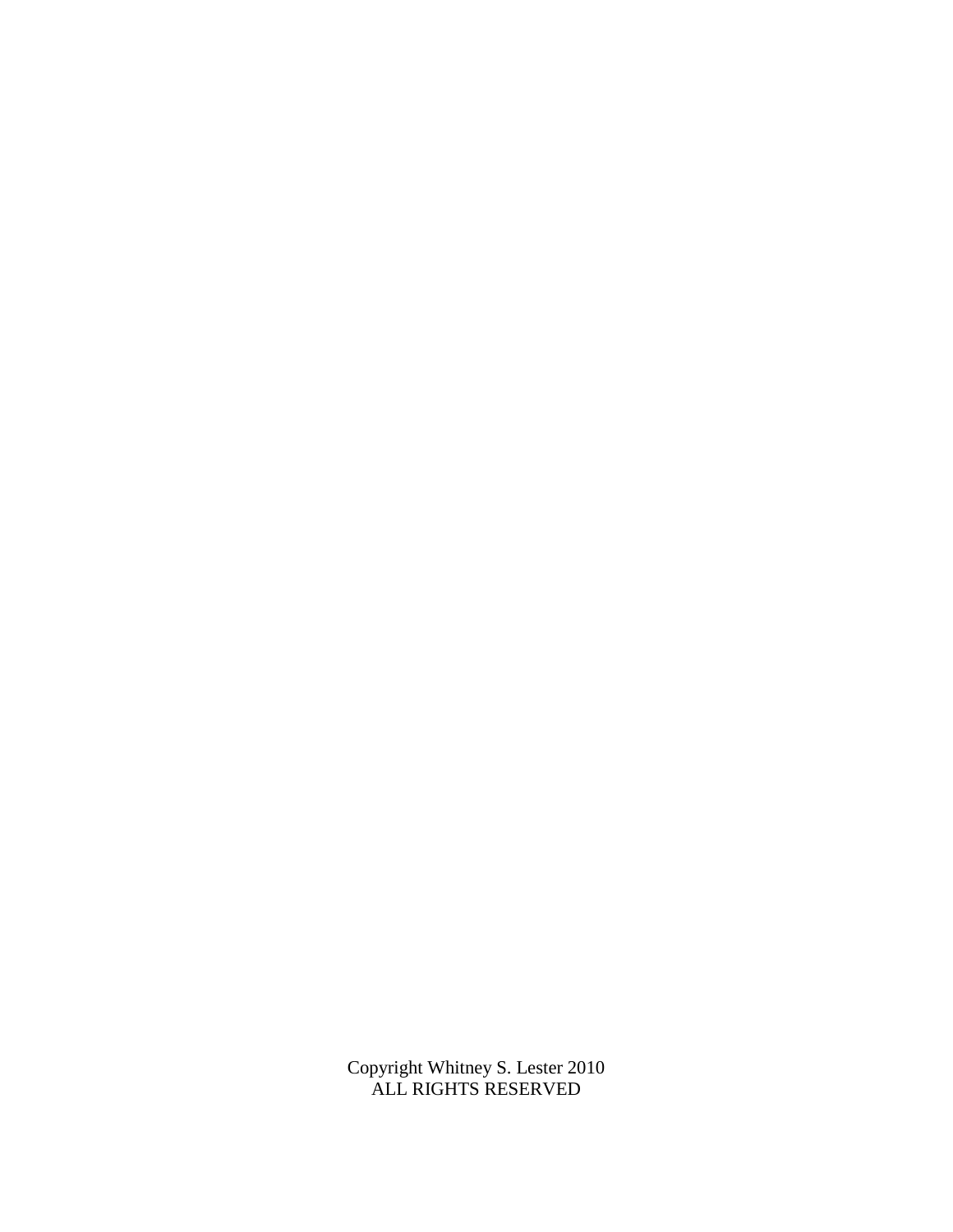### ABSTRACT

This study examines the factor structure, external correlates, and predictive utility of the Self-Report Psychopathy scale (SRP-II; Hare, Harpur, & Hemphill, 1989). It was hypothesized that the SRP-II would sufficiently tap facets of the psychopathic personality, despite failing to replicate the structure of the PCL-R, and thereby provide a rich source of data for examining the construct of psychopathy as delineated by Cleckley (1941). Participants for the current investigation were 1257 undergraduate students who completed a battery of psychological tests. Exploratory factor analysis revealed that models with two to four factors made the most conceptual sense. Confirmatory factor analysis revealed a rationally-derived, four-factor model to have the best fit. Further analyses indicate these factors are linked to, and are significant predictors of, external correlates relevant to psychopathy.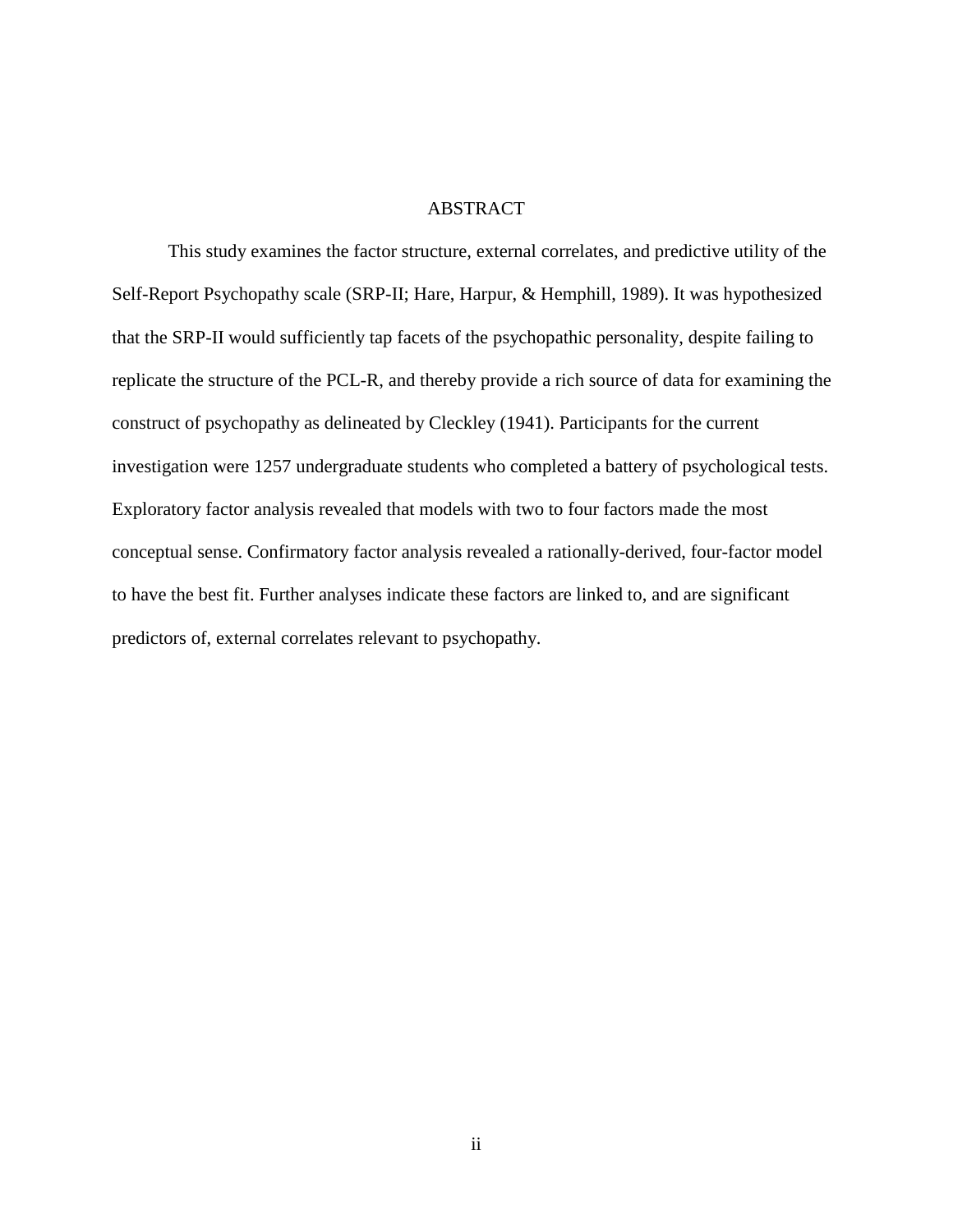# LIST OF ABBREVIATIONS AND SYMBOLS

| β                | Beta coefficient                               |
|------------------|------------------------------------------------|
| df               | Degrees of freedom                             |
| $\chi$           | Computed value of chi-square test              |
| F                | Fisher's F ratio                               |
| $\boldsymbol{M}$ | Mean                                           |
| N                | Sample size                                    |
| $\boldsymbol{p}$ | Probability; level of statistical significance |
| r                | Pearson product-moment correlation             |
| $R^2$            | R square value                                 |
| <b>SD</b>        | <b>Standard deviation</b>                      |
| t                | Computed value of $t$ test                     |
|                  | Equal to                                       |
|                  |                                                |

< Less than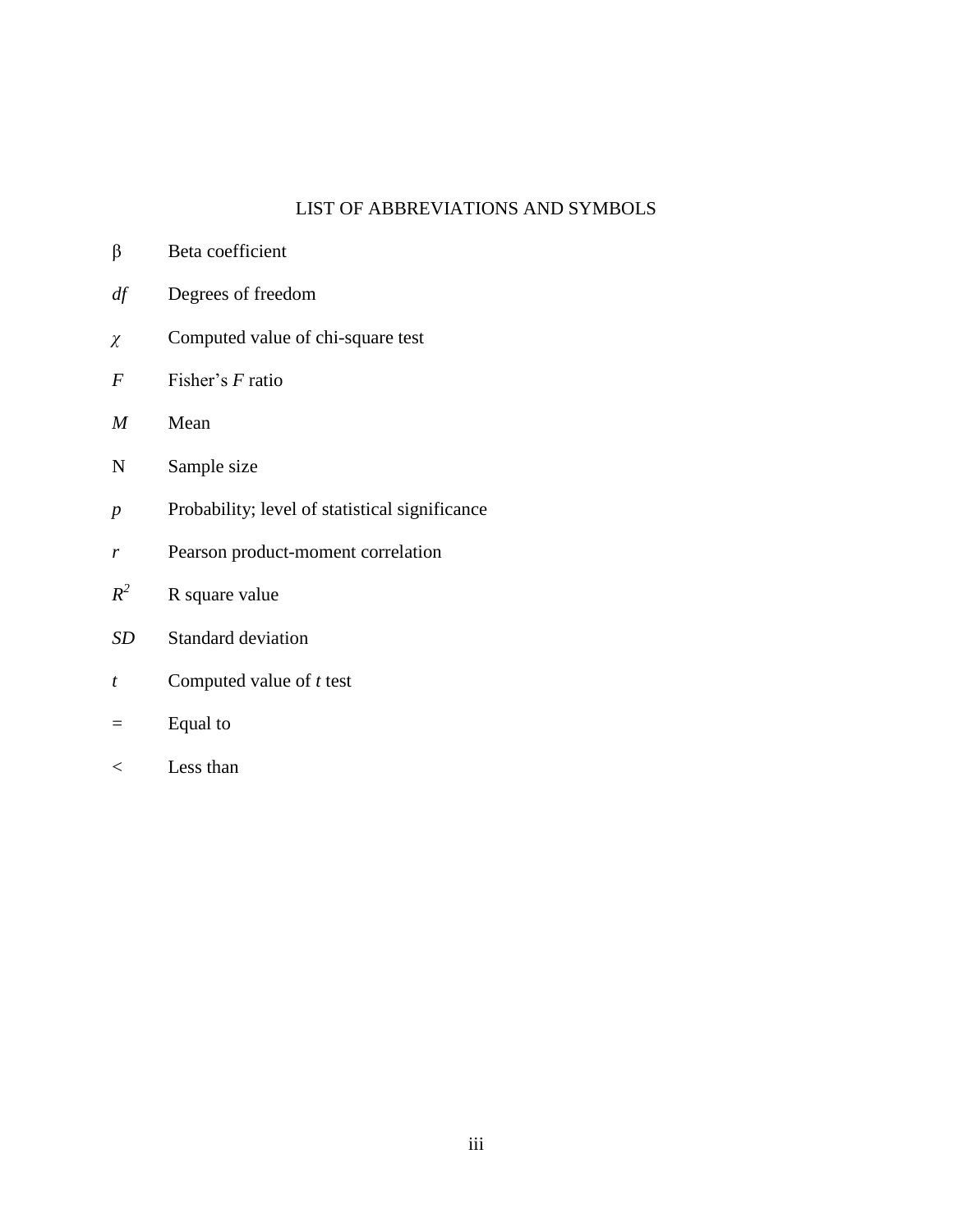### ACKNOWLEDGMENTS

I am pleased to have this opportunity to thank my colleagues who have helped me with this project. First, I would like to thank Dr. Ryan Earley for making the trek over from the biology building to share his time, knowledge, and unique perspective. I would also like to thank Dr. Martin Sellbom for his invaluable input throughout the project and willingness to spend his afternoons poring over Mplus output. I am most indebted to Dr. Randy Salekin for sharing his research expertise, and offering encouragement and guidance throughout this project. Lastly, I would like to thank my friends and classmates, Krystal Hedge and Caroline Titcomb, who were always there to provide support and feedback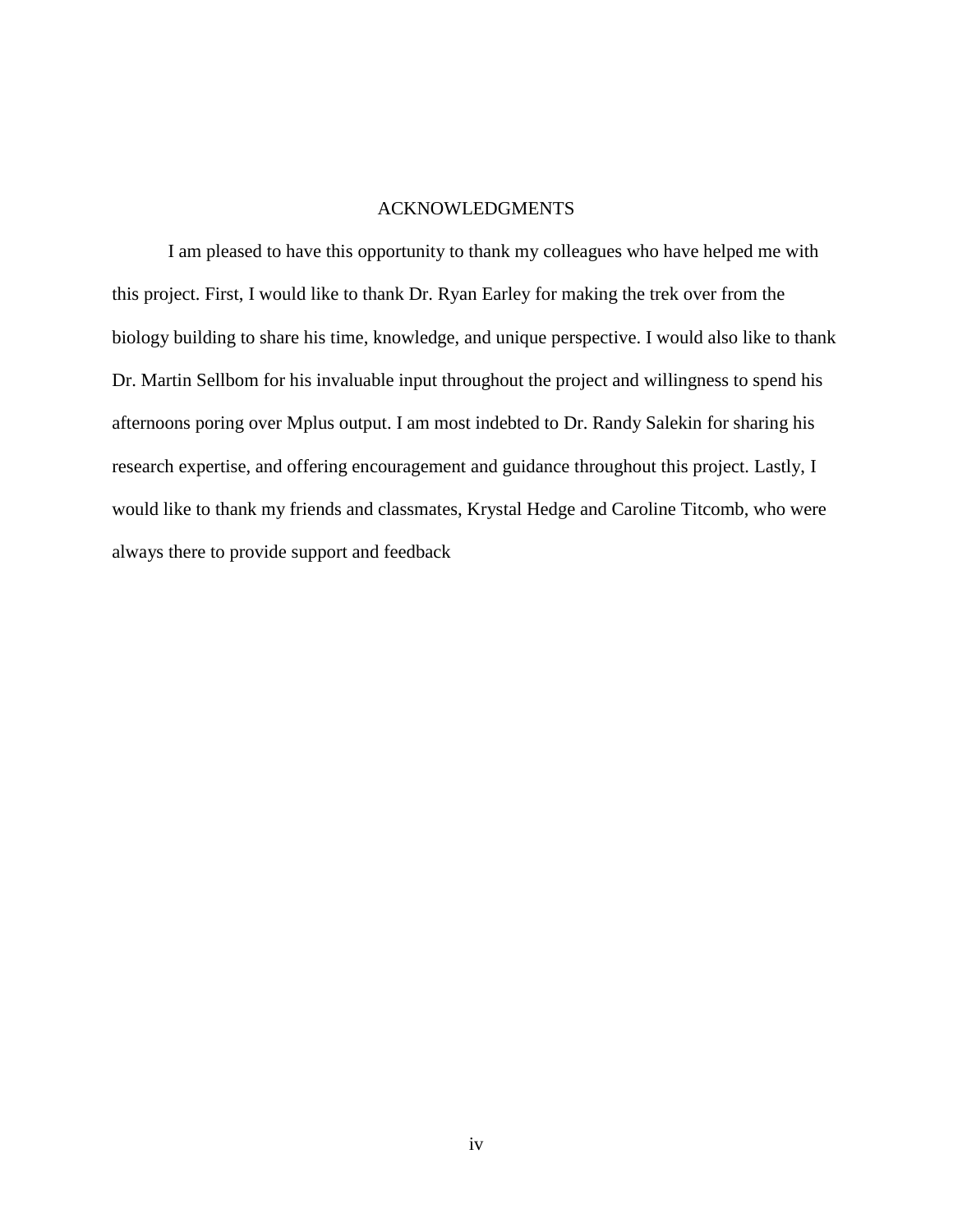# **CONTENTS**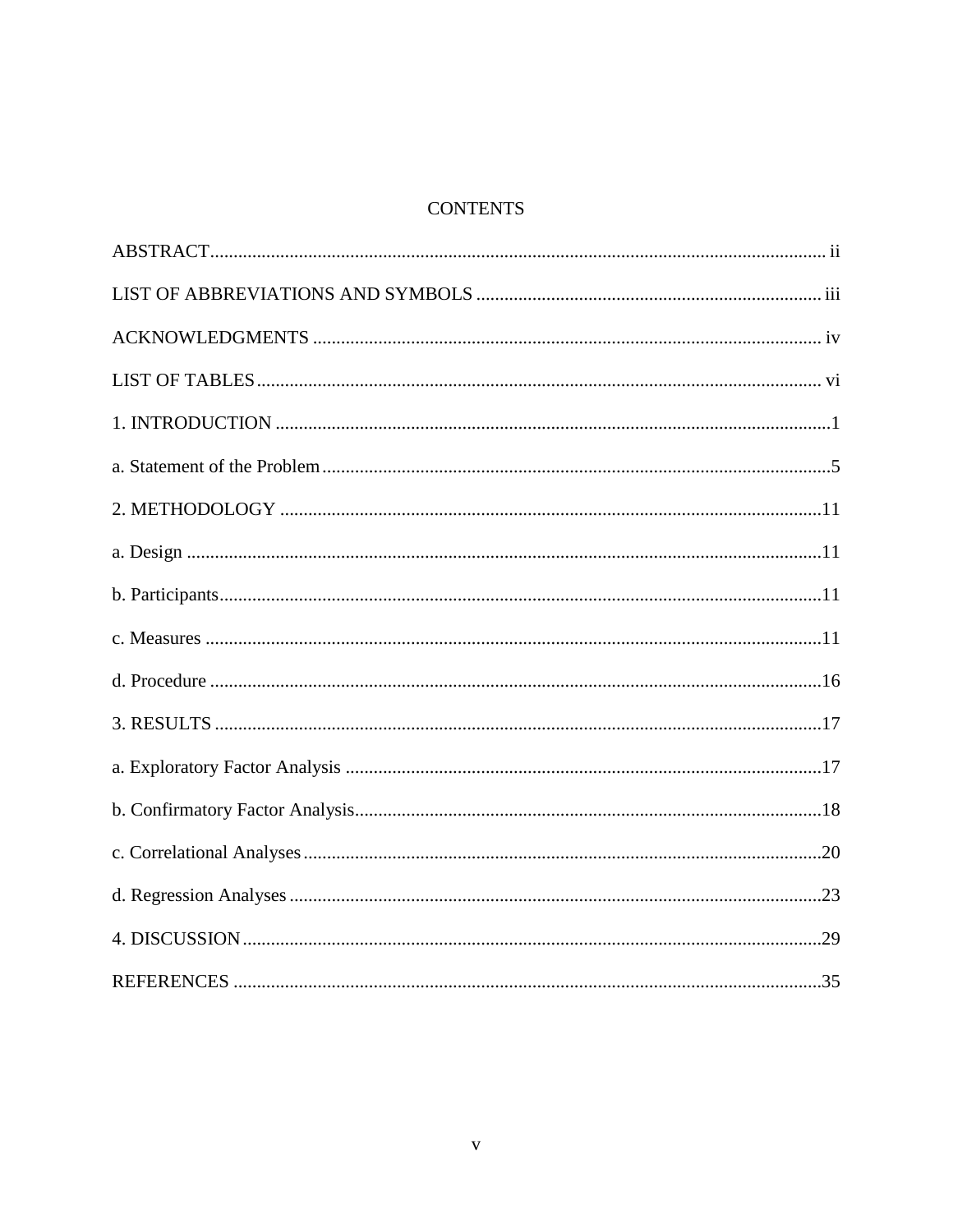# LIST OF TABLES

| 2. Exploratory Factor Analysis Fit Index Values for Models with One to Seven Factors 41   |
|-------------------------------------------------------------------------------------------|
| 3. Factor Indicators for Confirmatory Factor Analysis of a Rationally-Derived Four-Factor |
| 4. Correlations between Total and Factor Scores of the SRP-II for the Total Sample and    |
| 5. Multiple Linear Regression Analyses Predicting External Correlate Scale Scores with    |
| 6. Multiple Linear Regression Analyses Predicting External Correlate Scale Score with     |
| 7. Highest Positive and Negative Beta Coefficients by Factor for the Rationally-Derived   |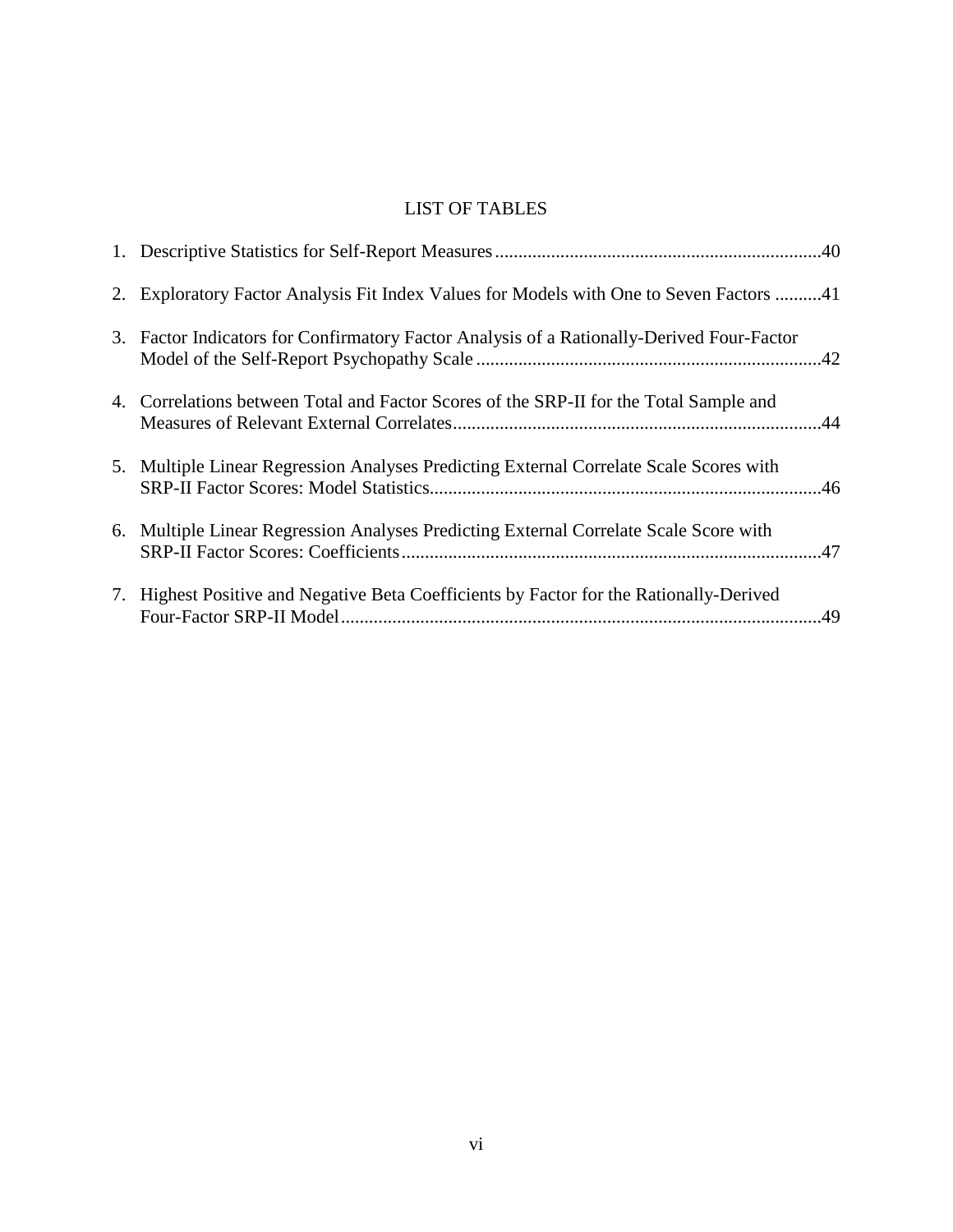### **Introduction**

The construct of psychopathy has a long history in the field of mental health, first as a syndrome of interest to clinicians and more recently as a construct of interest to researchers. The seminal work on the topic, *The Mask of Sanity*, was written by Dr. Hervey Cleckley and first published in 1941. In this volume, and subsequent editions, Cleckley endeavored to offer a detailed explanation of the syndrome, including a clinical profile highlighting 16 hallmark traits of the psychopathic personality. In measuring psychopathy, clinicians used a global clinical assessment approach in which they rated respondents along a 7-point scale based on how closely the individual matched the 16 criteria using information gathered from an extensive interview and case history review (Hare, 1980).

In the early 1980"s, Dr. Robert Hare sought to develop a more systematic assessment of the construct for use with forensic populations. More specifically, he created the Psychopathy Checklist (PCL; Hare, 1980) to be an even more objective and reliable measure of psychopathy than the global clinical assessment approach (Hare, 1980). The 22 items on the original version of the PCL were derived from a larger pool of items relevant to the assessment of psychopathy and were retained based on their ability to discriminate between individuals with low and high psychopathy ratings (Hare, 1980). Each item is rated on a 3-point scale using information gathered through an interview and a review of the individual"s institutional files. Similar to the global clinical rating system, an individual"s score reportedly indicated how well the individual matched Cleckley"s psychopathy criteria. Initial assessment of the PCL suggested that it was "closely tied to the clinical concept of psychopathy" (i.e., the Cleckley criteria) (Hare, 1980, p.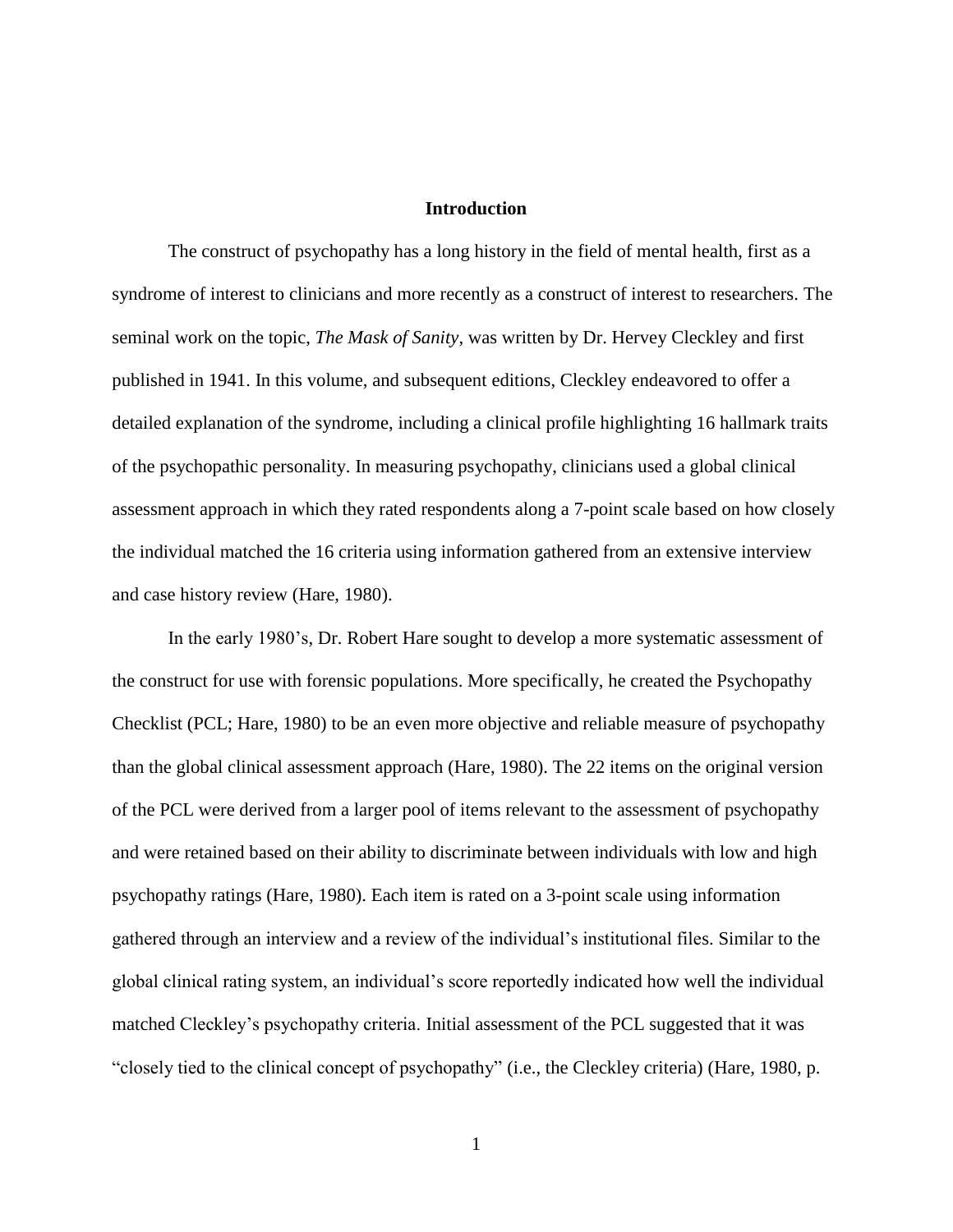118). The checklist and 16 Cleckley criteria were subjected to principal components analysis and the analysis of each measure yielded a five-factor structure. Correlational analyses "indicated that the overall fit between the two set of factors was extremely good" (Hare, 1980, p. 118). However, later analyses using PCL data from a large forensic sample  $(N = 1,119)$ , revealed a two-factor structure (Harpur, Hare, & Hakstian, 1989).

In response to the growing popularity of the PCL, the measure was revised to create the current incarnation of the checklist, the Psychopathy Checklist-Revised (PCL-R; Hare, 1991). The revision included modifying item descriptions, deleting two items, and improving the scoring instructions and scoring criteria. The PCL and PCL-R were found to "have virtually the same psychometric properties and external correlates, are highly correlated, and can be considered measures of the same construct" (Hare, 1991, p. 1). Additionally, a two-factor solution consistent with the PCL model was found for the revised version of the measure using a large forensic sample (N = 1,281; Hare, Harpur, Hakstian, Forth, Hart, & Newman, 1990).

In the field of psychology today, the PCL-R is considered by many to be the "goldstandard" assessment of the construct (Cooke, Kosson, & Michie, 2001) and the bi-component structure is the most widely accepted model of psychopathy. The first factor is typically referred to as an interpersonal/affective factor and the second as a social deviance factor (Hare et al., 1990; Harpur, Hare, & Hakstian, 1989). More recently, the two-factor structure of the PCL-R has been further refined to include a lower order, four-facet structure (antisocial behavior, impulsive thrill-seeking, interpersonal manipulation, and cold affect; Hare 2003), as well.

Despite these findings, the factor structure of psychopathy is still a point of contention in the literature. Cooke and Michie (2001) developed a hierarchical three-factor model (Interpersonal, Affective, and Lifestyle) using PCL-R data and argued that this model makes for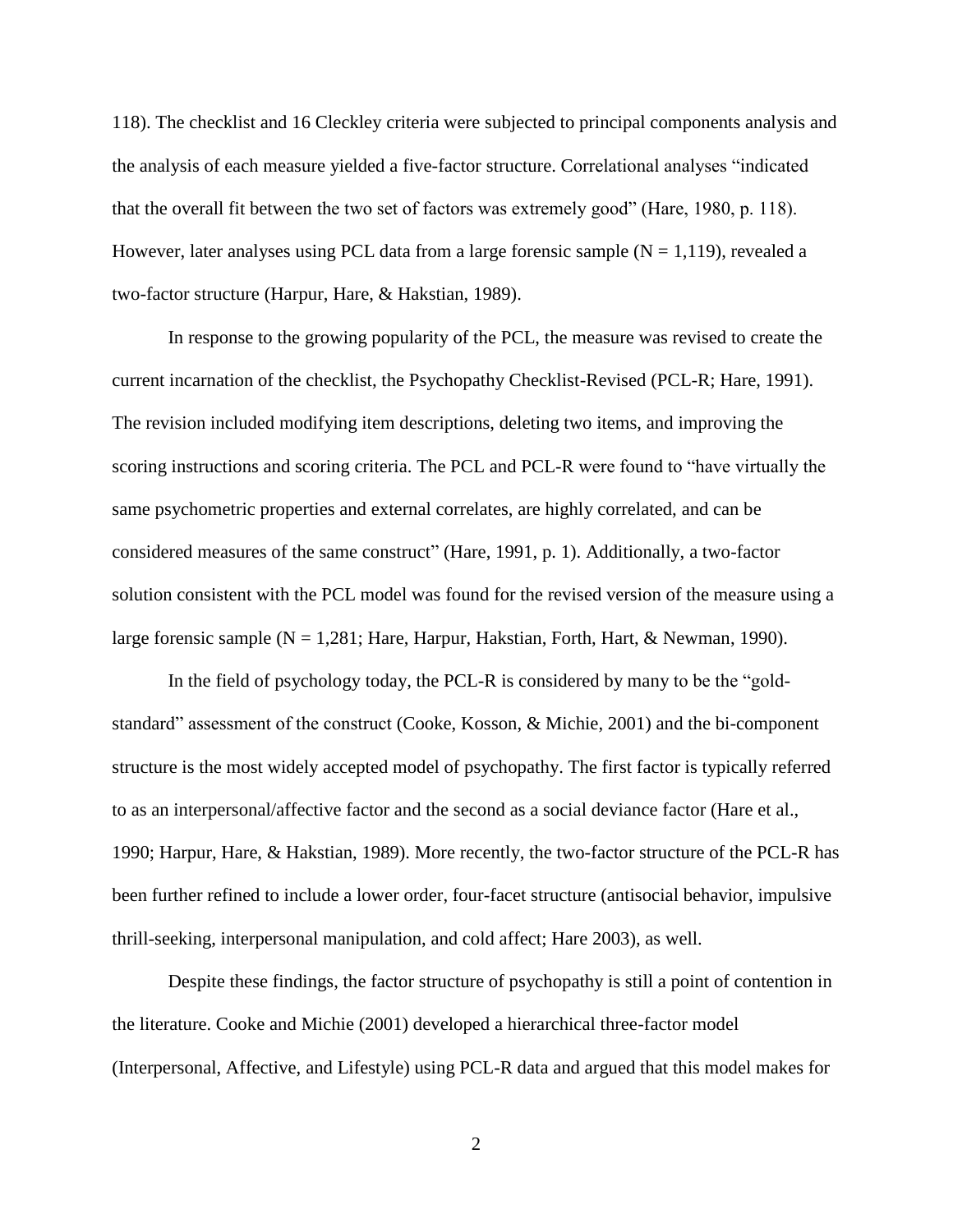a more coherent construct. However, a four-factor solution for the PCL-R has also been described (Neumann, Vitacco, Hare, & Wupperman, 2005). This model included three of the factors described by Cooke and Michie (2001) and also a fourth Antisocial factor. Part of this debate has also questioned whether antisocial items should be considered part of the psychopathy construct or rather one potential consequence of this personality syndrome (Cooke & Michie, 2001; Hare & Neumann, 2010; Skeem & Cooke, 2010).

As psychopathy research has expanded to include non-forensic samples, numerous selfreport measures have been developed to assess the construct. Two-factor models of psychopathy have been found using some of these self-report measures, but findings of a two-factor solution that corresponds to the PCL-R factors have been less consistent across measures (e.g., Benning, Patrick, Hicks, Blonigen, & Krueger, 2003; Levenson, Kiehl, & Fitzpatrick, 1995; Lynam, Whiteside, & Jones, 1999). One measure for which this has been true is the Self-Report Psychopathy scale (SRP-II; Hare, Harpur, & Hemphill, 1989).

The SRP-II is a revised version of Hare"s Self-Report Psychopathy scale (SRP, Hare 1985). The first version of the SRP was created shortly after the first version of the PCL and was designed to assess the same construct and factors as the checklist (Hare, 1985; Hare, 1991; Hare, Harpur, & Hemphill, 1989). Similar to the PCL, the final 29 items of the original SRP were derived from a larger pool of items relevant to the assessment of psychopathy (Hare, 1985). The SRP was then revised to better capture the two-factor structure of the PCL-R (Williams, Nathanson, & Paulhus, 2003) with a specific focus on successfully measuring the interpersonal/affective factor, as self-report scales were noted to be less successful at assessing this factor in comparison to the social deviance factor (Hare, 1991). Thus, on the 60-item SRP-II, nine of the items were designated as a scale for assessing the PCL-R personality (i.e.,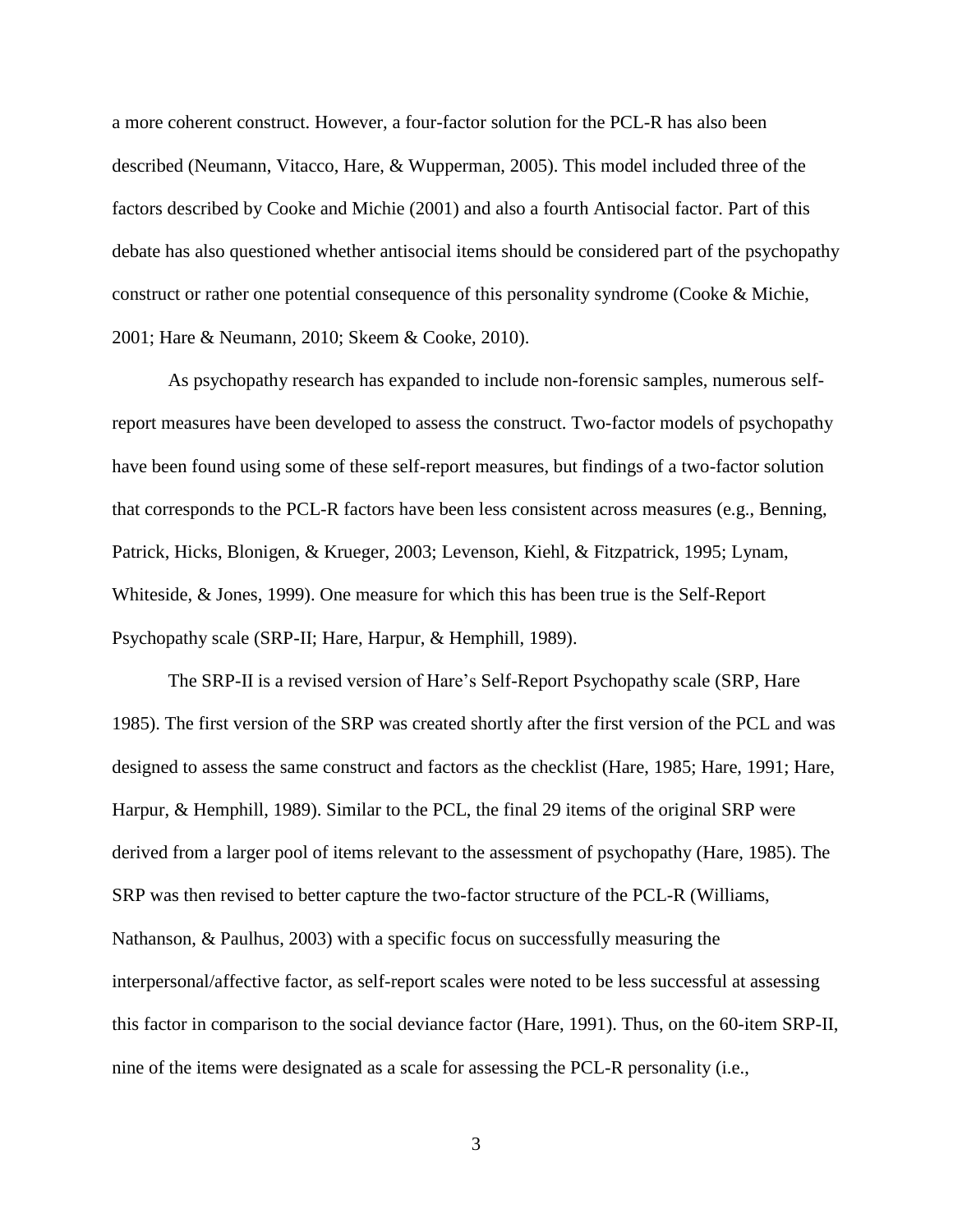interpersonal/affective) factor and 13 items were designated as a scale for measuring the behavioral factor (i.e., social deviance). Nine additional items were described as tapping both factors. These 31 items have come to be used as an abridged version of the SRP-II.

Despite its origins, the SRP-II has also been recommended (Hare, 1991), and utilized, for research in normative (i.e., non-forensic and non-clinical) populations. However, past research on the factor structure of the SRP-II in normative populations has not yielded the desired result of replicating the PCL-R two-factor structure. To clarify, in the majority of factor analytic projects utilizing the SRP-II, a two-factor structure has been found consistently, but these models have failed to isolate an interpersonal factor consistent with that of the PCL-R, rather personality items were found to load on both scales (e.g., Benning, Patrick, Salekin, & Leistico, 2005; Williams & Paulhus 2004). For example, Williams and Paulhus (2004) described two studies in which they, using all 60 items, examined a two-factor and five-factor model of the SRP-II, but found that neither model paralleled that of the PCL-R. In their comparison of three psychopathy measures, Benning and colleagues (2005) also found a two-factor solution; however, the authors concluded that the self-report measures examined, including the SRP-II, may not capture the constructs of the PCL-R. This finding was consistent across factor analyses of the abridged (31 item) SRP-II and a revised, 23-item version of the SRP-II created by the authors following their first examination of the measure. Most recently, Williams, Paulhus and Hare (2007) examined the factor structure of the SRP-II in a college sample and confirmed a four-factor structure similar to that found using the PCL-R. However, this was only after making significant changes to the measure to address problems described by Williams and Paulhus (2004), including removing three items to address an excess of anxiety items and adding 17 items to address a lack of antisocial behavior items.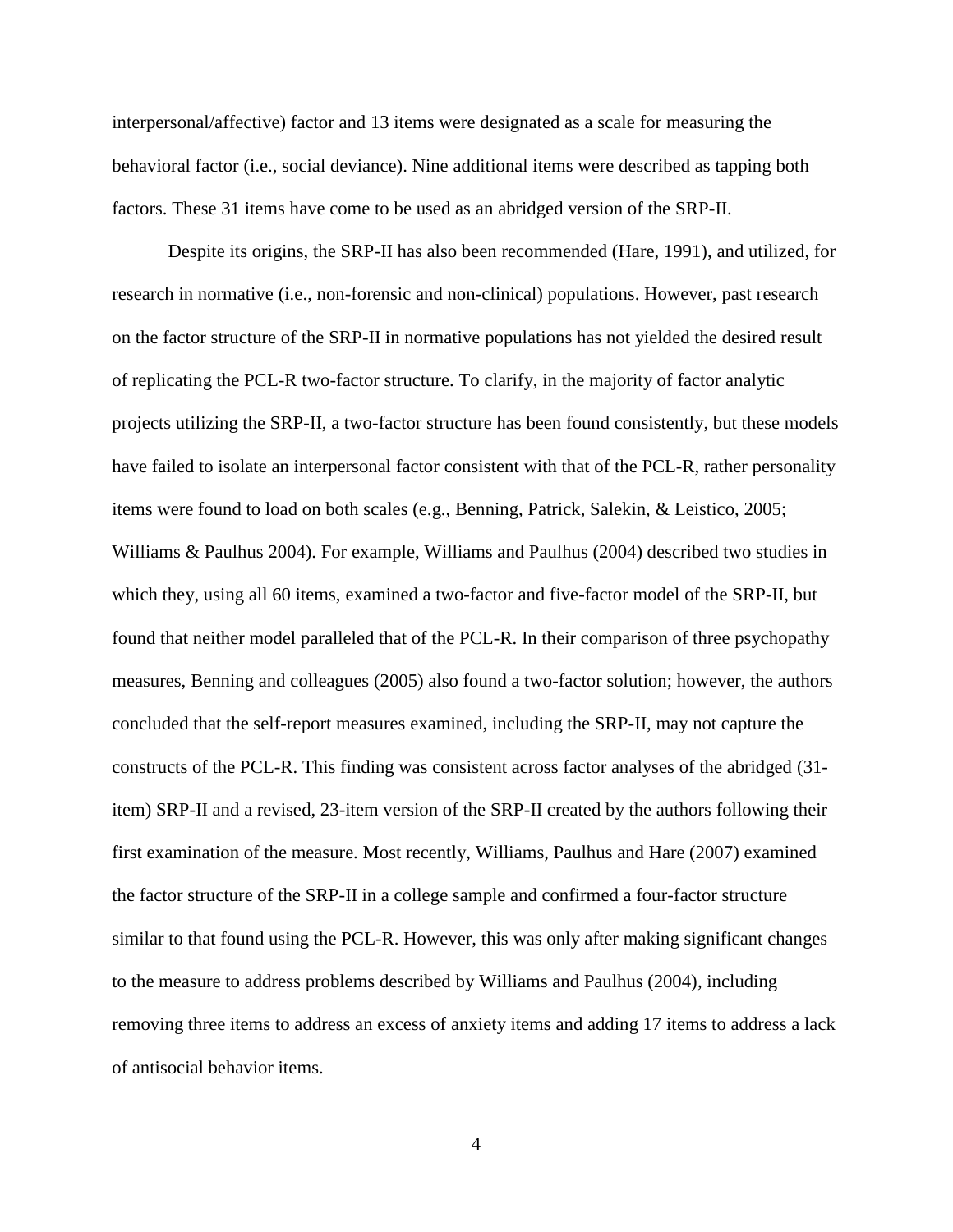A third edition of the Self-Report Psychopathy scale (SRP-III; Williams, Nathanson, & Paulhus, 2003) was constructed to address a number of criticisms of the measure including 1) the need to update the measure to tap the four lower-order facets of the PCL-R (Williams, Nathanson, & Paulhus, 2003), 2) the lack of an Antisocial Behavior facet, and 3) the need for additional items loading on the remaining three facets to bolster reliability (Williams & Paulhus, 2003). The 40-item SRP-III includes 31 of the items found on the SRP-II and nine new items. Using this scale, Williams, Nathanson, and Paulhus (2003) found a four-facet structure parallel to that of the PCL-R and meaningful correlations with aspects of personality and behavior relevant to psychopathy. However, work on the SRP-III continues as several variations exist, including 31-, 62-, and 64-item versions, and are being used in current research.

#### **Statement of the Problem**

In its original form, the SRP was designed as a complementary measure to the PCL, which was based broadly on the Cleckley conceptualization of psychopathy. The revision of the scale (i.e., the SRP-II) aimed to refine the factor structure of the measure by improving the ability of the measure to assess the personality (i.e., interpersonal/affective) factor of psychopathy and not just the behavior (i.e., social deviance) factor. However, replicating the two-factor and the recent four-facet structures of the PCL-R in normative populations has historically been difficult. To address this issue and others, including an absent Antisocial Behavior facet, a third edition of the SRP was created. With the addition of nine items and the removal of 29 items, the SRP-III was found to parallel the four-facet structure measured by the PCL-R. Moreover, further refinement of the SRP-III continues as subsequent versions are being utilized in current research.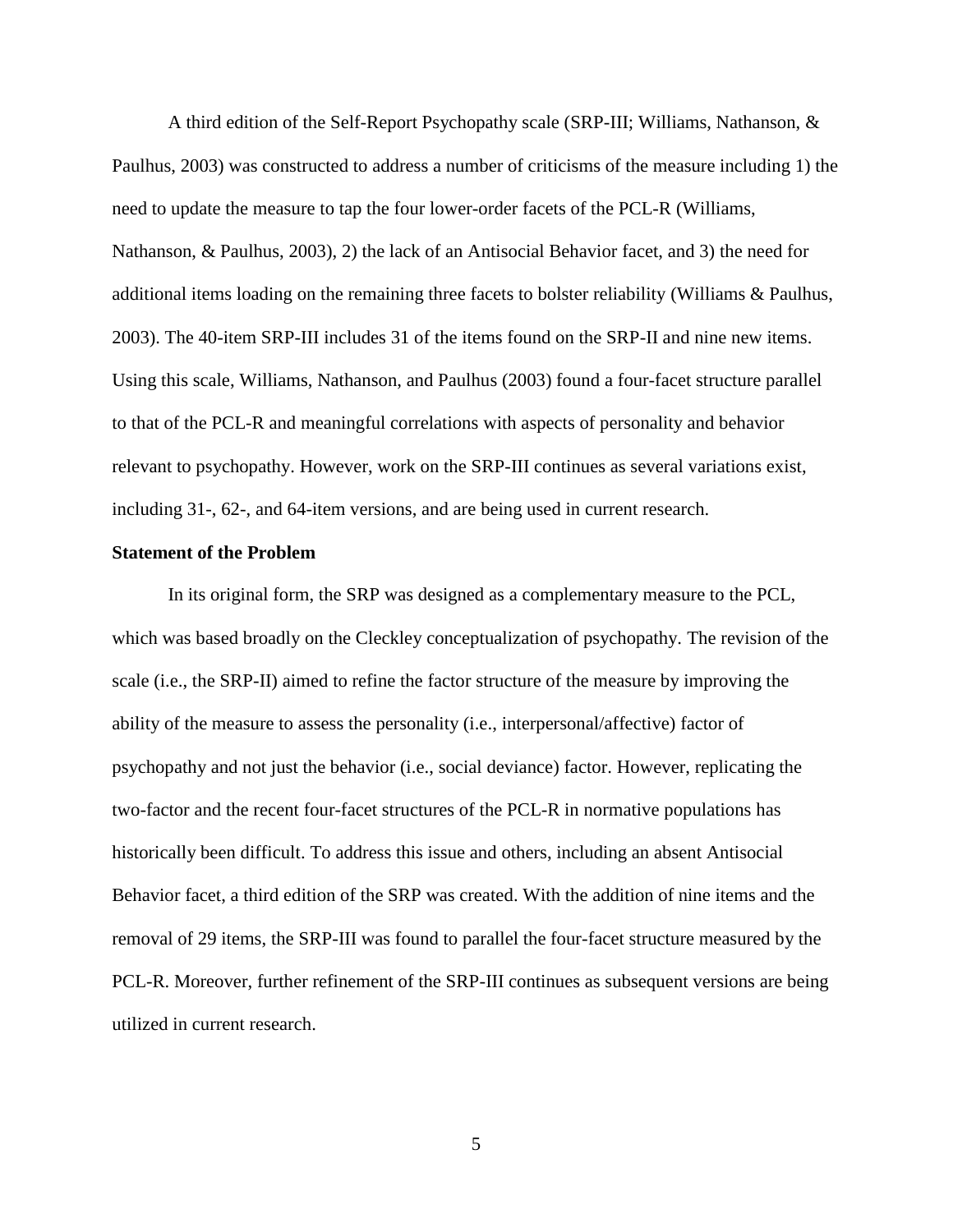Even with the advent of the SRP-III, I suggest that the SRP-II should not be discarded as a useless measure. Rather, the SRP-II, as a more personality-oriented measure of psychopathy, may be a rich source of data and useful for examining the construct of psychopathy outside of the more behavior-oriented perspective of the PCL-R and SRP-III. More specifically, the SRP-II, with its origins in broadly assessing the Cleckley psychopath and focus on tapping the interpersonal/affective factor of psychopathy, may be better suited as a measure of the psychopathic *personality* than the SRP-III which, despite the benefit of assessing the four-facet structure, was designed with the goal of measuring an antisocial behavior component in mind.

Thus, the specific purpose of this study was to examine the factor structure, external correlates, and predictive ability of the SRP-II to validate its utility as an important instrument for understanding the psychopathic personality. Thus, I hypothesize that this measure sufficiently taps certain facets of the psychopathic personality, despite failing to replicate the two-factor and four-facet structures of the PCL-R. Results from past research, suggest that a factor analysis of the SRP-II will yield a two-factor solution; however, the two-factor solution is not likely to correspond to the PCL-R model. In this alternate model, behavioral items tend to load on the same factor, but personality items tend to load across both factors, thereby resulting in a mixed behavioral factor with associated personality traits and a second personality-oriented factor.

An examination of external correlates will clarify the nature of the relationship between the psychopathy construct, as measured by the SRP-II, in a normative sample and other constructs relevant to the assessment of psychopathy. For example, in their examination of external correlates in an undergraduate sample, including personality and self-reported delinquency, Williams and Paulhus (2004) found support for the SRP-II total score as a valid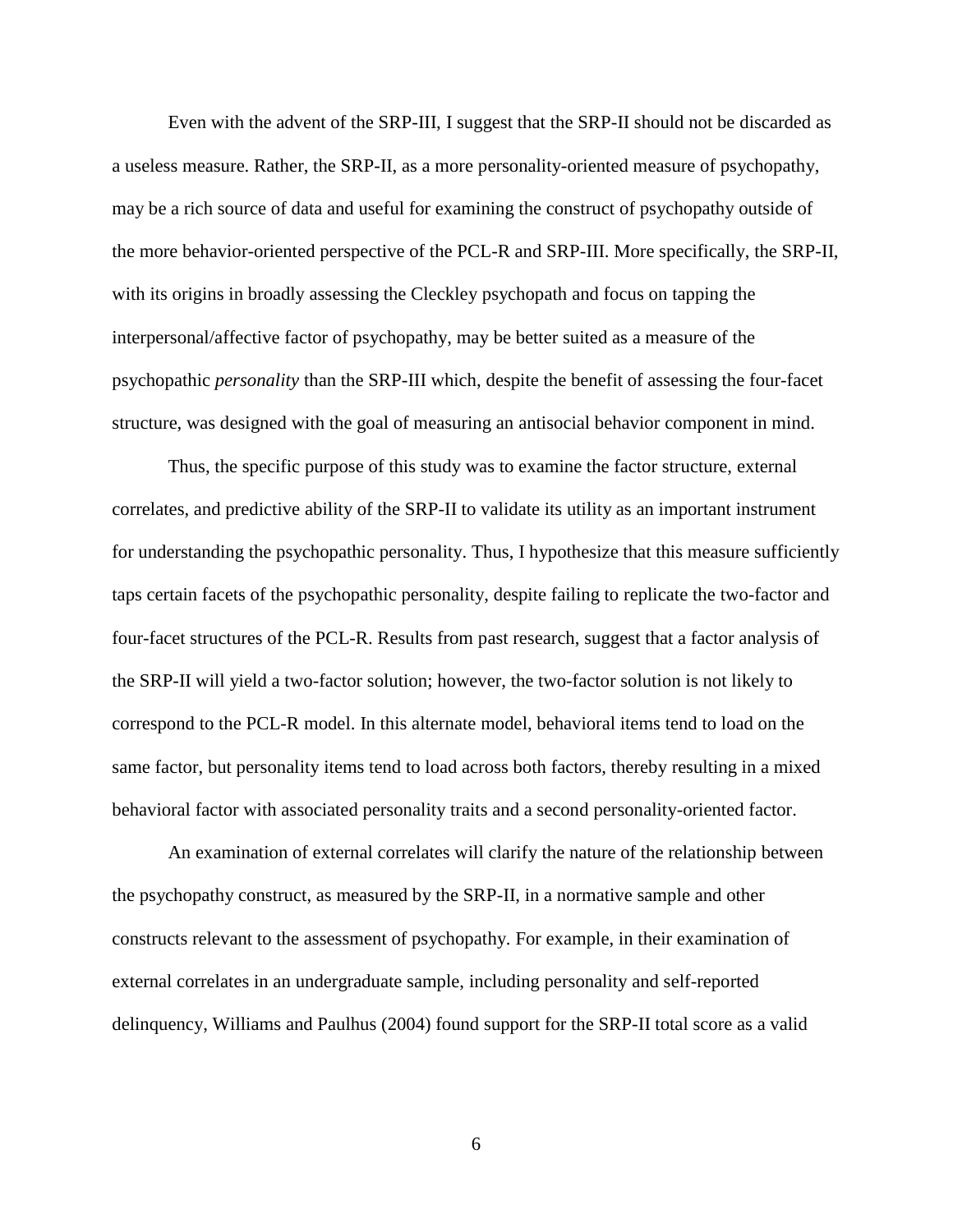measure of the psychopathy construct. Lastly, regression analyses will allow for exploration of the usefulness of the SRP-II in predicting scores on measures of relevant traits and behaviors.

Specific hypotheses regarding the nature of the relationships between the measures of individual differences and psychopathy, as measured by the SRP-II, are presented below:

1. Personality. Previous research with the SRP-II by Paulhus and Williams (2002) examined the relationship between the SRP-II total score and the Five-Factor Model of personality (FFM; McCrae & Costa, 1990) using the Big Five Inventory (BFI; John & Srivastavra, 1999). Results indicated that SRP-II total scores were positively correlated with Openness and Extraversion, and negatively correlated with Agreeableness and Conscientiousness. I expect that a similar pattern of correlations will emerge with the hypothesized personality factor and further expect the hypothesized behavioral factor to also be negatively correlated with Agreeableness and Conscientiousness. The fifth scale of the BFI, Neuroticism, was found to be positively correlated with SRP-II total scores leading to the hypothesis that both factors of the expected solution will be positively correlated with Neuroticism. This finding and hypothesis are inconsistent with Cleckley"s (1964) conceptualization of the psychopath as exhibiting low levels of anxiety; however, it has been suggested that this finding is related to the subfacets of Neuroticism being differentially related to psychopathy (Lynam & Derefinko, 2006; Miller, Lynam, Widiger, & Leukefeld, 2001). Moreover, the association between anxiety and psychopathy is still a topic of great interest and the focus of current research efforts in the field.

2. Attachment. Based on Cleckley"s (1964) description of a callous, egocentric, manipulative, narcissistic and superficial individual, I hypothesize that the psychopathic personality will be positively associated with the Ambivalence-Worry attachment quality, in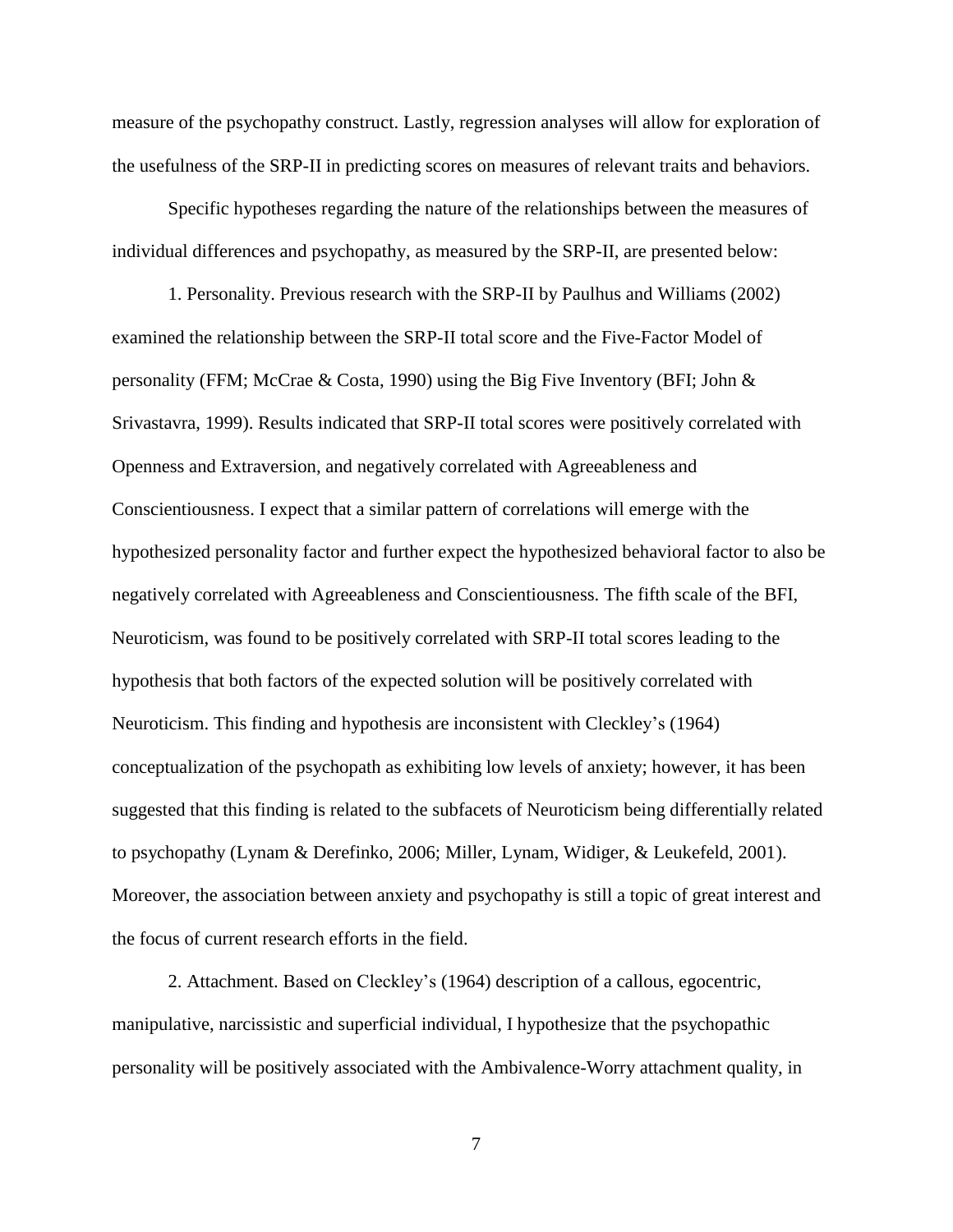which individuals hold positive views of the self, but negative views of others (Carver, 1997). However, previous research in this area has not found evidence of a consistent or strong association between attachment and psychopathy. For example, Timmerman and Emmelkamp (2006) found, using a mixed sample of male inmates, forensic patients, and individuals from the general population, evidence suggesting a dismissing (i.e., Ambivalent-Worry) attachment style may be related to psychopathy; however, Brennan and Shaver (1998) described findings from an undergraduate sample that suggested attachment was unrelated to psychopathy.

3. Emotional Intelligence and Empathy. In reading Cleckley"s (1964) 15 case descriptions, two broad commonalities emerge: 1) the individuals described have significant personality deficits as evidenced by the way they regard themselves and others, and 2) the individuals have significant emotional deficits as evidenced by the way they treat and (fail to) react to others' distress. This observation is supported by recent research that has suggested that psychopathy is associated with lower emotional intelligence (e.g., Ali, Amorim, & Chamorro-Premuzic, 2009; Malterer, Glass, & Newman, 2008); however, *specific* deficits in emotional intelligence have been found to be differentially associated with facets of psychopathy. Thus, exploration of the associations between psychopathy and the emotional intelligence subscales will help to further clarify the patterns of deficits described in the literature in a normative sample.

Empathy is just one aspect of emotional intelligence and has, understandably, attracted considerable interest in the field of psychopathy research. Previous research using the SRP-II has found a negative correlation between psychopathy and empathy (Zagon & Jackson, 1994); however, findings from other projects have been mixed. Nonetheless, with the ties the SRP-II has to Cleckley"s conceptualization, which describes the psychopath as an unfeeling and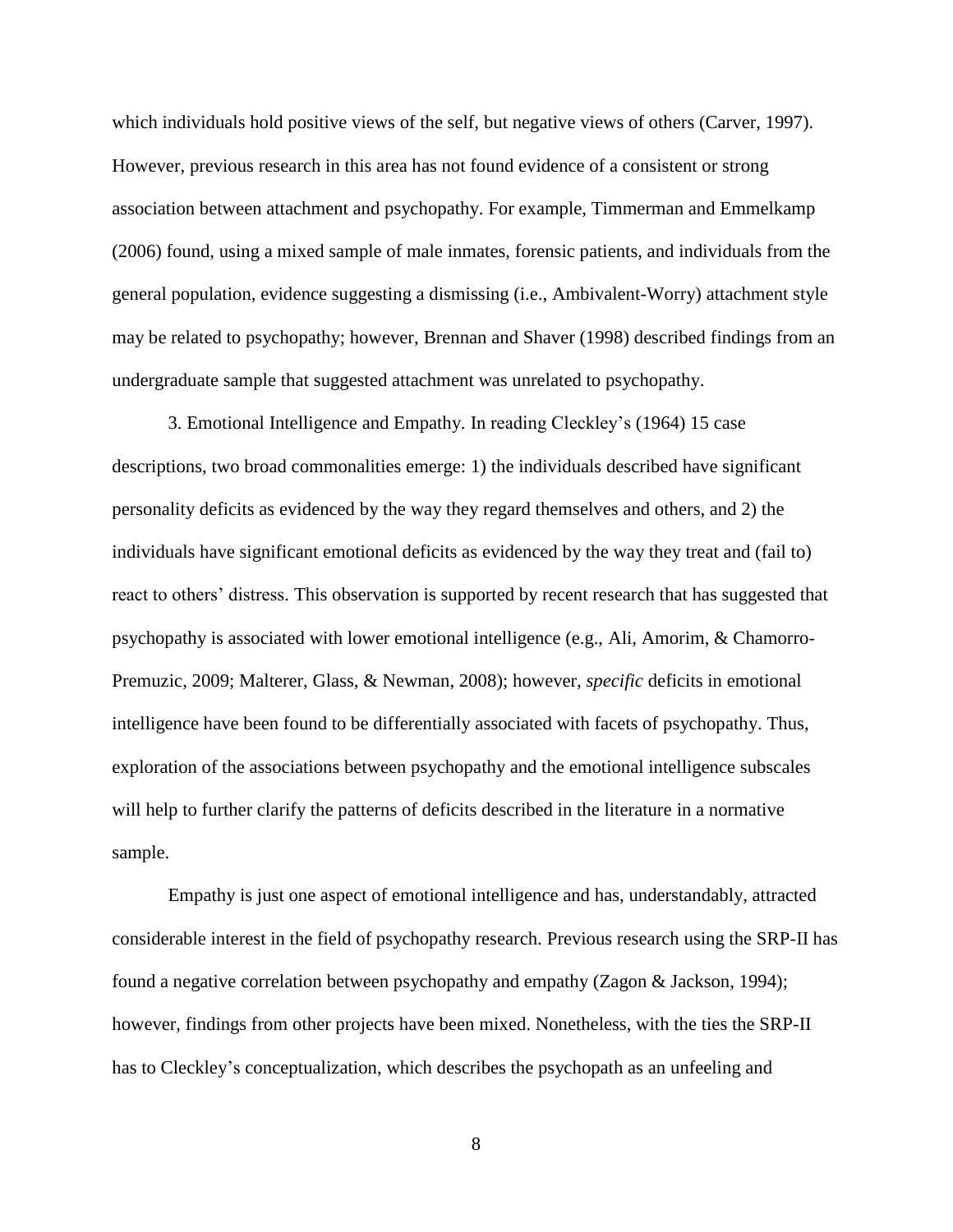emotionally unresponsive individual, I hypothesize that empathy will be negatively correlated with personality-oriented dimensions of psychopathy.

4. Risky Driving Behavior. Cleckley"s (1964) criteria suggest that the prototypic psychopath is a sensation-seeking individual lacking both maladaptive and appropriate anxiety. This description would suggest that the psychopathic individual may be at risk for engaging in risk-taking behavior, such as risky driving. In one of a very small number of studies examining risky driving and psychopathy, findings reported by Fernandes, Soames Job, and Hatfield (2007) suggest that attitudes and beliefs were better predictors of risky driving behavior than personality. Thus, I hypothesize that risky attitudes/beliefs and risky driving behaviors will be positively correlated with the factor characterized by items tapping antisocial behavior.

5. Current Academic Achievement and Future Career Aspirations. Cleckley"s (1964) original conceptualization of the psychopath included "good intelligence." However, findings concerning the relationship between intelligence and psychopathy have been inconsistent and have not typically provided support for Cleckley's assertion. Thus, current GPA will be used as an indicator of intelligence to explore this relationship.

Additionally, Cleckley (1964) suggests that psychopathy is marked by an "absence of delusions and other signs of irrational thinking" and that the psychopath is able to "outline acceptable life plans." However, Cleckley also described an egocentric individual with a greatly inflated sense of self-worth. Thus, one might expect that individuals high in psychopathy might be able to provide a logical plan for accomplishing life goals, but report goals of obtaining prestigious (e.g., high-status or high-power) positions. Additionally, as described by Salekin, Trobst, and Krioukova (2001), "one type of psychopath described by Cleckley, the "successful psychopath," may use formal education (business, law, medicine) as a stepping stone to higher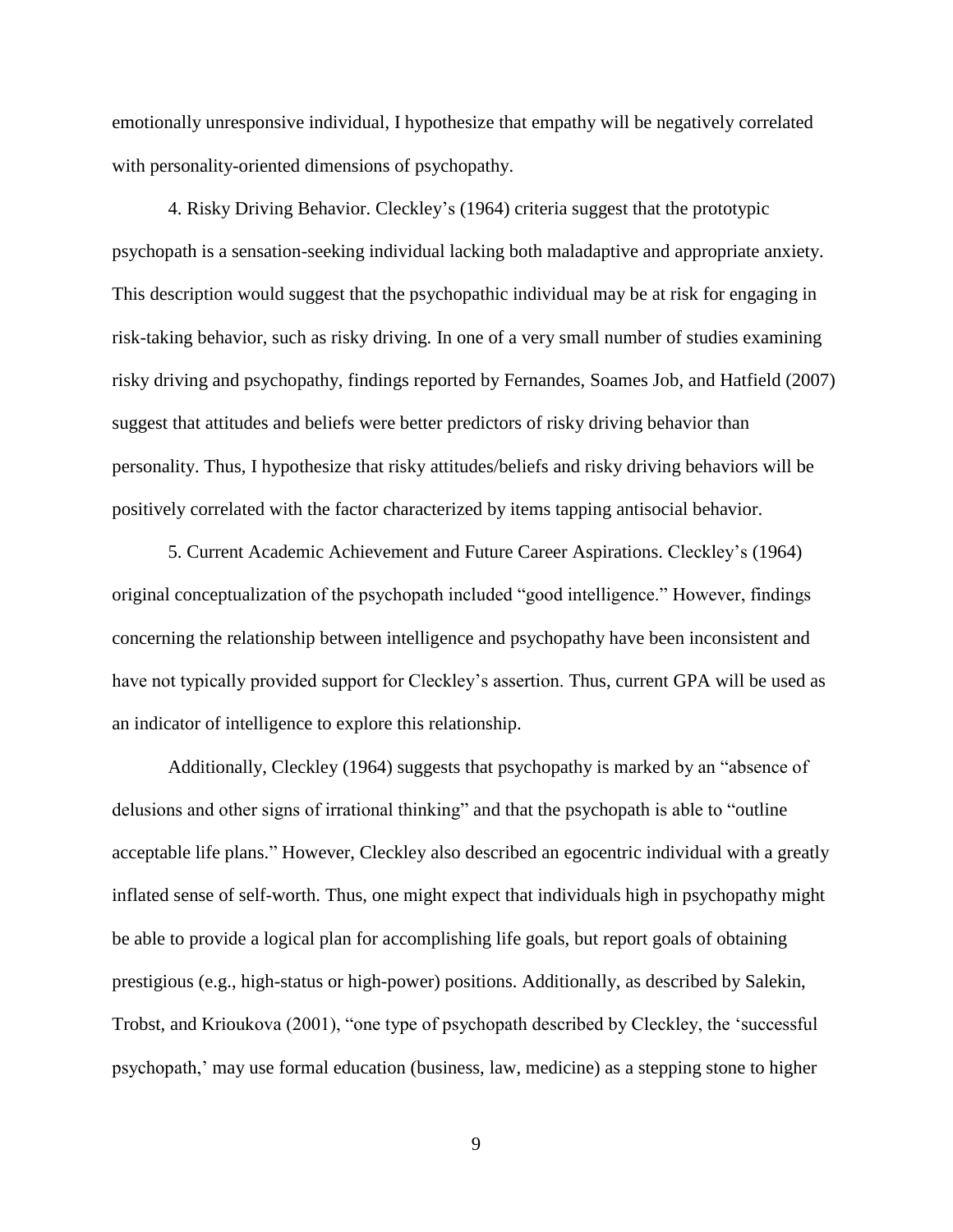status, and positions of greater power" (p. 427). In examining the association between psychopathy and self-reported future career aspirations, I hypothesize that the more personalityoriented factor of the hypothesized solution will be positively correlated with reports of loftier career goals.

6. Past Antisocial Behavior. The positive association between antisocial behavior and psychopathy is a well-established finding in the field. Thus, I expect to replicate this finding in that reports of past trouble with the law and academic misconduct will be positively correlated with the more behavior-oriented factor of the hypothesized two-factor structure.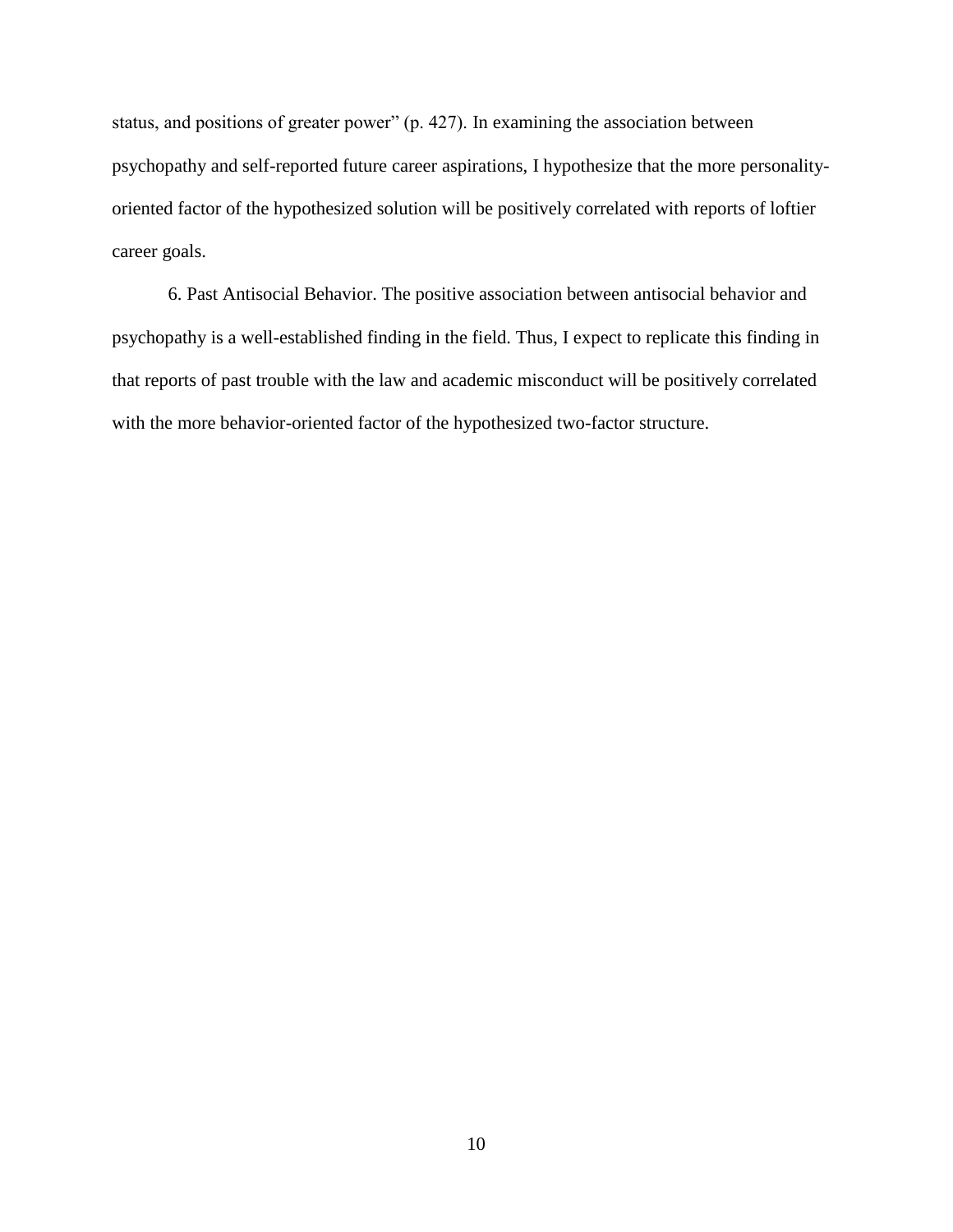### **Methodology**

### **Design**

This study was a four-part data analysis project that used a large archival dataset to examine the latent factor structure of the SRP-II using exploratory factor analysis. Confirmatory factor analysis was then used to assess model fit. Third, correlational analyses were used to examine the relationships between the factor scores and a wide range of self-reported personal characteristics and behaviors. Lastly, regression analyses were used to examine the utility of the SRP-II factor scores in predicting relevant traits and behaviors.

#### **Participants**

Participants were 1,257 undergraduate students between 17 and 51 years of age (*M* = 19.3 years,  $SD = 2.3$ ) enrolled at a large university in the southeastern United States. The sample includes 869 (69.7%) female participants and 378 (30.3%) male participants. Additionally, 1,025 (82.2%) of the participants reported their ethnicity as Caucasian. The remainder of the sample included 137 (11%) African American students, 18 (1.4%) Hispanic students, and 17 (1.4%) Asian students. Twenty-eight students (2.2%) endorsed "Other." Students volunteered for the study through the Psychology Department's online Subject Pool and received course credit for their participation.

#### **Measures**

**Self-Report Psychopathy Scale-II (SRP-II; Hare, Harper, & Hemphill, 1989).** The SRP-II is a 60-item, self-report measure of psychopathy. Respondents are asked to rate items using a 7-point Likert scale (*1 = Disagree Strongly, 7 = Agree Strongly*). Findings reported by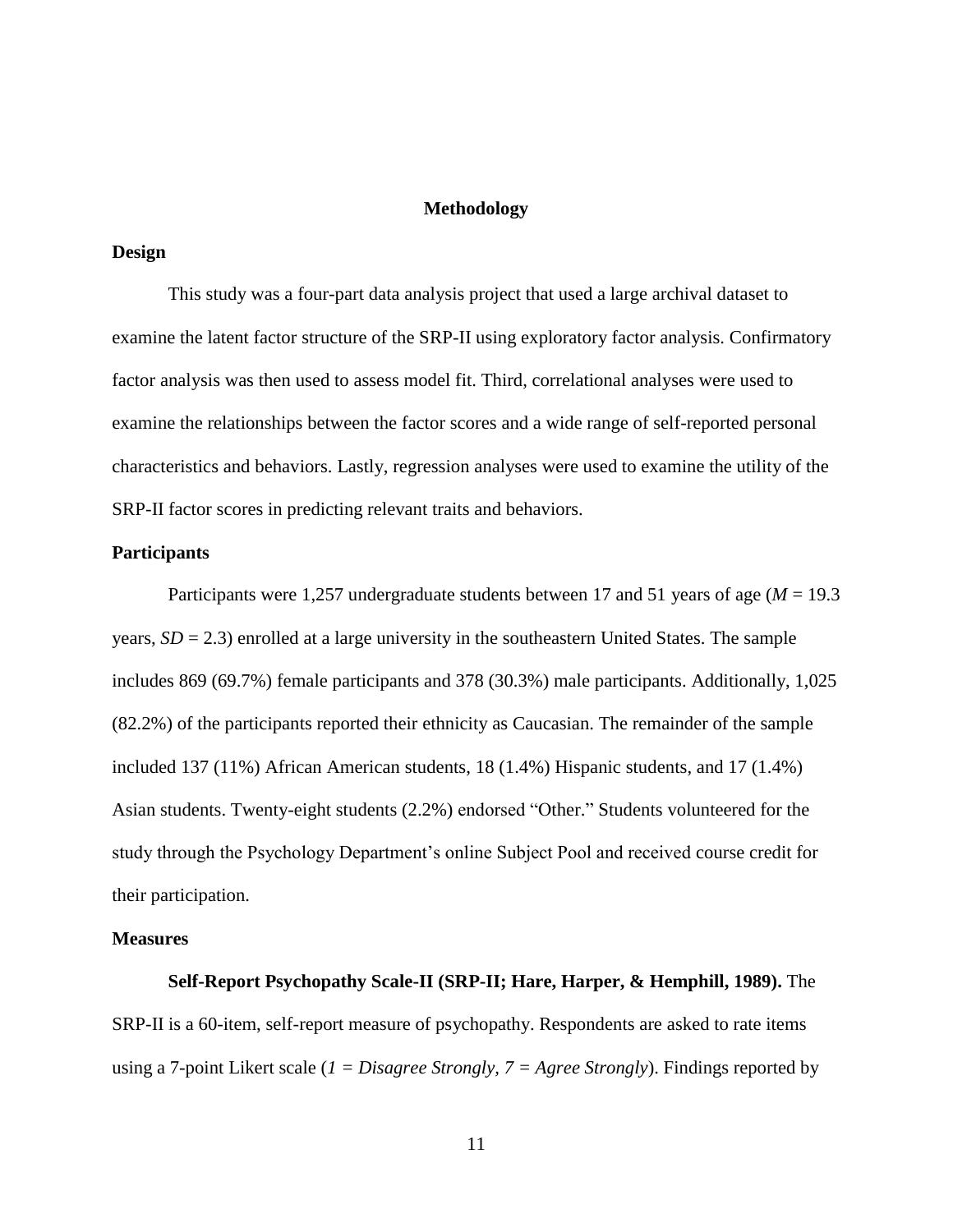Salekin, Trobst, and Krioukova (2001) provide support for the discriminant and convergent validity of the SRP-II total score. There is also evidence supporting the construct validity of the total score (e.g., Andershed, Gustafson, Kerr, & Stattin, 2002; Paulhus & Williams, 2002; Williams & Paulhus, 2004).

**Interpersonal Adjective Scales Revised – Big Five Version (IASR-B5; Trapnell & Wiggins, 1990).** The IASR-B5 is a self-report measure that allows for the assessment of the interpersonal circumplex and Big Five factors of personality. The item pool consists of 124 adjectives. Respondents are asked to rate how well each adjective describes their personal characteristics using an 8-point Likert scale (*1=Extremely Inaccurate, 8=Extremely Accurate*). Alpha coefficients for the five factor scales ranged from 0.87 to 0.94. The IASR-B5 was also found to have good convergent and discriminant validity when compared with two other measures of personality (Trapnell & Wiggins, 1990).

**Measure of Attachment Qualities (MAQ; Carver, 1997).** The MAQ is a 14-item, selfreport measure of adult attachment. Respondents are asked to rate items using a 4-point scale *(1= strongly agree, 4=strongly disagree)*. The MAQ assesses four attachment qualities, including Avoidance, Ambivalence-Worry, Ambivalence-Merger, and Security, which represent various combinations of an individual"s views of the self and views of others. More specifically, the Avoidance is associated with negative views of the self and negative views of others. Ambivalence-Worry is associated with positive views of the self and negative views of other. Conversely, Ambivalence-Merger is associated with negative views of the self and positive views of others, and Secure is associated with positive views of the self and others (Hollist & Miller, 2005). The MAQ was found to have good convergent validity with other measures of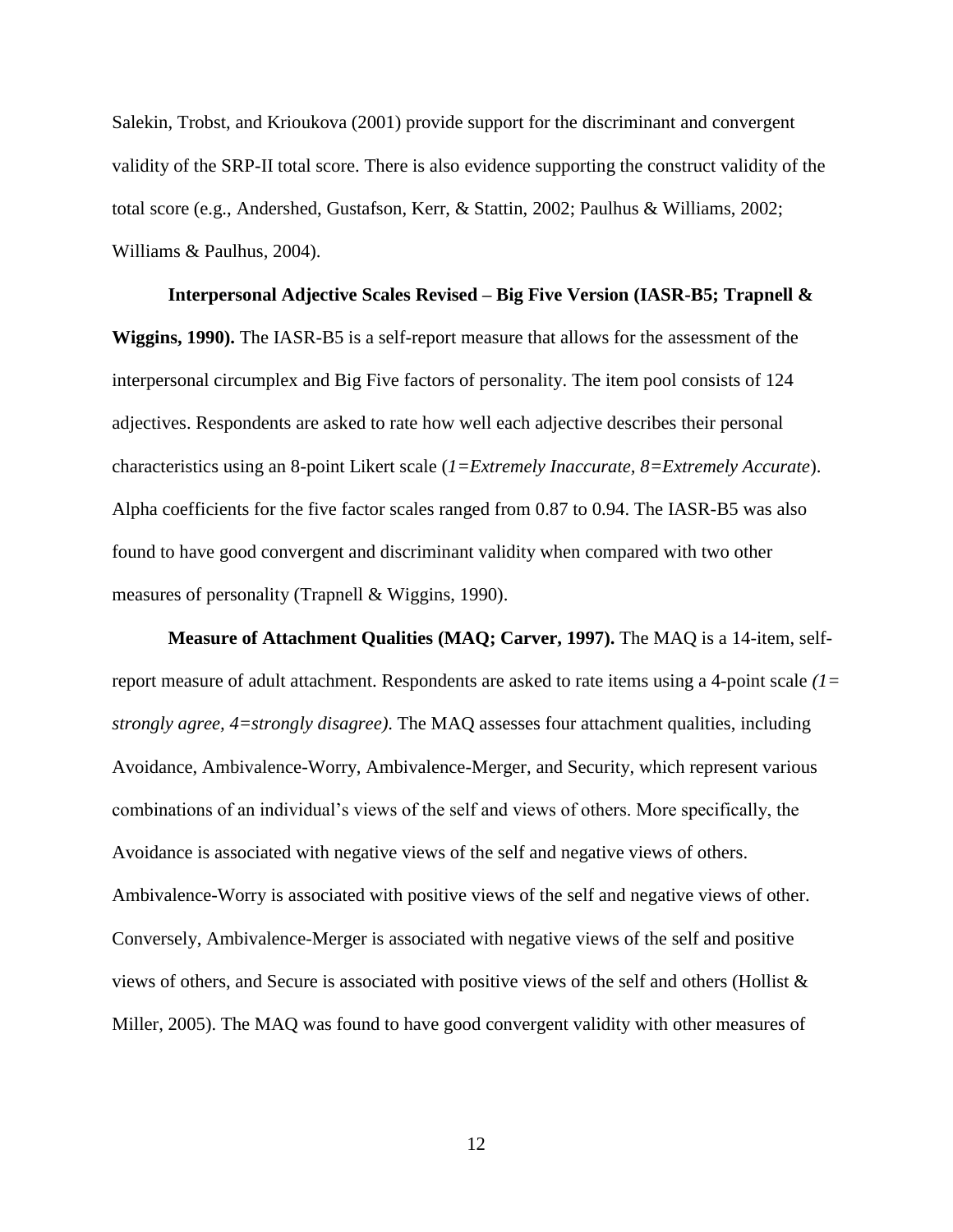attachment and alpha coefficients ranging from 0.69 to 0.76 for the four attachment quality scales (Carver, 1997).

**Emotional Quotient Inventory (EQ-i; Bar-On, 1997).** The EQ-i is a 133-item selfreport measure assessing facets of emotional-social intelligence as described in the Bar-On model of emotional intelligence (Bar-On, 2006). Respondents are asked to rate short sentences describing emotionally-intelligent and socially-intelligent behavior using a 5-point scale (*1=very seldom or not true of me, 5=very often true of me or true of me*). The EQ-i assessment provides a total score and scores for five composite scales labeled Intrapersonal, Interpersonal, Stress Management, Adaptability, and General Mood Scale. The EQ-i also includes fifteen subscales. Five subscales (self-regard, emotional self-awareness, assertiveness, independence, and selfactualization) are used to calculate the Intrapersonal composite. Three subscales (empathy, social responsibility, and interpersonal relationship) are used to calculate the Interpersonal composite. Two subscales (stress tolerance and impulse control) are used to calculate the Stress Management composite. Three subscales (reality testing, flexibility, problem solving) are used to calculate the Adaptability composite and the final two subscales (optimism and happiness) are used to calculate the General Mood Scale. Similar to tests of general intelligence, the EQ-i raw scores are converted to standard scores with a mean of 100 and a standard deviation of 15. Dawda and Hart (2000) examined the psychometric properties of the EQ-i in a sample of university students as part of a larger study on emotion and personality. Alpha coefficients for the total score and composite scale scores ranged from 0.81 to 0.96 indicating excellent internal consistency. Values for the subscales were more variable, but adequate. Findings also support the convergent and discriminant validity of the EQ-i. For the purposes of this project, only the total score and the subscales that make up the Intrapersonal, Interpersonal, and Stress Management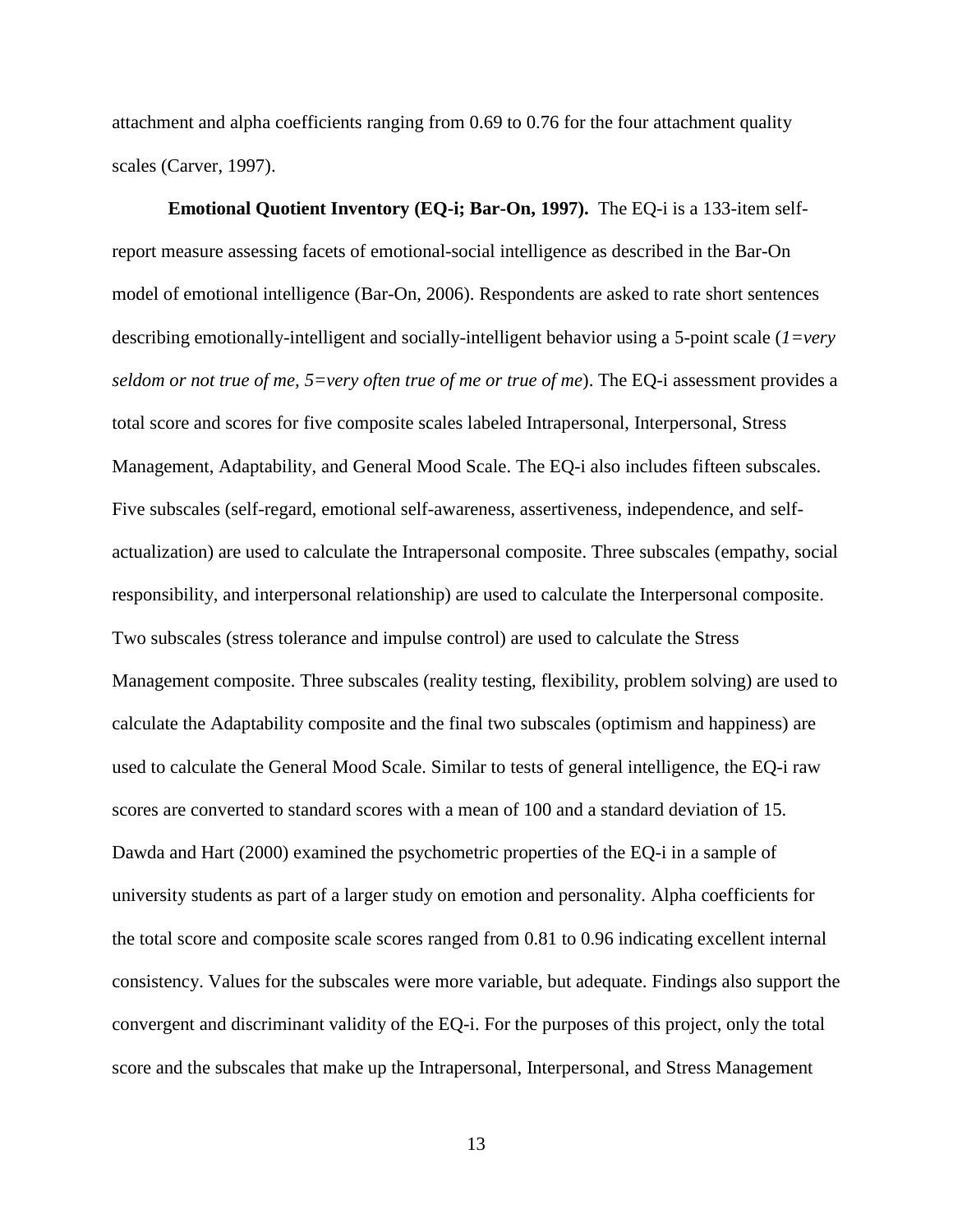composites were examined because of their relevance to the psychopathy construct. Additionally, the composite scale scores were not examined because Dawda and Hart (2000) concluded that, because of variable convergent and discriminant validity among the composite scales, the usefulness of these scales may be limited.

**Test of Self-Conscious Affect – Version 3 (TOSCA-3; Tangney, Dearing, Wagner, & Gramzow, 2000**) The TOSCA-3 is a 16-item self-report measure of empathy and perspectivetaking. Items include 11 negative scenarios and five positive scenarios describing everyday occurrences. For each scenario, four common reactions are described. Respondents are asked to rate, using a 5-point Likert scale (1=not likely, 5=likely) how likely they are to react in the manner described in the reaction statements. The TOSCA-3 yields scores for six indices. The Shame-proneness scale assesses an individual"s tendency to expect to experience shame, or actually experience feelings of shame, in response to events. Similarly, the Guilt-proneness scale assesses an individual's tendency to expect to experience, or actually experience feelings of guilt, in response to events. The Externalization of Blame scale assesses an individual"s tendency to blame and direct their anger at others. The Detachment scale assesses an individual"s tendency to minimize problems or emotionally distance themselves from an event. Lastly, the Alpha and Beta Pride scales assess "pride in self" and "pride in behavior," respectively (Tangney, 1990; Tangney, Stuewig, & Mashek, 2007, p. 360). The TOSCA-3 has demonstrated high alpha coefficients of 0.76 (Beck & Steer, 1993) and 0.78 (Mullins-Nelson, Salekin, & Leistico, 2006).

**Risky Driving.** The driving questionnaire is a 77-item self-report measure. The questionnaire was created by combining the items from the RoadSafe Auckland Annual Driver Survey (RoadSafe Auckland, 2000) and the driving questionnaire for *Year 10* (i.e., 9<sup>th</sup> grade) students described by Harré, Brandt, and Dawe (2000). The questionnaire assesses driving-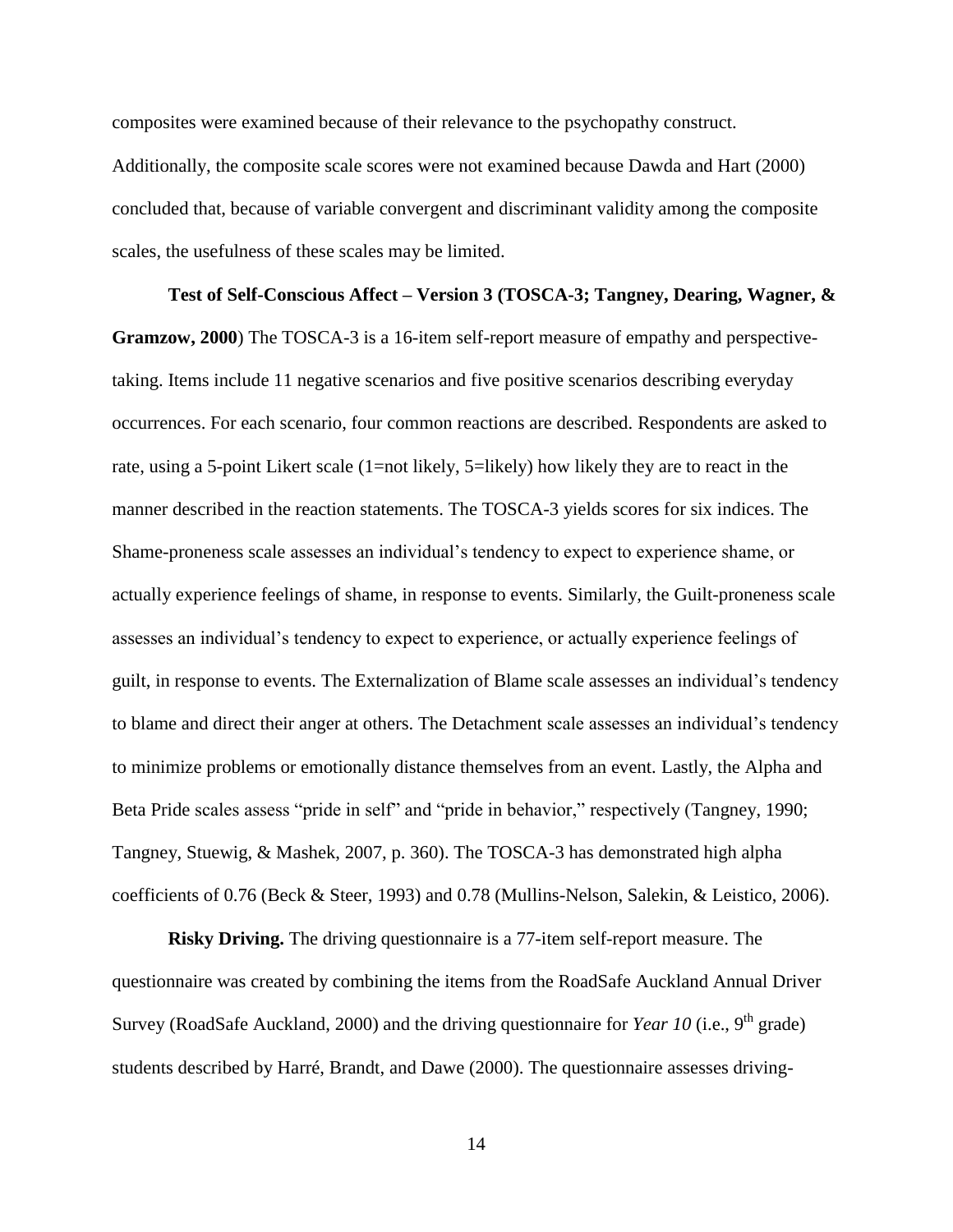related attitudes and behaviors, including, for example, attitudes concerning drinking and driving, wearing a safety belt, speeding, and obeying specific traffic laws. Participants were asked to report on their actual behavior in these areas as well. Additional items asked respondents to provide demographic data and answer general questions about their level of driving experience, views on traffic enforcement, opinions on the design and standards of their local roads, and exposure to advertising or education concerning road safety. For the purposes of this project, only items related to risky driving attitudes and behaviors were examined. Item scores were summed to yield an overall total score with higher scores indicating riskier driving behavior and attitudes.

**Current Academic Achievement and Future Career Aspirations.** Participants" current academic achievement was assessed using three items in which they were asked to report their current year in school, current grade point average (GPA), and current major. For the purposes of this project, only GPA was examined. Future career aspirations were assessed using two items in which participants were asked to report their future career aspirations and to state the likelihood of achieving the stated career goal. Responses regarding the likelihood of achieving future career goals were coded as either a pessimistic or optimistic response; however, this item was not used for analysis purposes because 96% of responders gave an optimistic response. Responses describing specific careers were coded according to the prestige associated with the reported occupation (i.e.,  $1 =$  high power career aspirations,  $0 =$  other). Examples of occupations coded as "high power" include doctor, judge, chief executive officer (CEO), and NCAA president.

**Antisocial Behavior.** Past antisocial behavior was assessed using six questions. Participants were asked to report (yes/no) whether they had ever been 1) accused of academic misconduct, 2) in trouble with the law, 3) arrested off campus, 4) arrested on campus, 5) in a jail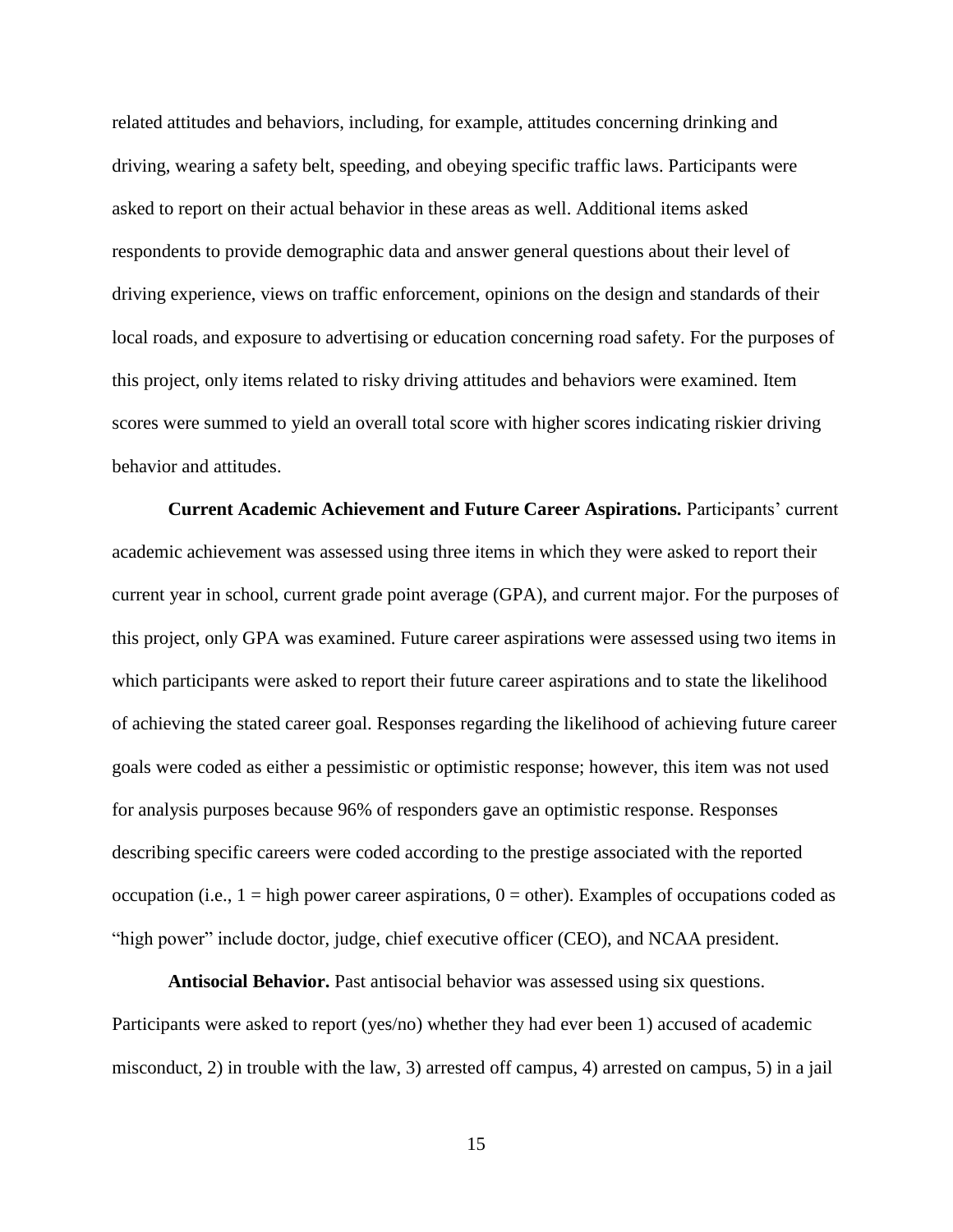or detention center, or 6) in prison. For each question endorsed, participants were also asked to report the number of times and the reason(s) (i.e., offense(s) committed) they had been in trouble with that specific entity. Participants that reported being sent to a jail, detention center, or prison were asked to report their length of stay. This same series of questions was utilized by Mullins-Nelson, Salekin, and Leistico (2006) and they reported positive correlations with psychopathy ranging from 0.33 to 0.40 for males, and from 0.02 to 0.19 for females.

### **Procedure**

Testing sessions were held in a classroom setting. Participants provided informed consent prior to completing the assessment battery. The order of administration was the same for all participants. A research assistant was available throughout testing to address any questions or concerns.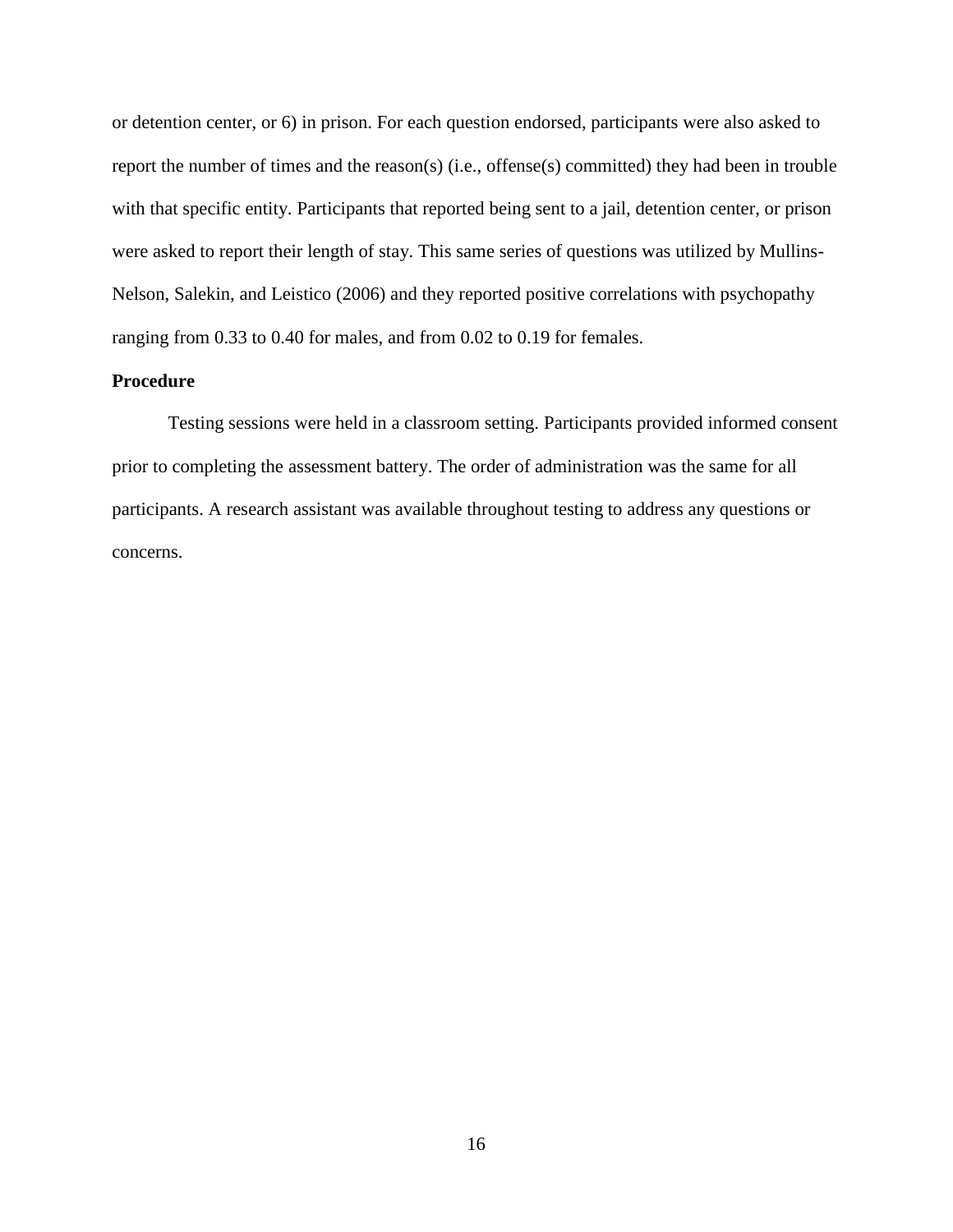### **Results**

Descriptive statistics for the self-report measures are presented in Table 1.

### **Exploratory Factor Analysis**

The Mplus software package (Version 5; Muthén & Muthén, 2007) was used to conduct an exploratory factor analysis (EFA) to examine the latent factor structure of the SRP-II. In preparing the SRP-II dataset for analysis, the response distribution of each item was examined. None of the items exhibited significant skewness or kurtosis. Additionally, because the data analytic plan included both exploratory and confirmatory factor analyses, the SRP-II dataset was split into random halves**.**

In writing the EFA syntax, the lower and upper limits of the number of factors to be extracted were limited to one and seven, respectively. The upper limit was set at seven because previous factor analytic results with the SRP-II have not exceeded five factors and a model with a large number of factors would most likely be too diffuse to be meaningful. The default rotation method (i.e., Quartimin (oblique) rotation) was used and the models were estimated using all available data under the default missing data theory command. Lastly, the default estimator, maximum likelihood estimation with robust standard errors (MLR) was used and modification indices were requested.

Conclusions regarding model fit were based on four fit indices, including two incremental fit indices and two absolute fit indices. "An incremental fit index measures the proportionate improvement in fit by comparing a target model with a more restricted, nested baseline model" (Hu & Bentler, 1999, p. 2). This baseline model, also called a null model,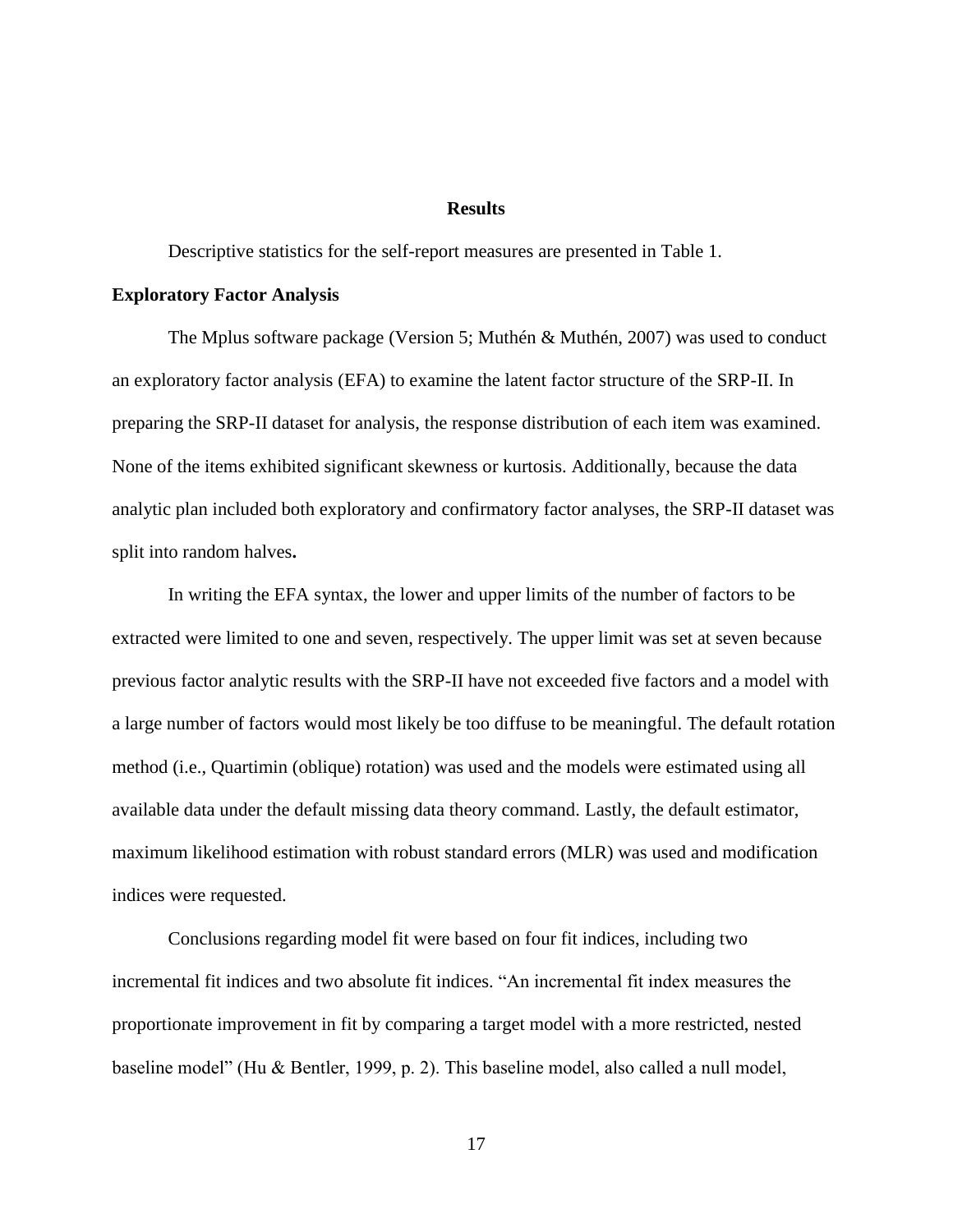usually consists of uncorrelated variables (Bentler & Bonett, 1980; Hu & Bentler, 1999). For this project, the comparative fit index (CFI) and the Tucker-Lewis fit index (TLI) were examined. CFI and TLI values greater than 0.90 are considered to be indicative of good model fit. "An absolute fit index assesses how well an a priori model reproduces the sample data" (Hu  $\&$ Bentler, 1999, p. 2). For the purposes of this project, the root-mean-square error of approximation (RMSEA) and the standardized root-mean-square residual (SRMR) index were used to evaluate the fit of the models. An RMSEA value of approximately 0.06 or less and a SRMR value equal to or less than 0.08 indicate good model fit.

With all 60 items included in the analysis, results indicated poor fit for models composed of one to seven factors. The fit statistics are presented in Table 2. However, when the factors were examined at the item level, models with two, three, and four factors were observed to make good conceptual sense (i.e., were consistent with current conceptions of the psychopathic personality). To be more specific, the two-factor model was interpreted as a model consisting of a mixed interpersonal dominance/fearlessness factor and a factor tapping global disinhibition. The three-factor model was interpreted as a model consisting of a similar mixed interpersonal dominance/fearlessness factor, a mixed impulsivity/callous-unemotional affect factor, and a factor tapping low anxiety. The four-factor model consisted of a mixed fearlessness/risk-taking behavior factor, a factor tapping interpersonal manipulativeness, and similar to the three-factor model, factors tapping impulsivity/callous-unemotional affect and low anxiety.

#### **Confirmatory Factor Analysis**

Confirmatory factor analyses were conducted using the Mplus program (Muthén  $\&$ Muthén, 2007) to test the overall fit of SRP-II factor models described in the literature. The CFA syntax specified MLR as the estimator, limited the iterations to 10,000, and requested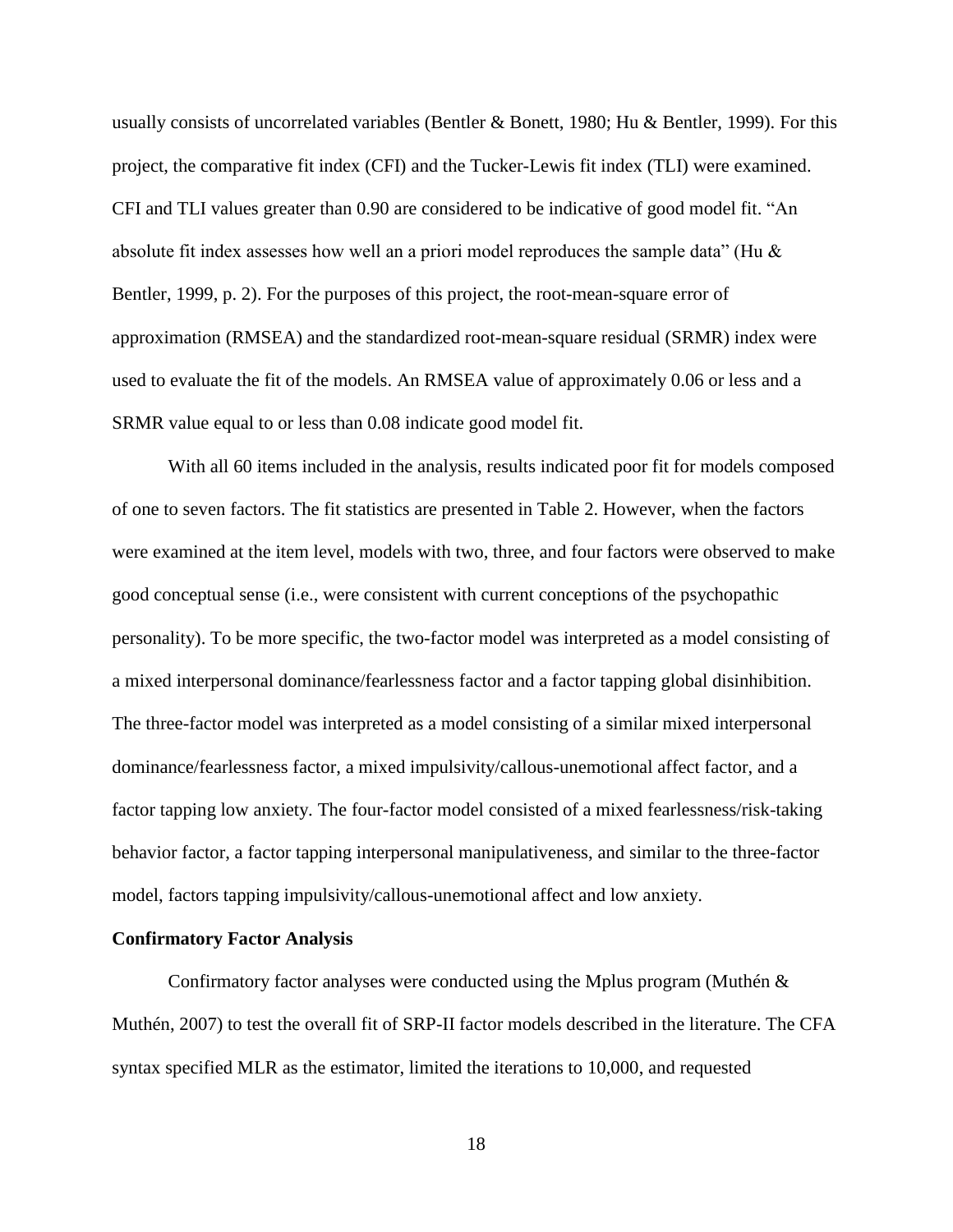modification indices. Decisions regarding model fit were based on the four fit indices described above. Results indicated poor fit for the models tested, including Hare"s (1989) original, rationally-assigned, two-factor model (CFI =  $0.64$ , TLI =  $0.60$ , RMSEA =  $0.08$ , SRMR =  $0.09$ ) that accompanied the scoring pamphlet for the SRP-II and Benning and colleagues (2005) 23 item, two-factor scale (CFI =  $0.73$ , TLI =  $0.70$ , RMSEA =  $0.07$ , SRMR =  $0.08$ ) described above.

Based on the information provided by the EFA results, and because the confirmatory factor analyses examining existing models did not yield a satisfactory model, an effort was made to develop factor scales consistent with aspects of Cleckley"s conceptualization of psychopathy. Thus, using rational assignment, novel two-, three-, and four-factor model scales were created. These scales were then subjected to CFA and model fit was judged according to the same criteria described above. Results indicated poor fit for the rationally-derived two-factor model (CFI = 0.76, TLI = 0.75, RMSEA = 0.06, SRMR = 0.09) and three-factor model (CFI = 0.75, TLI =  $0.73$ , RMSEA = 0.06, SRMR = 0.08).

The rationally-derived, four-factor model did not exhibit great model fit (CFI =  $0.74$ , TLI  $= 0.72$ , RMSEA  $= 0.06$ , SRMR  $= 0.09$ ), but made good conceptual sense. Six content domains were judged to be present within the four-factor model including arrogance, cold-heartedness, disinhibition/impulsivity, interpersonal dominance, fearlessness, and manipulativeness. To further refine the model, these domains were subjected to two separate three-factor confirmatory factor analyses. The results indicated the first set of factors were clearly separate, while the latter set was highly correlated. The latter set was examined and combined into a single factor. The scales were then combined to form a refined, 36-item, four-factor model and subjected to CFA. In addition to entering the syntax described previously, the first loading for each factor was freed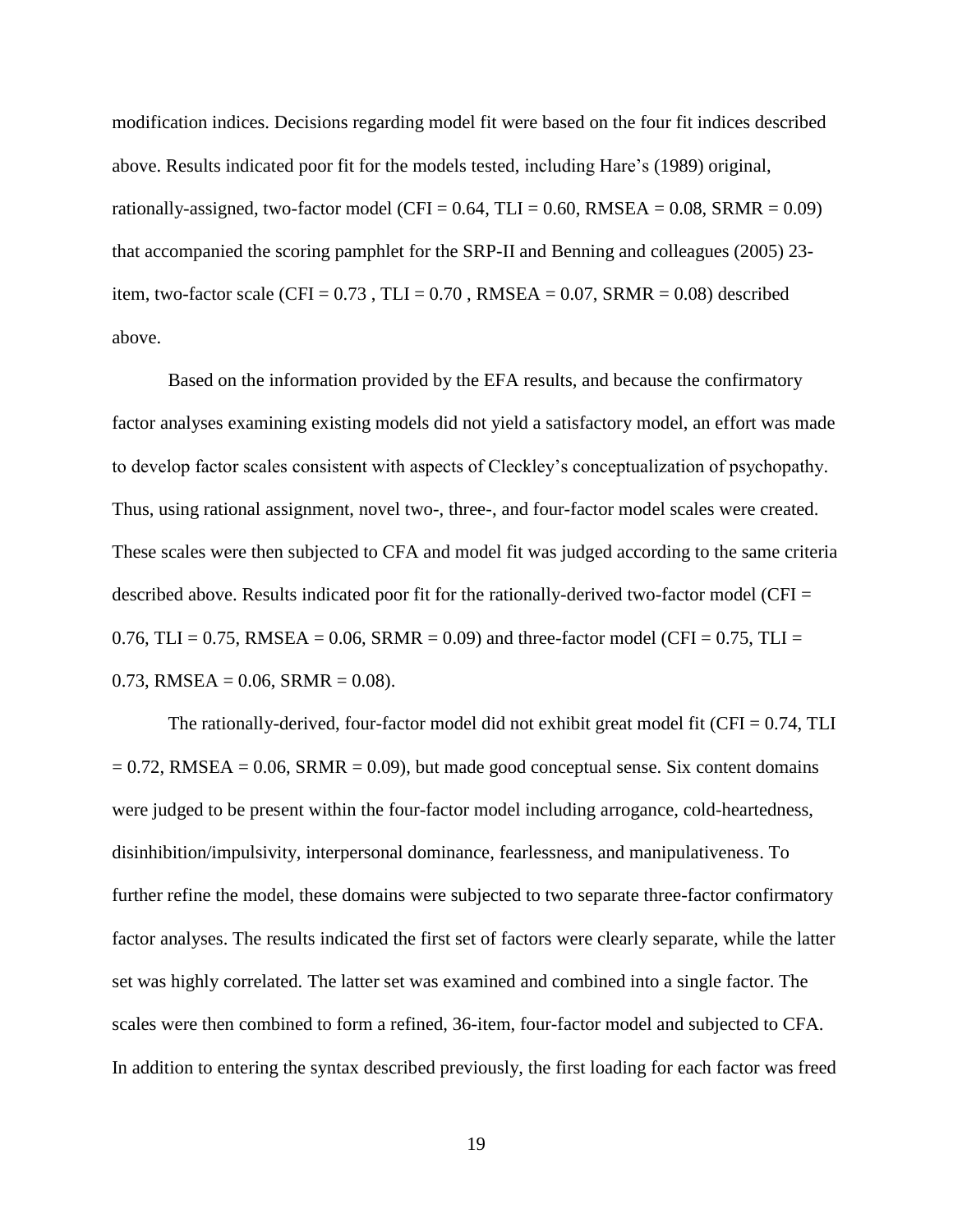from being fixed at one and instead, the factor variances were fixed at one. Eight residual correlations were also specified based on information provided by the modification indices. These eight correlations were selected because the item pairs were judged to tap the same construct and had high modification index (M.I.) values (i.e., greater than 30). The correlations included the following item pairs: 27 with 5, 26 with 27, 48 with 51, 28 with 16, 24 with 11, 60 with 44, 20 with 16, and 43 with 44. Results for the refined four-factor model revealed acceptable fit based on the RMSEA and SRMR indices and the CFI and TLI values were just slightly below the cutoff (CFI=0.85, TLI=0.84, RMSEA=0.05, SRMR=0.06; Factor 1: Interpersonal (Dominance/Manipulativeness/Arrogance; 16 items); Factor 2: Disinhibition/Impulsivity (9 items); Factor 3: Fearlessness (5 items); Factor 4: Cold-heartedness (6 items)). Factor loadings for this model are presented in Table 3.

#### **Correlational Analyses**

Pearson product-moment correlations, conducted in PASW Version 18, were used to examine the relationships between the factors in the final four-factor model of the SRP-II. Correlational analyses were also used to determine if meaningful relationships existed between the SRP-II factors and the additional measures in the battery including the IASR-B5, MAQ, EQi, TOSCA-3, risky driving questionnaire, and reports of current academic achievement, future career aspirations, and past antisocial behavior. Results are displayed in Table 4. Correlations between factor scores were significant ( $p < 0.01$ , two-tailed), with Disinhibition/Impulsivity and Cold-heartedness exhibiting the strongest relationship ( $r = 0.62$ ,  $p < 0.01$ ) and Fearlessness and Cold-heartedness exhibiting the weakest  $(r = 0.15, p < 0.01)$ . Additionally, factors scores were significantly  $(p < 0.01)$  correlated with the SRP-II total score, ranging from 0.82 (Interpersonal) to 0.63 (Cold-heartedness).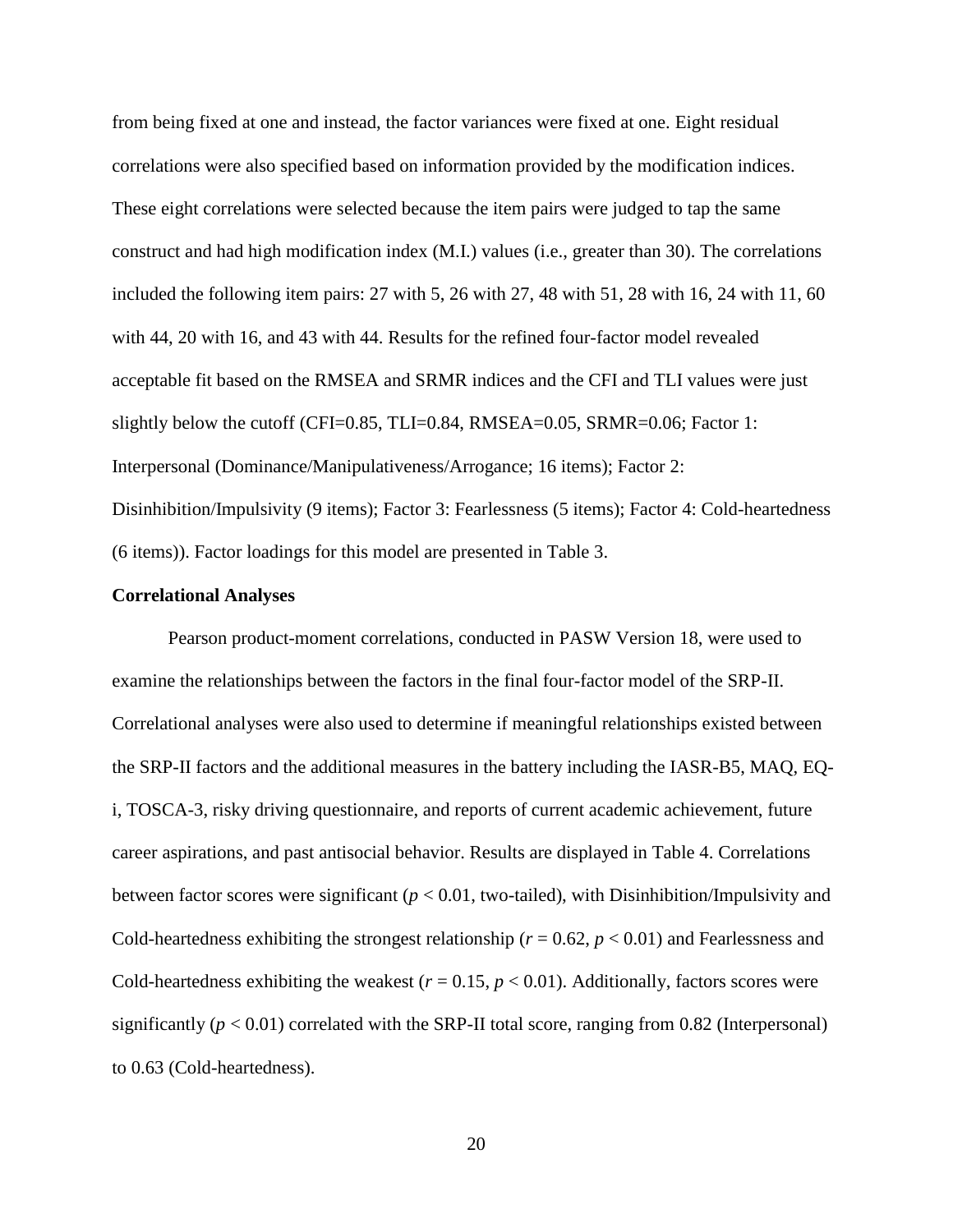In terms of the Five-Factor Model, a model of normative personality, correlations were in the expected direction with negative correlations between the SRP-II factor scores and Agreeableness, as well as negative correlations between the SRP-II scores and Conscientiousness. Additionally, Neuroticism was found to be negatively correlated with the SRP-II factor scales; however, the correlation with Disinhibition/Impulsivity was nonsignificant. This direction of the correlations between the SRP-II and IASR-B5 Neuroticism is contrary to the expectations of the current project, as well as previous findings (Paulhus  $\&$ Williams, 2002), but is consistent with Cleckley"s conceptualization of the psychopath as lacking anxiety. Findings regarding the relationship between Openness and Extraversion and the SRP-II factors were less clear. Openness was found to be positively correlated with the Interpersonal and Fearlessness factors, but negatively correlated with Disinhibition/Impulsivity and Coldheartedness. Similarly, Extraversion was found to be negatively correlated with Disinhibition/Impulsivity and Cold-heartedness. However, results indicated a non-significant relationship between Extraversion and the Interpersonal and Fearlessness factors.

Correlations between the SRP-II factor scores and attachment styles were in the expected direction. Higher scores on the SRP-II factor scales were negatively correlated with a secure attachment style; however, this relationship was only significant for the Disinhibition/Impulsivity and Cold-heartedness scales. Maladaptive attachment styles (i.e., Avoidance, Ambivalence-Worry, and Ambivalence-Merger) were positively correlated with the SRP-II factor scales. However, the correlations between the Fearlessness factor and the Ambivalence-Worry and Ambivalence-Merger attachment styles were not significant. The correlation between the SRP-II Cold-heartedness factor and the Ambivalence-Worry attachment style was also not significant.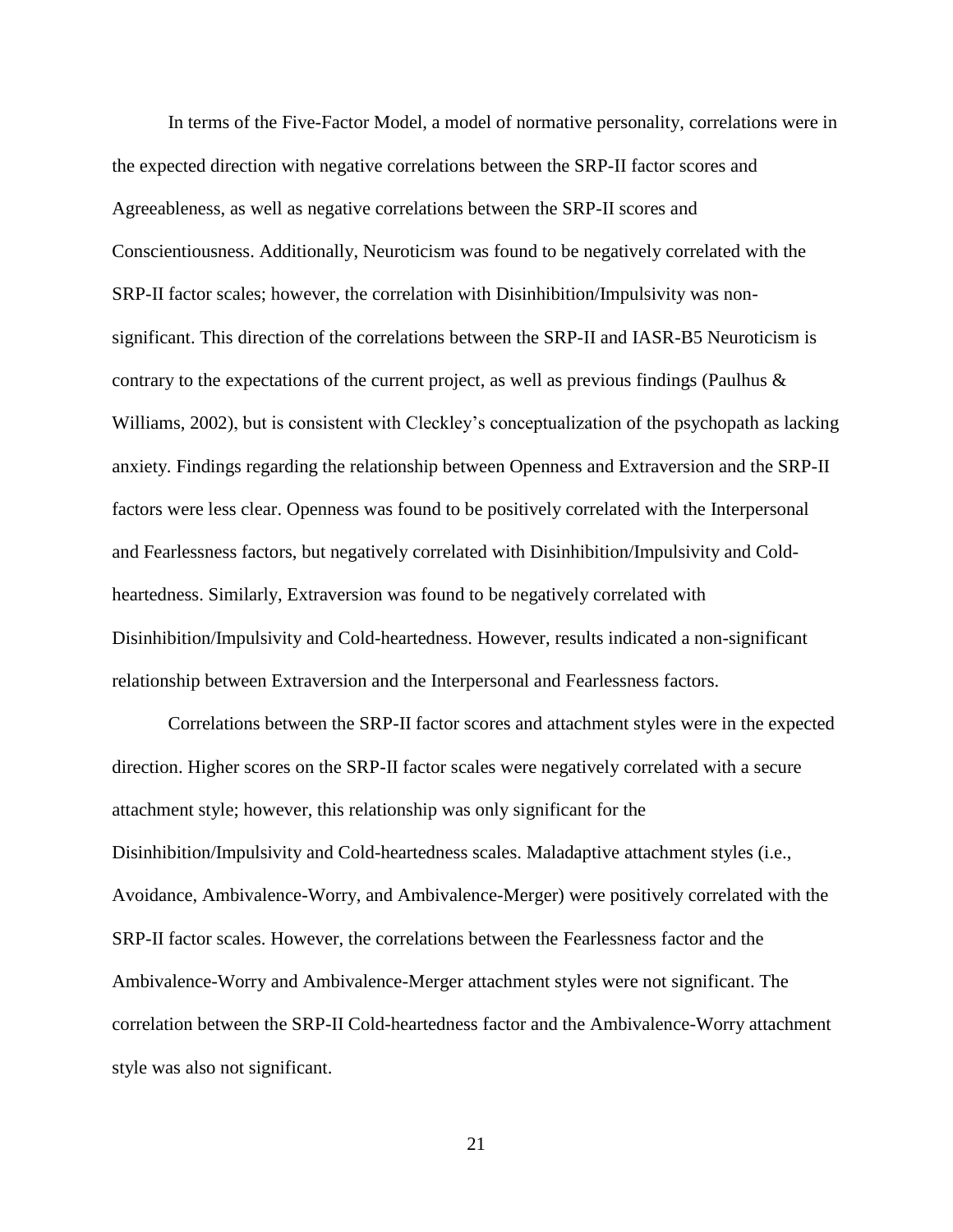The SRP-II factors were negatively correlated with overall (i.e., total score) emotional intelligence. The factor scales also were negatively correlated with the Emotional Self-Awareness, Social Responsibility, and Impulse Control subscales of the EQ-i. The Assertiveness and Stress Tolerance subscales were found to be positively correlated with the Interpersonal and Fearlessness factors and negatively correlated with the Disinhibition/Impulsivity and Cold-Heartedness factors. The Self-Regard subscale was negatively correlated with the Disinhibition/Impulsivity and Cold-heartedness factors, but positively correlated with the Interpersonal factor; however, the positive correlation with Fearlessness was non-significant. The Interpersonal, Disinhibition/Impulsivity, and Cold-heartedness factor scales were negatively correlated with the Self-Actualization and Interpersonal Relationship subscales, but the correlations with the Fearlessness factor were not significant. The Independence subscale was positively correlated with the Interpersonal and Fearlessness factors, but correlated negatively with the Disinhibition/Impulsivity factor, and there was no significant relationship with the Coldheartedness factor. Lastly, the Empathy subscale was negatively correlated with the Interpersonal, Disinhibition/Impulsivity, and Fearlessness factors, but positively correlated with the Cold-heartedness factor.

In terms of empathy and perspective-taking, students with higher SRP-II factor scores scored lower on scales measuring shame and guilt, but scored higher on the TOSCA-3 Detachment and Externalization of Blame scales. Alpha and Beta Pride were negatively correlated with Disinhibition/Impulsivity and Cold-heartedness, but positively correlated with the Interpersonal and Fearlessness factors; however, the correlation between the Beta Pride scale and Fearlessness was non-significant.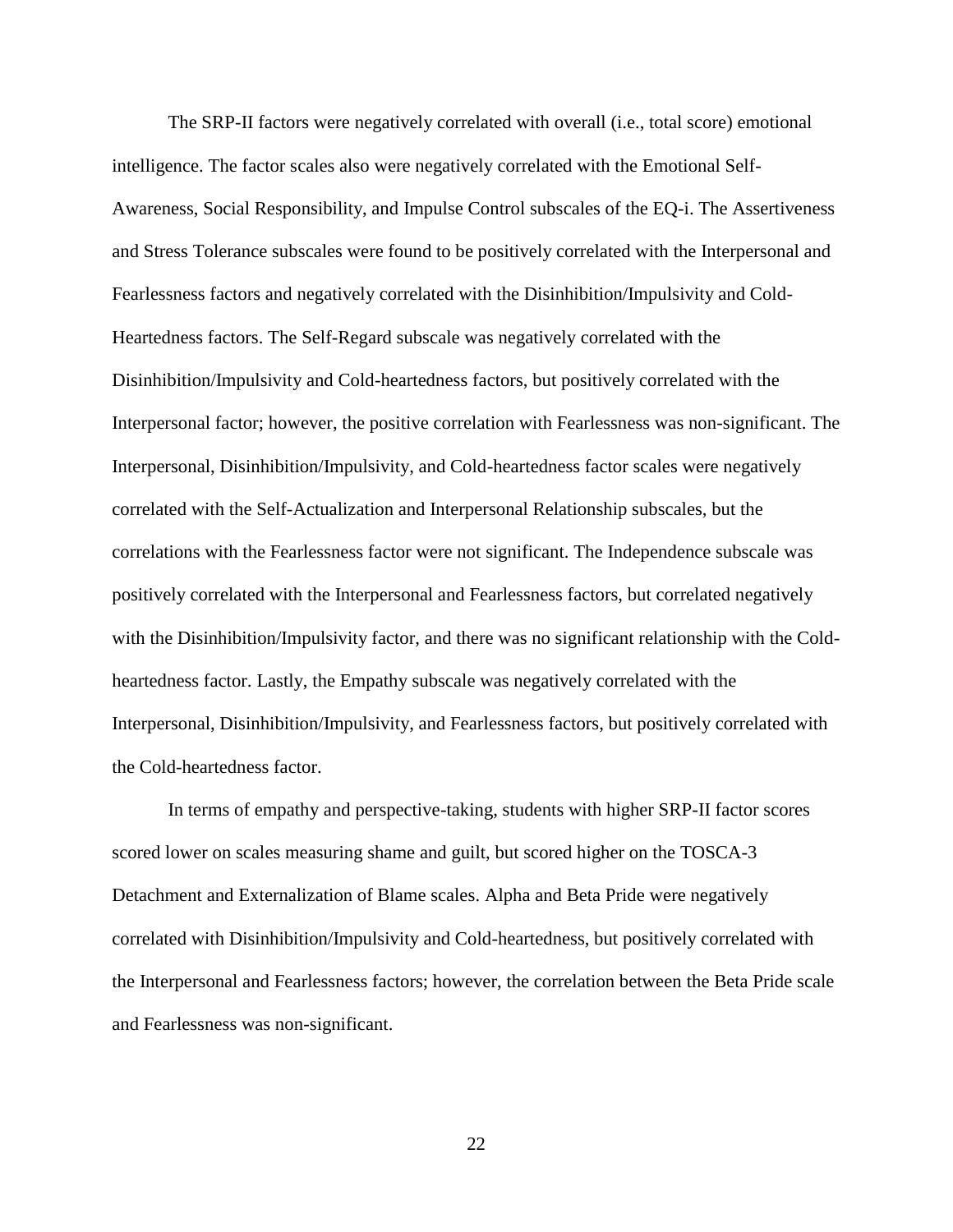Students with higher scores on the SRP-II factor scales reported engaging in more risky driving behavior and reported lower GPAs. Interestingly, higher Interpersonal factor scores were positively correlated with reports of high-power career aspirations. The remaining factors were not significantly correlated with career aspirations. Finally, as predicted, students scoring higher on the SRP-II factor scales reported engaging in more antisocial behavior.

#### **Regression Analyses**

Overall, the results of the multiple linear regression analyses indicated that the refined four-factor model of the SRP-II was a useful model for predicting scale scores of relevant external correlates. Regression model statistics are shown in Table 5 and regression coefficients are shown in Table 6. In terms of the Five Factor Model of personality, the overall four-predictor model was significant for each of the personality scales. More specifically, the model accounted for 4% of the variability in Neuroticism scores, 25% of the variability in Conscientiousness scores, 12% of the variability in Openness scores, 26% of the variability in Extraversion scores, and 46% of the variability in Agreeableness scores. In looking at the specific predictors for Neuroticism, Disinhibition/Impulsivity, Fearlessness, and Cold-heartedness had significant effects in the full model. For Agreeableness, the Interpersonal, Fearlessness, and Coldheartedness factor scales were significant predictors in the full model. All of the factors scale had significant effects in models predicting Conscientiousness, Openness, and Extraversion scale scores.

The overall four-predictor model was significant in predicting each of the attachment scale scores. The full model was able to account for 5% of the variability in Avoidance scores, 1% of the variability in Ambivalence-Worry scores, 2% of the variability in Ambivalence-Merger scores, and 2% of the variability in Security scale scores. In predicting Avoidance scale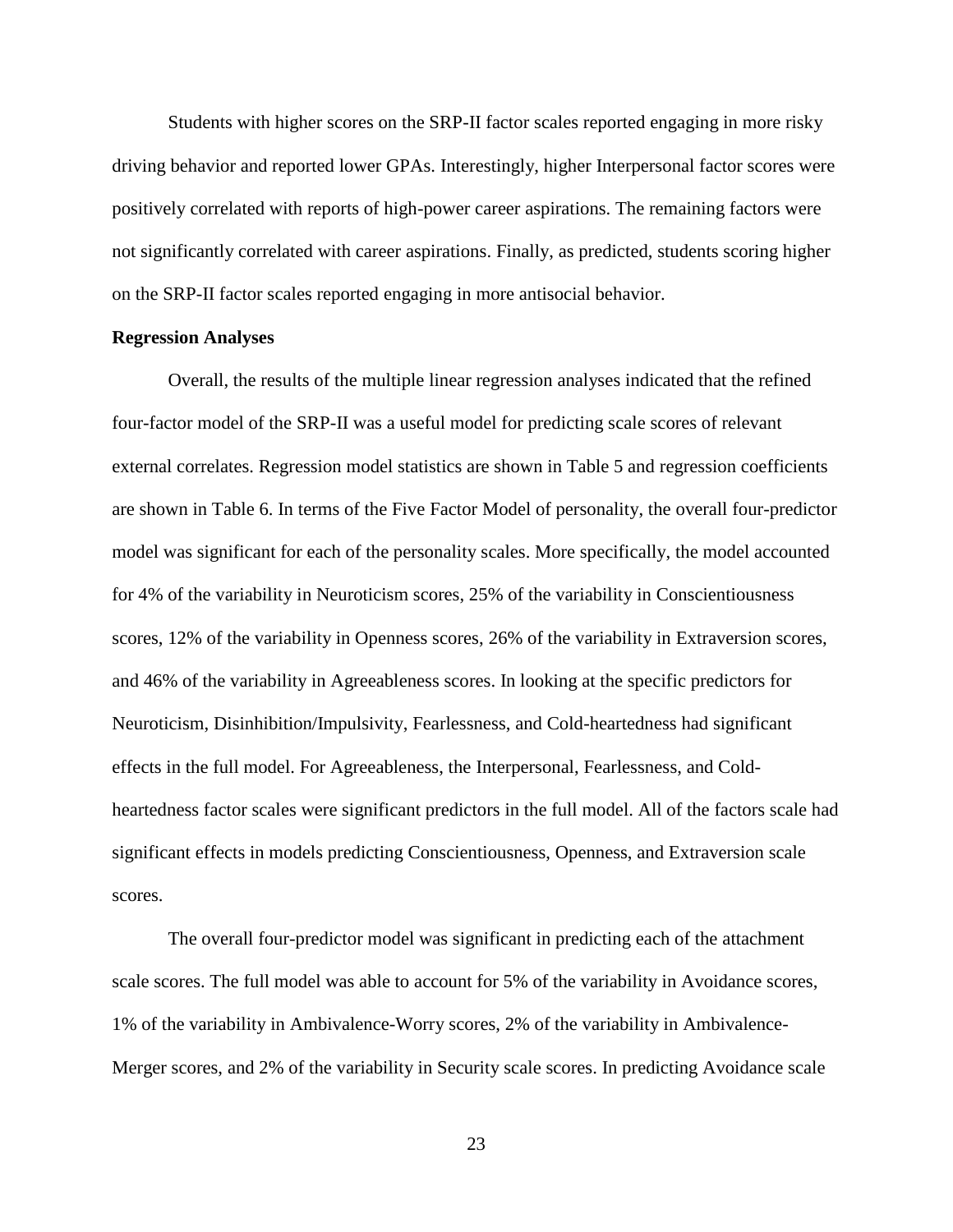scores, the Interpersonal and Cold-heartedness factor scales had significant effects in the model. For Ambivalence-Worry, the Interpersonal, Disinhibition/Impulsivity, and Fearlessness factors had significant effects in the full model. Only the Interpersonal factor was a significant predictor of Ambivalence-Merger scores, and the Disinhibition/Impulsivity and Cold-heartedness factors had significant effects in the model predicting Security scale scores.

The overall four-predictor model was significant in predicting the EQ-i Total Score and in predicting the scores for all of the EQ-i subscales examined. More specifically, the full model accounts for 24% of the variability in EQ-i Total scores, 10% of the variability in EQ-i Self-Awareness subscale scores, 6% of the variability in Self-Regard subscale scores, 21% of the variability in Self-Actualization subscale scores, 31% of the variability in Empathy subscale scores, 18% of the variability in Interpersonal Relationship subscale scores, 3% of the variability in Independence subscale scores, 46% of the variability in Social Responsibility subscale scores, 28% of the variability in Impulse Control subscale scores, and 7% of the variability in the Assertiveness and Stress Tolerance subscales.

In terms of individual predictors, the Disinhibition/Impulsivity, Fearlessness, and Coldheartedness factors had significant effects in the full model when predicting EQ-i Total, Self-Actualization, Empathy, and Interpersonal Relationship scores. The Interpersonal, Disinhibition/Impulsivity, and Fearlessness factors were significant predictors in the model when predicting Assertiveness and Stress Tolerance subscale scores. In predicting Independence and Social Responsibility subscale scores, the Interpersonal, Disinhibition/Impulsivity, and Coldheartedness factors had significant effects in the full model. For Self-Awareness scores, only the Disinhibition/Impulsivity and Cold-heartedness factors were significant predictors in the model and for Self-Regard, only the Interpersonal and Disinhibition/Impulsivity factors had significant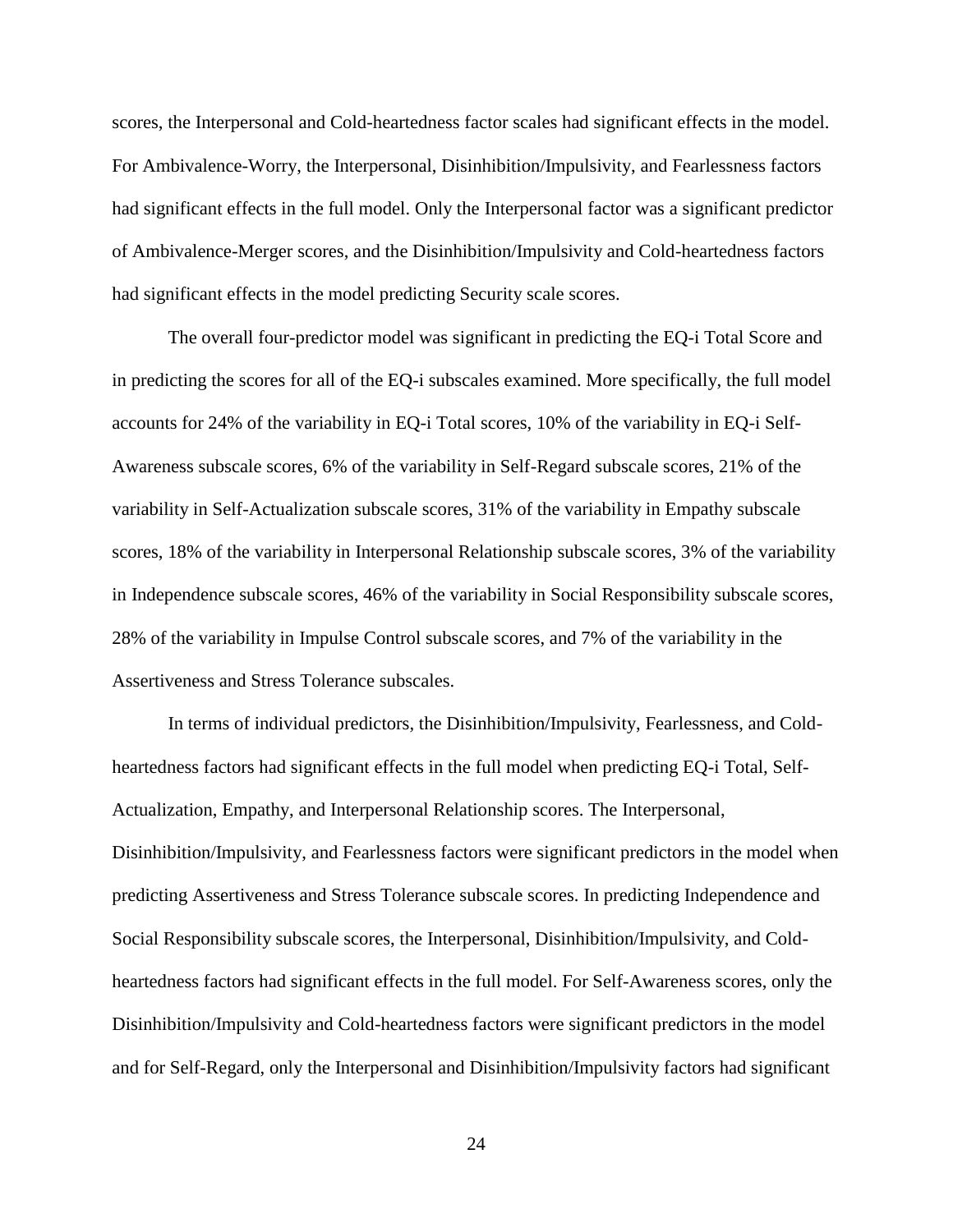effects in the full model. Lastly, in predicting Impulse Control subscale scores, all four of the factors had significant effects in the model.

In examining models for predicting TOSCA-3 scale scores using the four predictors, all of the models were significant. In predicting TOSCA-3 Shame scores, the full model accounted for 7% of the variability in scores and in predicting TOSCA-3 Detachment scores, the model was able to account for 13% of the variability in scores. For TOSCA-3 Guilt and Externalization of Blame scores, the overall models were able to account for 25% and 10% of the variability in scores, respectively. The full model accounts for 9% of the variability in TOSCA-3 Alpha Pride scale scores and 10% of the variability in TOSCA-3 Beta Pride scale scores. In terms of individual predictors, the Interpersonal, Fearlessness, and Cold-heartedness factors had significant effects in the model predicting TOSCA-3 Shame scores. The Interpersonal and Disinhibition/Impulsivity factors had significant effects in predicting TOSCA-3 Alpha Pride scale scores. In predicting TOSCA-3 Detachment and Externalization of Blame scores, the Interpersonal and Cold-heartedness factors had significant effects. Somewhat similarly, the Interpersonal, Disinhibition/Impulsivity, and Cold-heartedness factors were significant predictors of TOSCA-3 Guilt and Beta Pride scores.

In predicting the risky driving questionnaire total score, the overall model was significant and accounted for 32% of variability in scores. Additionally, the Interpersonal, Disinhibition/Impulsivity, and Fearlessness factors were significant predictors in the model. For Grade Point Average (GPA), the four-predictor model was significant and accounted for 5% of the variability in GPA. Only the Disinhibition/Impulsivity factor had a significant effect in the full model. Third, in predicting a participant's antisocial behavior total score, the overall model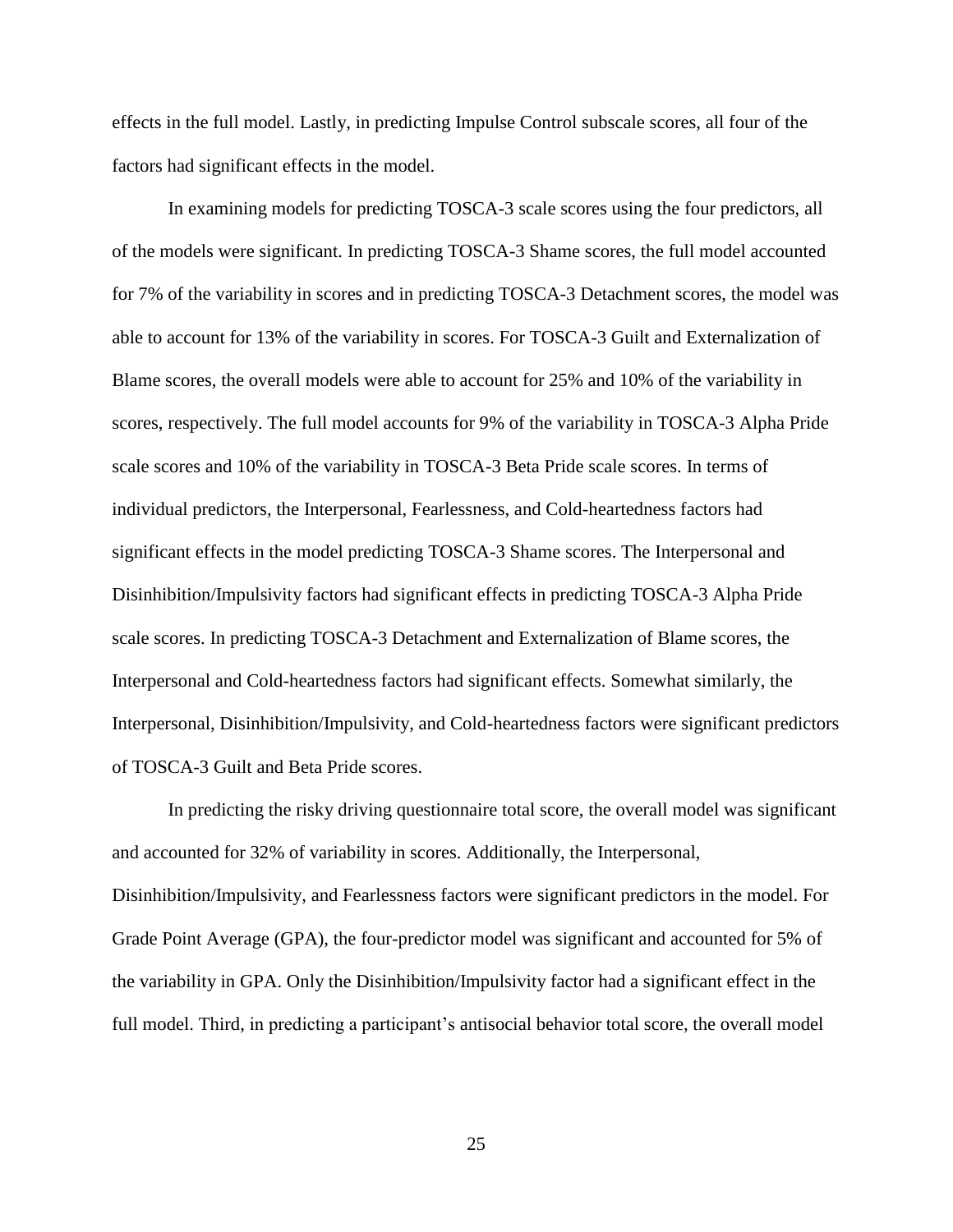was significant and was able to account for 12% of variability in the score. Both the Disinhibition/Impulsivity and Cold-heartedness factors had significant effects in the full model.

To further clarify the predictive utility of the factor scales, the four highest positive and four highest negative standardized beta coefficients for each factor scale were examined. This comparison is presented in Table 7. The beta coefficients for the 32 scales included in the comparison ranged from -0.44 to 0.08. Beta coefficients greater than or equal to 0.10 are significant at an alpha level less than 0.01. Effect size interpretations are based on Hemphill's (2003) empirical guidelines.

For the Interpersonal factor, the TOSCA-3 Alpha and Beta Pride scales had the highest positive beta values and large effect sizes, while TOSCA-3 Detachment and IASR-B5 Openness scales had slightly lower beta coefficients and medium effect sizes. The IASR-B5 had the highest negative beta coefficient and a large effect size. The EQ-i Impulse Control, EQ-i Social Responsibility, and TOSCA-3 Shame scales had beta coefficients below 0.20 indicating small effect sizes.

For the Disinhibition/Impulsivity factor, the Antisocial Behavior Total Score had a large effect size with the highest positive beta value. The Risky Driving Total Score had a medium effect size, while the IASR-B5 Neuroticism and MAQ Ambivalence-Worry scales had small effect sizes. Scales with the highest negative beta values included the IASR-B5 Conscientiousness, EQ-i Total Score, EQ-i Impulse Control, and EQ-i Social Responsibility scales. All four scales had large effect sizes.

The highest positive beta value for the Fearlessness factor was the Risky Driving Total Score scale. This had a medium effect size. The three other scales with the highest positive beta values, including the EQ-i Stress Tolerance, EQ-i Interpersonal Relationships, and EQ-i Self-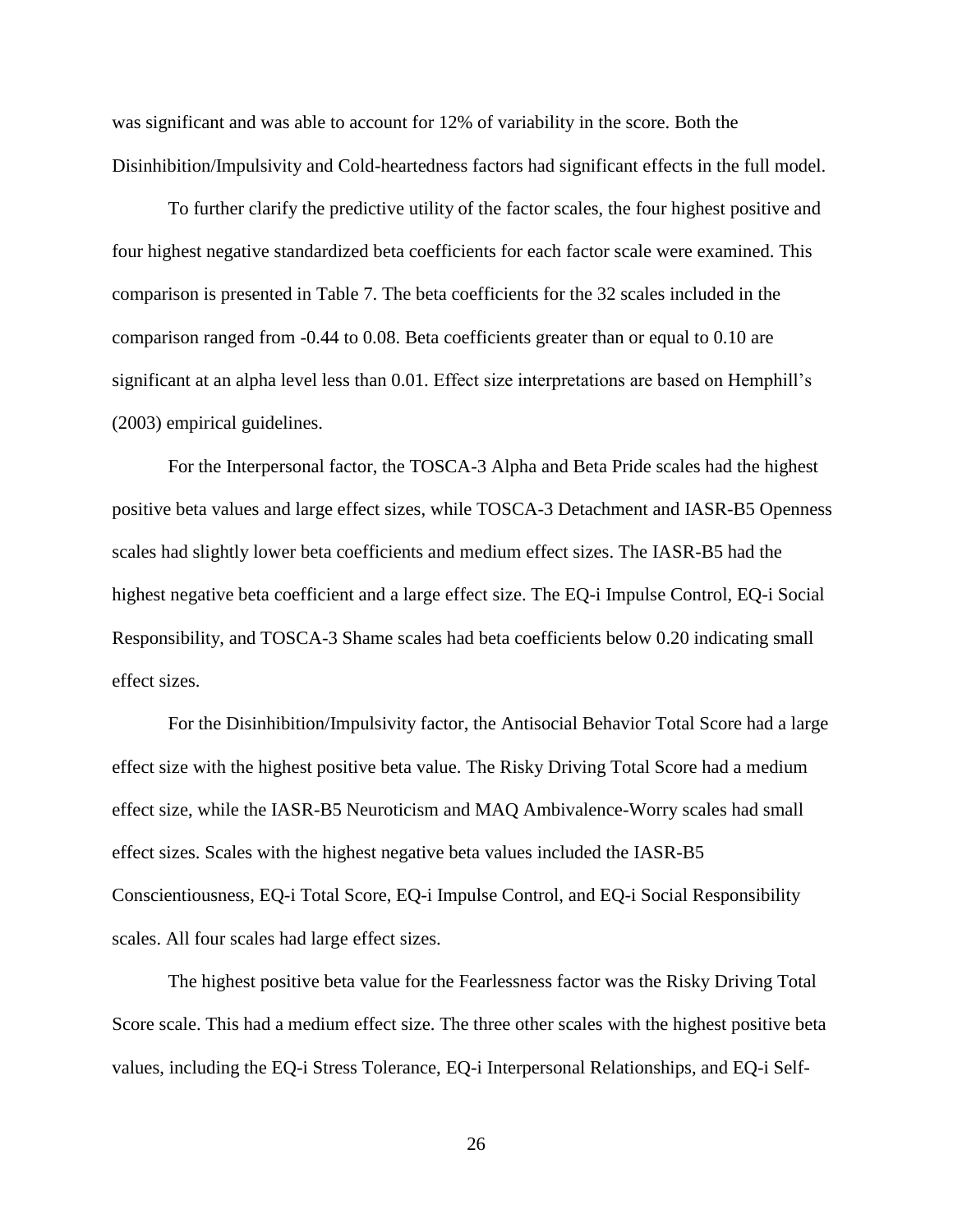Actualization scales, had small effect sizes. The scales with the four highest negative beta coefficients, including the IASR-B5 Neuroticism, IASR-B5 Conscientiousness, TOSCA-3 Shame, and IASR-B5 Agreeableness scales, had small effect sizes with beta coefficients ranging from -0.08 to -0.19. For the Cold-heartedness factor, the MAQ Avoidance, TOSCA-3 Detachment, TOSCA-3 Externalization of Blame, and EQ-i Independence scales had the highest positive beta values, but small effect sizes. The EQ-i Empathy, EQ-i Social Responsibility, IASR-B5 Extraversion, and IASR-B5 Agreeableness scales had the highest negative beta coefficients and all had large effect sizes.

Finally, because self-reported career aspirations was coded as a dichotomous variable, binary logistic regression was used to assess the impact of factor scale scores on the likelihood that respondents would report high power career aspirations. The full model, containing all four factor scales as predictors, was statistically significant,  $\chi^2$  (4, N = 1180) = 16.35, *p* < .01. The model as a whole explained between 1.4% (Cox and Snell R Square) and 2.3% (Nagelkerke R squared) of the variance in career aspiration response. Only the Interpersonal factor made a unique, statistically significant contribution to the model. However, an examination of the Classification Table indicated that the model was only successful in identifying respondents that *did not* report high power career aspirations. More specifically, without any independent variables in the model, the program correctly classified 979 respondents that reported "other career aspirations," incorrectly classified 201 cases as reporting "other career aspirations" when they in fact reported "high power career aspirations," and did not correctly or incorrectly predict that any participants reported "high power career aspirations." Thus, without any predictors entered in the model, 83% of cases were correctly identified. These exact same results were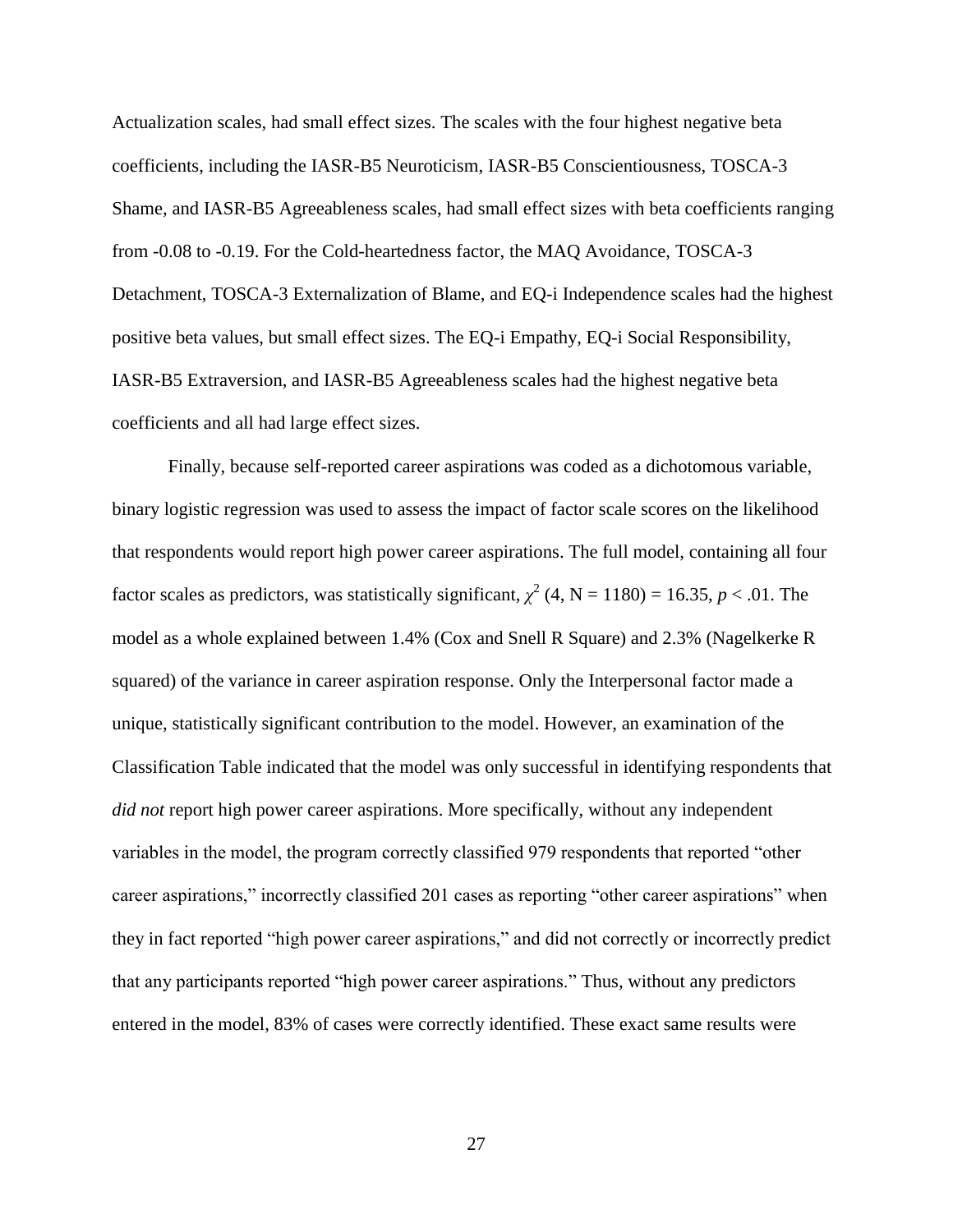obtained after the addition of the four factor scales as predictors. Additionally, results indicated that there were a significant number of outliers that were misclassified.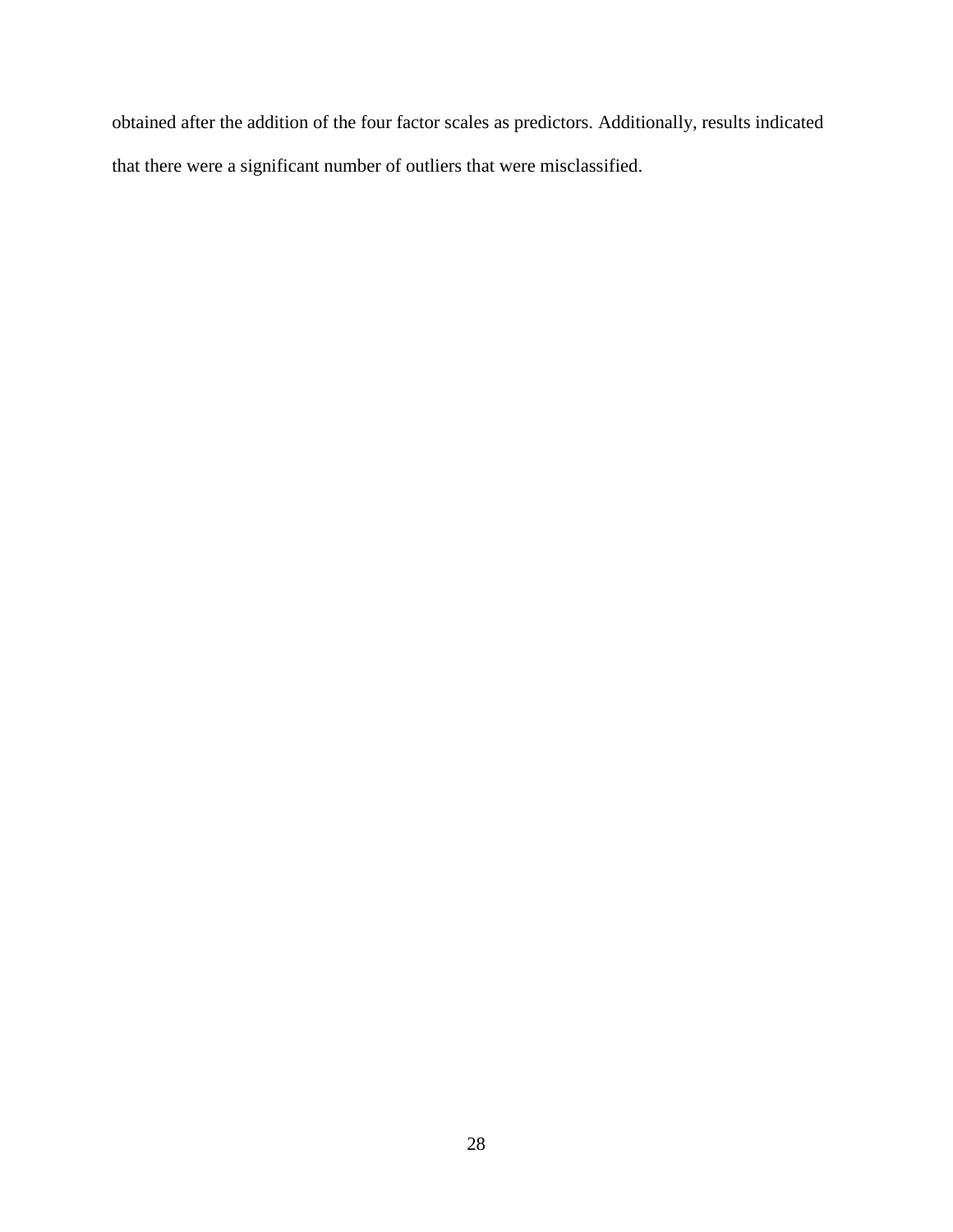### **Discussion**

Similar to previous projects examining the SRP-II, the current project suggests that the SRP-II should not be touted as a measure of psychopathy that assesses Hare's (1991, 2003) twofactor, PCL-R model. However, the results of this project do suggest that the SRP-II has utility as a measure of psychopathy in normative populations. Contrary to the study hypotheses, exploratory and confirmatory factor analyses did not reveal a satisfactory two-factor model. Rather, when the 60-item questionnaire was subjected to EFA, fit indices indicated that models with one to seven factors failed to explain the data well. Interestingly, when examined at the item level, the two-, three-, and four-factor models exhibited factors consistent with aspects of Cleckley"s conceptualization of psychopathy, including factors tapping impulsivity, fearlessness, and low anxiety, thus providing support for the hypothesis that the measure contains items that successfully tap facets of personality relevant to Cleckley"s psychopathy. Moreover, the presence of a low anxiety factor in the three- and four-factor models is an intriguing result, as the role of anxiety in psychopathy in normative samples is not well understood and is not considered in Hare's PCL-R model of psychopathy.

Based on the information provided by the EFA, an attempt was made to refine the measure by creating rationally-derived factor scales that were subsequently subjected to CFA. As described previously, some support for selecting the four-factor model as the best fitting model is based on the CFA fit indices. The values for the RMSEA and SRMR were below the recommended cutoff indicating good model fit. Conversely, the CFI and TLI values were just slightly below the recommended threshold. However, as the values were 0.85 and 0.84,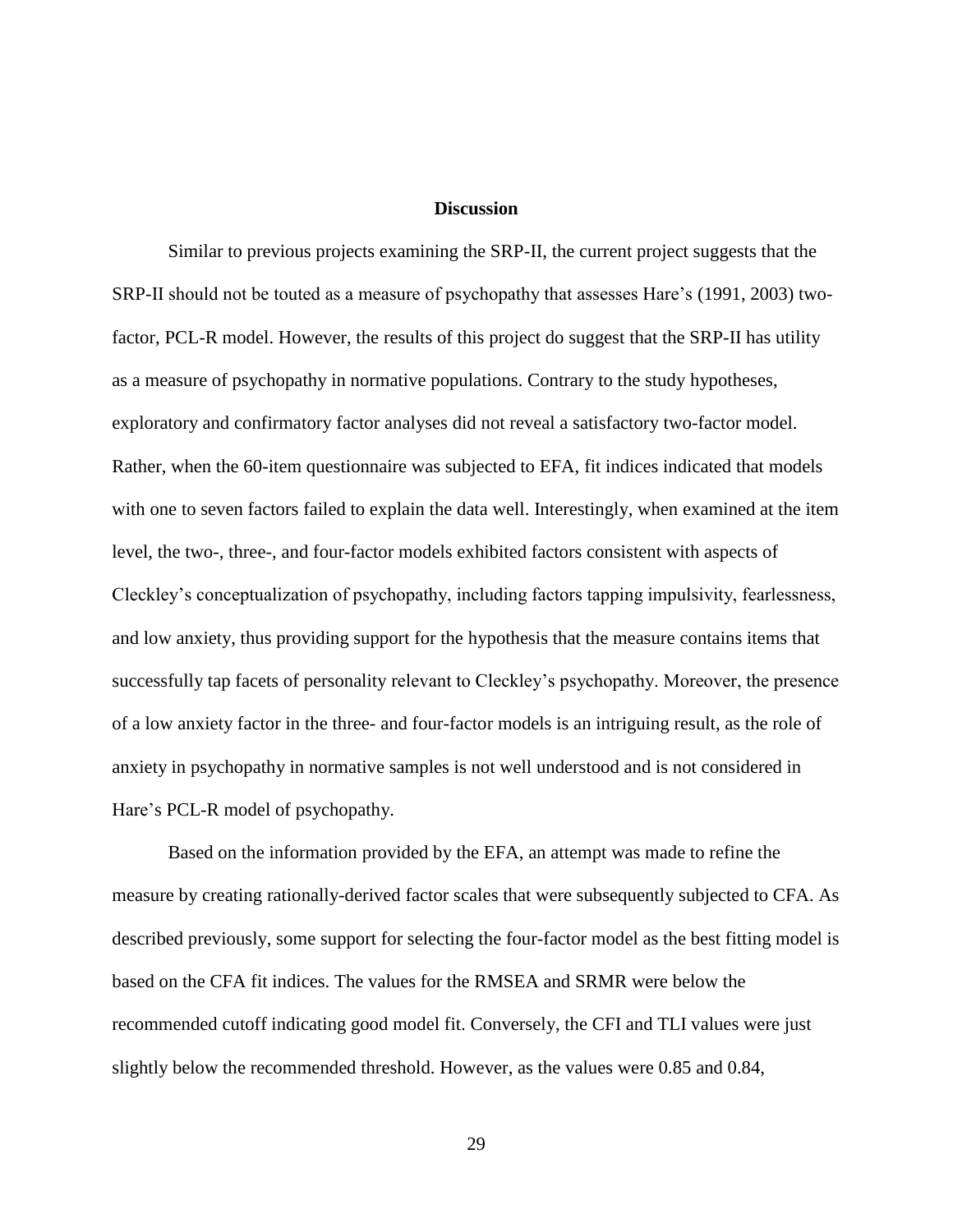respectively, this was not judged to be indicative of truly poor fit. Furthermore, Marsh, Hau, and Grayson (2005) have suggested that incremental fit indices may not be the best fit indices to use when examining item-level data. In their chapter, they summarize previous research that identified potential issues associated with the use of various goodness of fit (GOF) indices. For example, some research has suggested that TLI values may fluctuate as a function of sample size and CFI values might be biased as a result of the way the value is calculated. However, incremental fit indices are not the only potentially problematic indices, as the authors discussed issues with other indices not used in this project. Additionally, Marsh and colleagues (2005) expressed doubt regarding the appropriateness of applying the same cutoff values in every application of GOF indices. Thus, Marsh and colleagues (2005) suggested the following:

Other information such as parsimony, sampling fluctuations, comparative fit, interpretability, and substantive issues, and theory should all be considered. We remain skeptical about indices that seek to transform the art of model evaluation into a set of mechanistic rules and absolute cutoff values that are uniformly applied in all situations. (p. 311)

In line with Marsh"s advice, and as with the EFA results, item-level inspection of the four rationally-derived scales indicated that the factors tap facets of psychopathy described in Cleckley"s conceptualization and make good conceptual sense. More specifically, the first factor in the model can be described as a broad factor tapping interpersonal styles (i.e., dominance, manipulativeness, and arrogance) characteristic of the psychopathic personality. This is similar to Cleckley"s (1976) description of the psychopath as superficially charming, untruthful and insincere, and pathologically egocentric. The second factor tapping disinhibition/impulsivity can be viewed as representing such Cleckley (1976) criteria as "absence of "nervousness"" and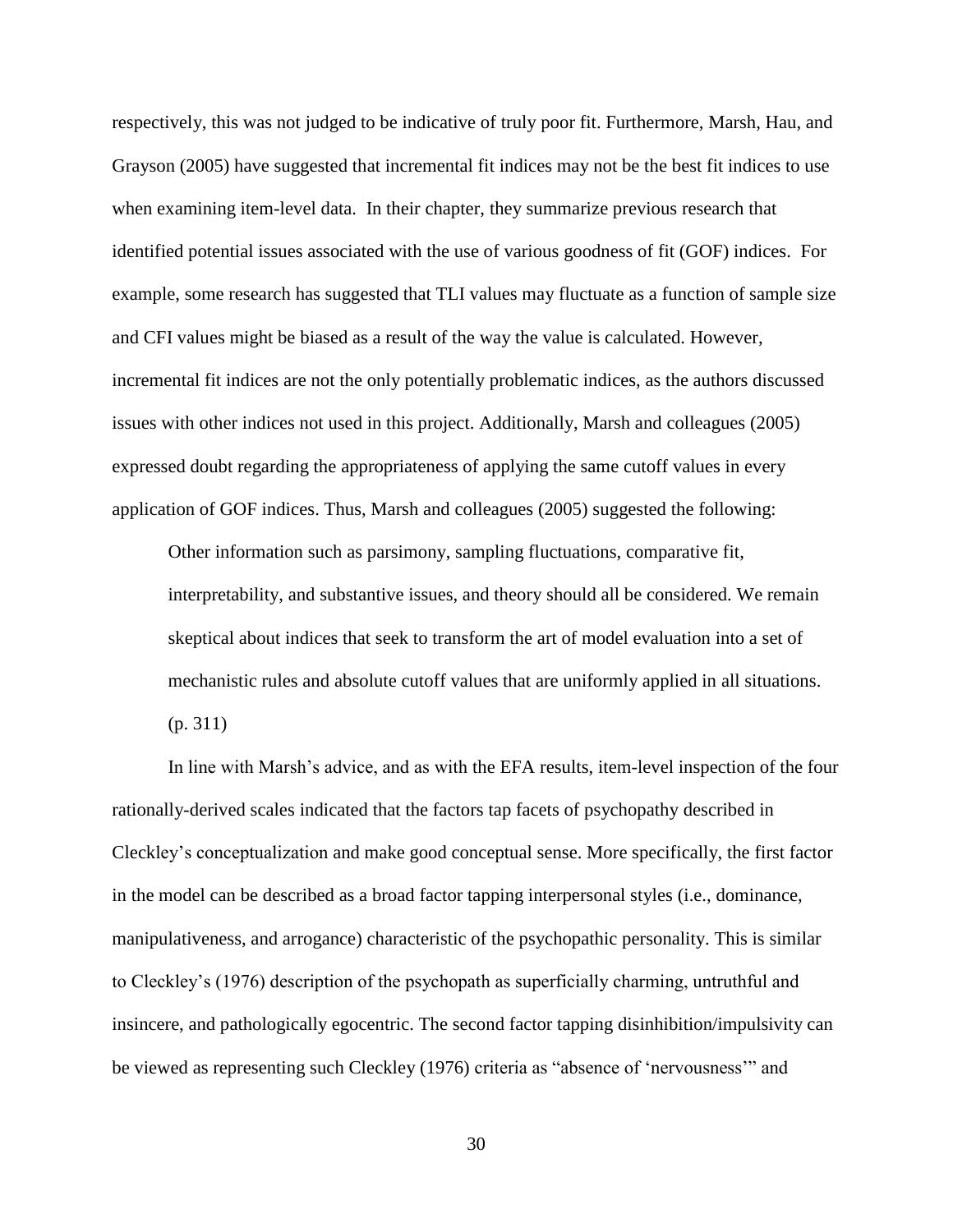"unreliability." Third, the Fearlessness factor could also be tied to Cleckley"s (1976) "absence of "nervousness,"" as well as his criteria describing a "general poverty in major affective reactions" and "failure to learn by experience." Lastly, the Cold-heartedness scale seems to be representative of Cleckley"s (1976) criteria describing a "lack of remorse or shame" and "incapacity for love."

Correlational analyses revealed meaningful relationships between SRP-II total and four factor scores and constructs relevant to psychopathy providing support for the refined four-factor model. While not directly supporting the study hypotheses due to the addition of two factors, results were generally in the hypothesized direction, thereby providing support for the construct validity of the SRP-II. More specifically, psychopathy, as measured by the refined, four-factor SRP-II model, was associated with maladaptive attachment styles, lower emotional intelligence, a lack of empathy, engaging in risky driving behavior, and engaging in more antisocial behavior. In terms of personality, the majority of findings replicated those of Paulhus and Williams (2002); however, the direction of the correlations differed for Extraversion and Neuroticism. The positive correlation between the SRP-II Total score and Neuroticism is of particular interest as this direction is consistent with Cleckley"s description, but is not a consistent finding across studies and as noted previously, the role of anxiety is still a point of contention in the field.

Investigating the associations between psychopathy and facets of emotional intelligence also provided support for the refined model. In general, adaptive facets of emotional intelligence (i.e., emotional self-awareness, self-regard, self-actualization, empathy, interpersonal relationships, social responsibility, and impulse control) were negatively associated with psychopathy indicating that individuals higher in psychopathy did more poorly in these areas. Conversely, facets of emotional intelligence related to interpersonal dominance (i.e.,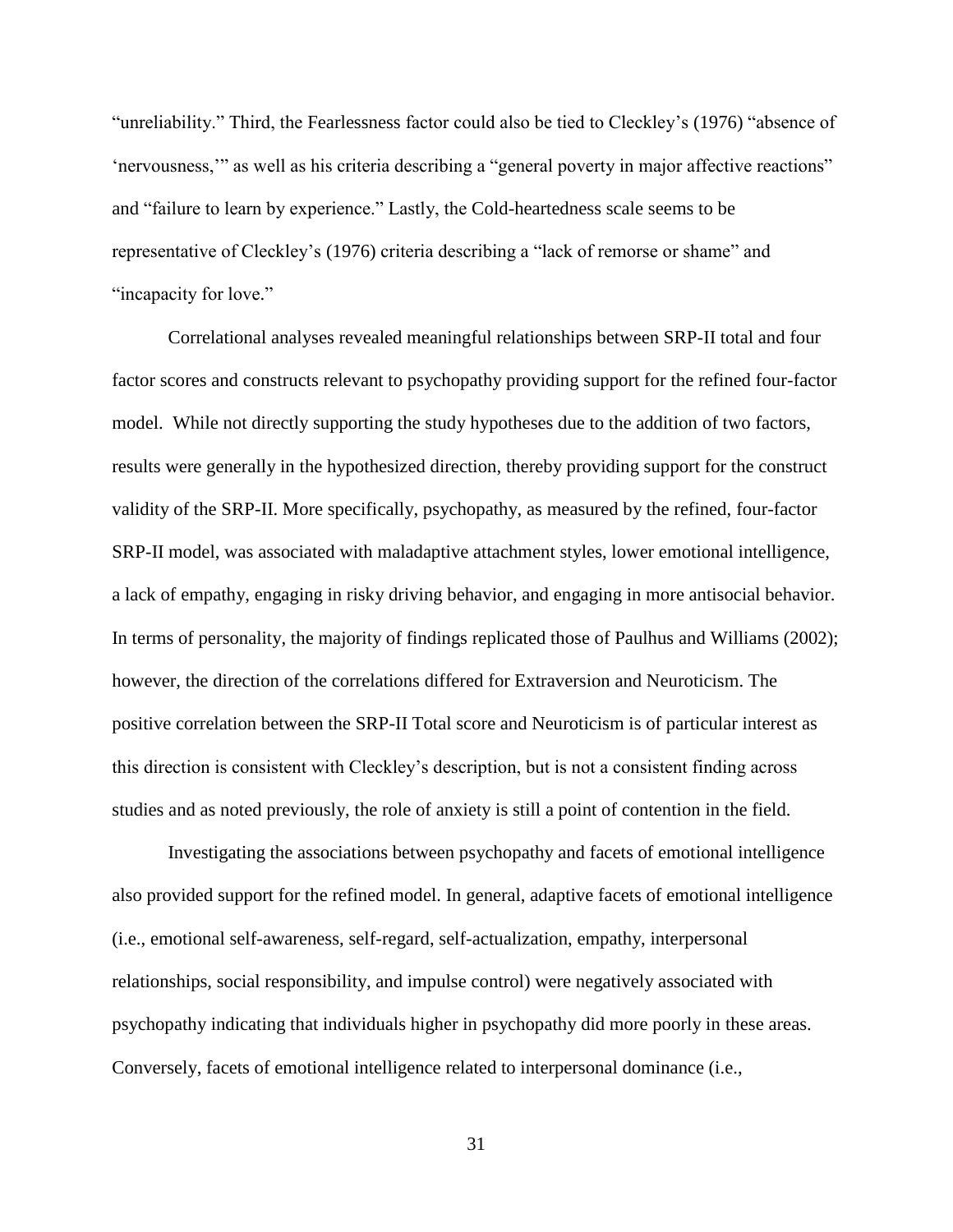assertiveness, independence, and stress tolerance) were positively associated with psychopathy indicating that individuals with higher psychopathy scores did better in these areas. This examination of the differential associations between psychopathy and facets of emotional intelligence is also interesting because of the consistency of the results in terms of Cleckley"s (1976) model of psychopathy. For example, Cleckley (1976) described individuals that are "unresponsiveness in general interpersonal relations" and exhibit a "specific loss of insight;" however, despite this, these individuals also exhibit a distinct "absence of 'nervousness."

Findings from the current project did not support the hypothesis that psychopathy would be associated with higher GPA's as an indication of Cleckley's (1976) "good intelligence." However, this may not be a valid finding as a traditional measure of intelligence was not used. Lastly, Cleckley and others suggested that some psychopaths may endeavor to obtain a highstatus position in a given occupation through formal education. This hypothesis was supported as participants that reported high power career aspirations tended to have higher psychopathy scores. Unfortunately, however, further analyses revealed that the four-factor structure is not useful in predicting respondents' career aspirations.

Furthermore, the results of multiple regression analyses indicated that factor scores from the refined model were useful in predicting outcomes (i.e., scale scores) of external correlates relevant to psychopathy, thereby providing evidence of the predictive validity of the four-factor model. In fact, regression models that included all four factor scales as predictors significantly predicted all of the outcomes examined. In general, the Interpersonal, Disinhibition/Impulsivity, and Cold-heartedness factors most frequently had significant effects in the regression model suggesting that these three factors may be of particular importance in examining the psychopathic personality.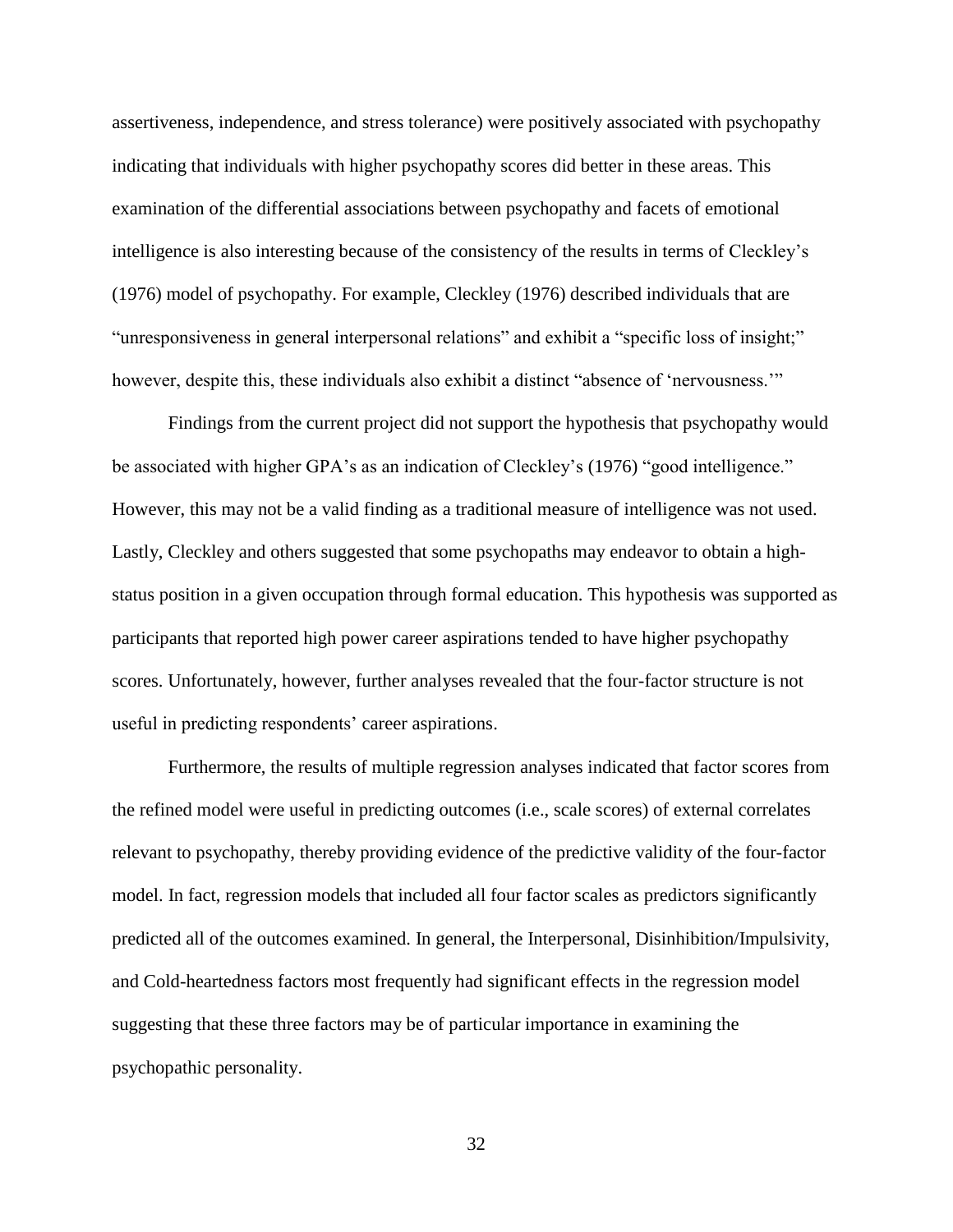A closer examination of the regression models provided additional support for the convergent and discriminant validity of the refined model. Specifically, the Interpersonal factor scale was related to increased pride (both in oneself and in one"s behavior), emotional detachment, and openness to new experiences, but was related to decreased agreeableness and, to a lesser extent, decreased impulse control, feelings of social responsibility, and proneness to experience shame. This factor fits well with Cleckley"s (1976) criteria describing egocentricity and interpersonal unresponsiveness. The Disinhibition/Impulsivity factor was strongly related to a lack of conscientiousness, low overall emotional intelligence, poor impulse control, and decreased feelings of social responsibility, echoing Cleckley"s criteria describing the psychopath as unreliable. This factor was also related to increased antisocial behavior and risky driving, and less strongly tied to higher neuroticism, or anxiety.

The Fearlessness factor was most strongly related to increased risky driving behavior, while also being tied to greater stress tolerance, self-actualization, and functioning in interpersonal relationships, but decrease neuroticism and conscientiousness. This factor seems to suggest Cleckley"s superficially charming and anxiety-free psychopath. The Cold-heartedness factor was strongly related to a lack of empathy, feelings of social responsibility, extraversion, and agreeableness. It was also, to a lesser degree, tied to an avoidant attachment style, increased emotional detachment, and a tendency to blame others, thereby corresponding well to Cleckley"s criteria describing an unempathic, emotionally unresponsive individual.

Taken together, these findings suggest that, despite failing to replicate the PCL-R twofactor model, the SRP-II appears to be a useful measure for a more personality-oriented examination of psychopathy in normative populations. The distinct lack of a behavioral factor more closely aligns the four-factor model to the Cleckley, rather than Hare, conceptualization of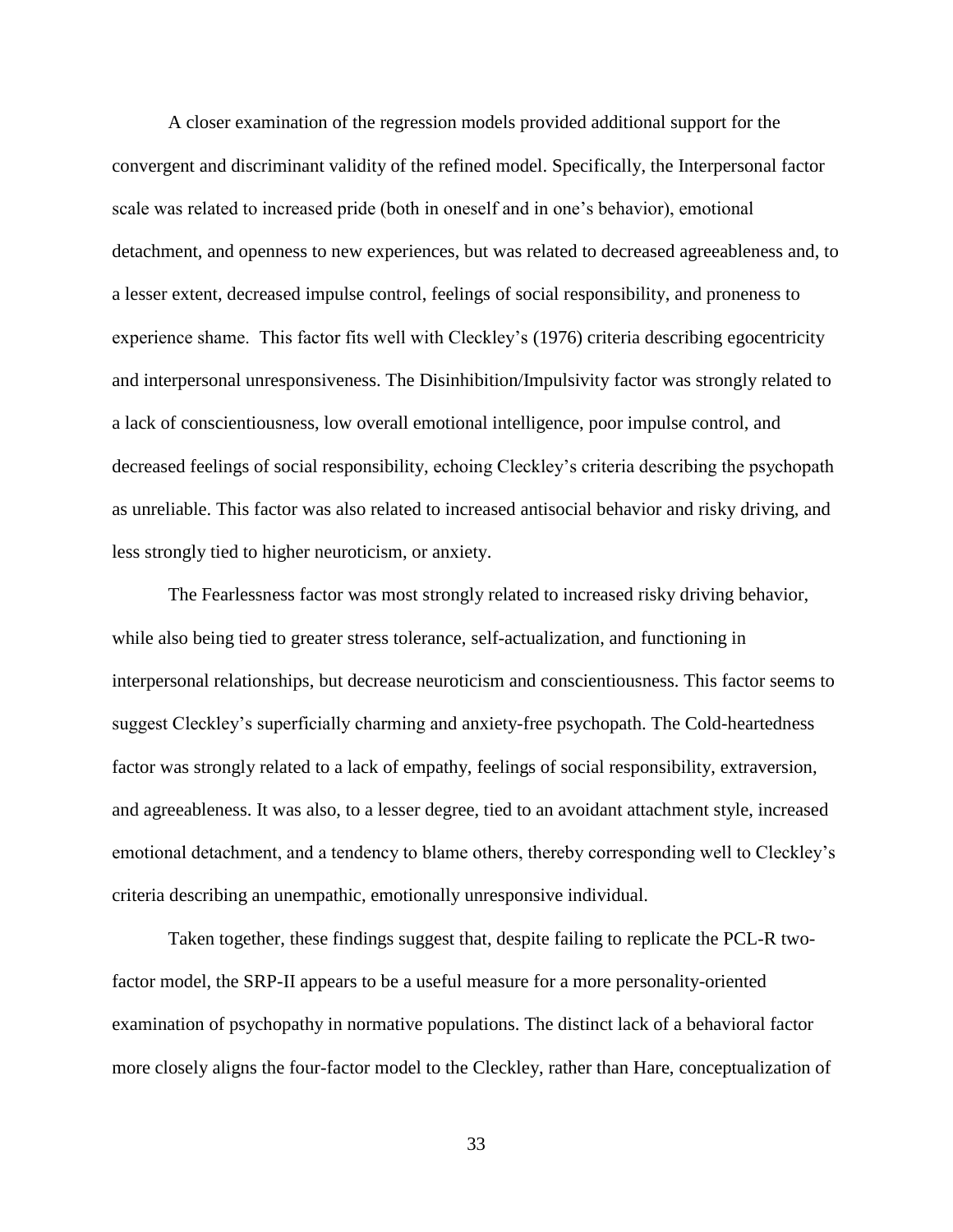the syndrome. However, the generalizability of these results may be limited by the fact that this is an undergraduate sample. Further limitations of the study include the reliance on self-report measures and the unequal number of male and female participants. However, a particular strength of the study relevant to the concern about relying on self-report is the very large sample size. Additionally, the large number of female participants might also be viewed as a strength, in that fewer studies in this field of research include large samples of female participants and the manifestation of psychopathy in females is generally less well understood. Lastly, the broad scope of the study measures allowed for a detailed examination of a large number of facets of personality and behavior that are relevant to psychopathy.

Future work in this area should continue to examine the factor structure of psychopathy in normative populations, especially with a larger pool of male participants. Researchers should also continue to examine the external correlates of psychopathy as this is important to improving measure development and understanding how the syndrome manifests. As measurement improves, the predictive utility of the psychopathy construct should also continue to be investigated. Finally, more work is needed on examining the developmental path that these young adults take, including examining their career trajectories and life outcomes more broadly.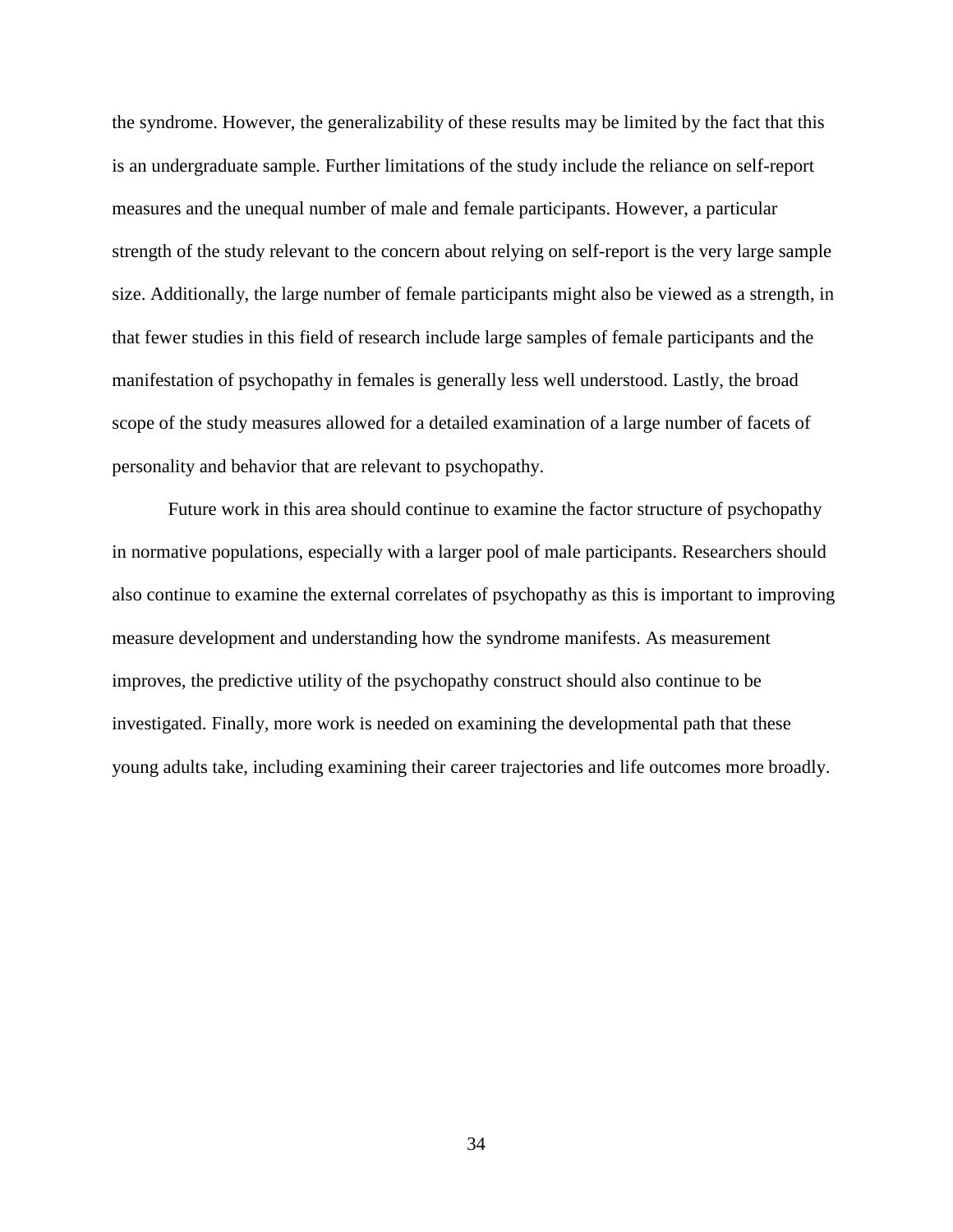#### **References**

- Ali, F., Amorim, I. S., & Chamorro-Premuzic, T. (2009). Empathy deficits and trait emotional intelligence in psychopathy and Machiavellianism. *Personality and Individual Differences, 47*, 758-762.
- Andershed, H., Gustafson, S. B., Kerr, M., & Stattin, H. (2002). The usefulness of self-reported psychopathy-like traits in the study of antisocial behavior among non-referred adolescents. *European Journal of Personality, 16*, 383–402.
- Bar-On, R. (1997). *Bar-On Emotional Quotient Inventory: Technical manual*. Toronto, Ontario: Multi-Health Systems.
- Bar-On, R. (2006). The Bar-On Model of Emotional-Social Intelligence (ESI). *Psicothema, 18,* 21.
- Beck, A. T. & Steer, R. A. (1993). *Beck Depression Inventory Manual*. San Antonio, TX: The Psychological Corporation.
- Benning, S. D., Patrick, C. J., Hicks, B. M., Blonigen, D. M., & Krueger, R. F. (2003). Factor structure of the Psychopathic Personality Inventory: Validity and implications for clinical assessment. *Psychological Assessment, 15,* 340–350.
- Benning, S. D., Patrick, C. J., Salekin, R. T., & Leistico, A. R. (2005). Convergent and discriminant validity of psychopathy factors assessed via self-report: A comparison of three instruments. *Assessment, 12*, 270-289.
- Bentler, P. M., & Bonett, D. G. (1980). Significance tests and goodness-of-fit in the analysis of covariance structures. *Psychological Bulletin, 88,* 588–606.
- Brennan, K. A. & Shaver, P. R. (1998). Attachment styles and personality disorders: Their connections to each other and to parental divorce, parental death, and perceptions of parental caregiving. *Journal of Personality, 66*, 835-878.
- Carver, C. S. (1997). Adult attachment and personality: Converging evidence and a new measure. *Personality and Social Psychology Bulletin, 23*, 865-883.
- Cleckley, H. (1941). *The mask of sanity* (1<sup>st</sup> ed.). St. Louis, MO: Mosby.
- Cleckley, H. (1964). *The mask of sanity* (4<sup>th</sup> ed.). St. Louis, MO: Mosby.
- Cleckley, H. (1976). *The mask of sanity* ( $5<sup>th</sup>$  ed.). St. Louis, MO: Mosby.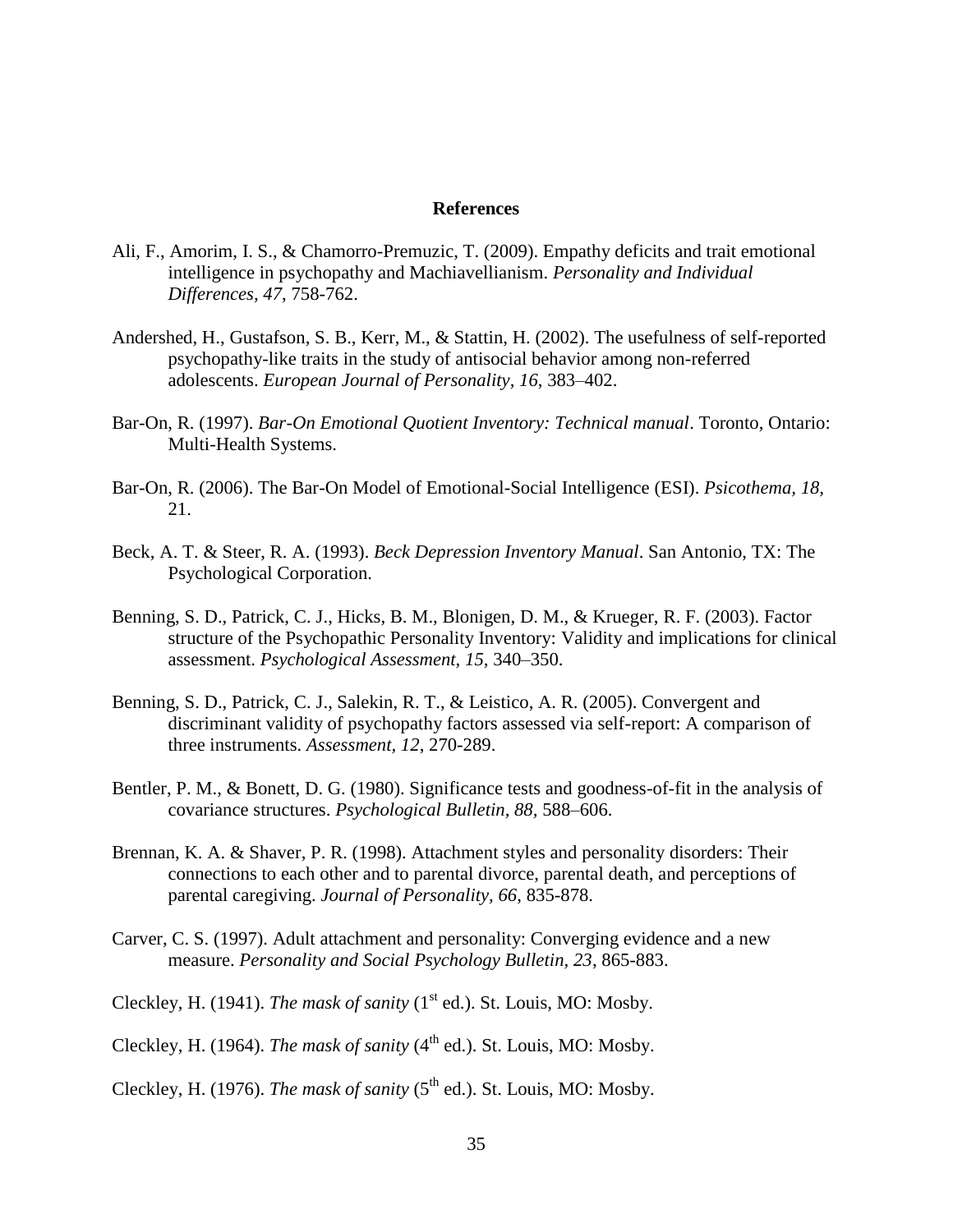- Cooke, D. J., Kosson, D. S., & Michie, C. (2001). Psychopathy and ethnicity: Structural, item, and test generalizability of the Psychopathy Checklist-Revised (PCL-R) in Caucasian and African American participants. *Psychological Assessment, 13*, 531-542.
- Cooke, D. J., & Michie, C. M. (2001). Refining the construct of psychopathy: Towards a hierarchical model. *Psychological Assessment, 13*,171-188.
- Dawda, D. & Hart, S. D. (2000). Assessing emotional intelligence: Reliability and validity of the Bar-On Emotional Quotient Inventory (EQ-i) in university students. *Personality and Individual Differences, 28*, 797-812.
- Fernandes, R., Soames Job, R. F., & Hatfield, J. (2007). A challenge to the assumed generalizability of prediction and countermeasure for risky driving: Different factors predict different risky driving behaviors. *Journal of Safety Research, 38*, 59-70.
- Hare, R. D. (1980). A research scale for the assessment of psychopathy in criminal populations. *Personality and Individual Differences, 1,* 111-117.
- Hare, R. D. (1985). Comparison of procedures for the assessment of psychopathy. *Journal of Consulting and Clinical Psychology, 53*, 7-16.
- Hare, R. D. (1991). *The Hare Psychopathy Checklist-Revised PCL-R*. Toronto, Ontario: Multi-Health Systems.
- Hare, R. D. (2003). *The Hare Psychopathy Checklist-Revised (PCL-R)* (2<sup>nd</sup> ed.). Toronto, Ontario, Canada: Multi-Health Systems.
- Hare, R. D., Harpur, T. J., Hakstian, A. R., Forth, A. E., Hart, S. D., & Newman, J. P. (1990). The revised Psychopathy Checklist: Reliability and factor structure. *Psychological Assessment, 2*, 338-341.
- Hare, R. D., Harpur, T. J., & Hemphill, J. D. (1989). *Scoring pamphlet for the Self-Report Psychopathy scale: SRP-II*. Unpublished manuscript, Simon Fraser University, Vancouver, British Columbia, Canada.
- Hare, R. D., & Neumann, C. S. (2010). The role of antisociality in the psychopathy construct: Comment on Skeem and Cooke (2010). *Psychological Assessment, 22,* 446-454.
- Harpur, T. J., Hare, R. D., & Hakstian, A. R. (1989). Two-factor conceptualization of psychopathy: Construct validity and assessment implications. *Psychological Assessment, 1*, 6-17.
- Harré, N., Brandt, T., & Dawe, M. (2000). The development of risky driving in adolescence. *Journal of Safety Research, 31*, 185-195.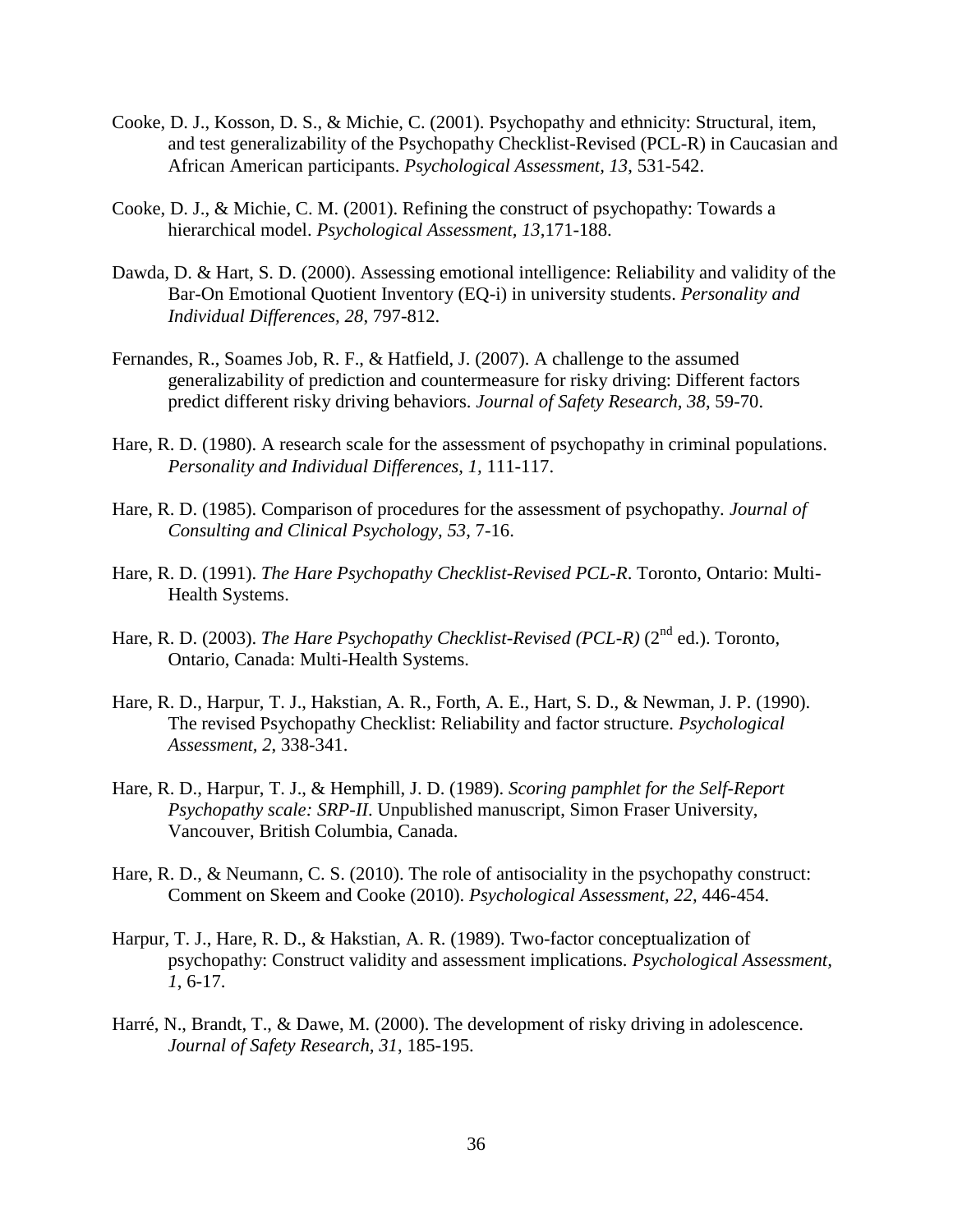- Hemphill, J. F. (2003). Interpreting the magnitudes of correlation coefficients. *American Psychologist, 58*, 78-80.
- Hollist, C. S. & Miller, R. B. (2005). Perceptions of attachment style and marital quality in midlife marriage. *Family Relations, 54*, 46-57.
- Hu, L. & Bentler, P. M. (1999). Cutoff criteria for fit indexes in covariance structure analysis: Conventional criteria versus new alternatives. *Structural Equation Modeling: A Multidisciplinary Journal, 6*, 1-55.
- John, O. P., & Srivastava, S. (1999). The Big Five trait taxonomy: History, measurement, and theoretical perspectives. In L. A. Pervin & O. P. John (Eds.), *Handbook of personality: Theory and research* (2nd ed., pp. 102–138). New York: Guilford.
- Levenson, M. R., Kiehl, K. A., & Fitzpatrick, C. (1995). Assessing psychopathic attributes in a non-institutionalized population. *Journal of Personality and Social Psychology, 68,* 151– 158.
- Lynam, D. R. & Derefinko, K. (2006). Psychopathy and personality. In: C.J. Patrick (Ed.), *Handbook of psychopathy*, (pp. 133-155). Guilford Press, New York.
- Lynam, D. R., Whiteside, S., & Jones, S. (1999). Self-reported psychopathy: A validation study. *Journal of Personality Assessment, 73*, 110-132.
- Malterer, M. B., Glass, S. J., & Newman, J. P. (2008). Psychopathy and trait emotional intelligence. *Personality and Individual Differences, 44*, 735-745.
- Marsh, H. W., Hau, K. T., & Grayson, D. (2005). Goodness of fit in structural equation models. In A. Maydeu-Olivares & J. J. McArdle (Eds.), *Contemporary Psychometrics: A Festschrift for Roderick P. McDonald* (pp.225-340). Mahwah, NJ: Lawrence Erlbaum Associates.
- McCrae, R. R. & Costa, P. T., Jr. (1990). *Personality in adulthood*. New York: Guilford.
- Miller, J. D., Lynam, D. R., Widiger, T. A., & Leukefeld, C. (2001). Personality disorders as extreme variants of common personality dimensions: Can the Five-factor model adequately represent psychopathy? *Journal of Personality, 69,* 253–276.
- Mullins-Nelson, J. L., Salekin, R. T., & Leistico, A. R. (2006). Psychopathy, empathy, and perspective-taking ability in a community sample: Implications for the successful psychopathy concept. *International Journal of Forensic Mental Health, 5*, 133-149.
- Muthén, L. K. & Muthén, B. O. (1998-2007). *Mplus User's Guide* (4<sup>th</sup> ed.). Los Angeles, CA: Muthén & Muthén.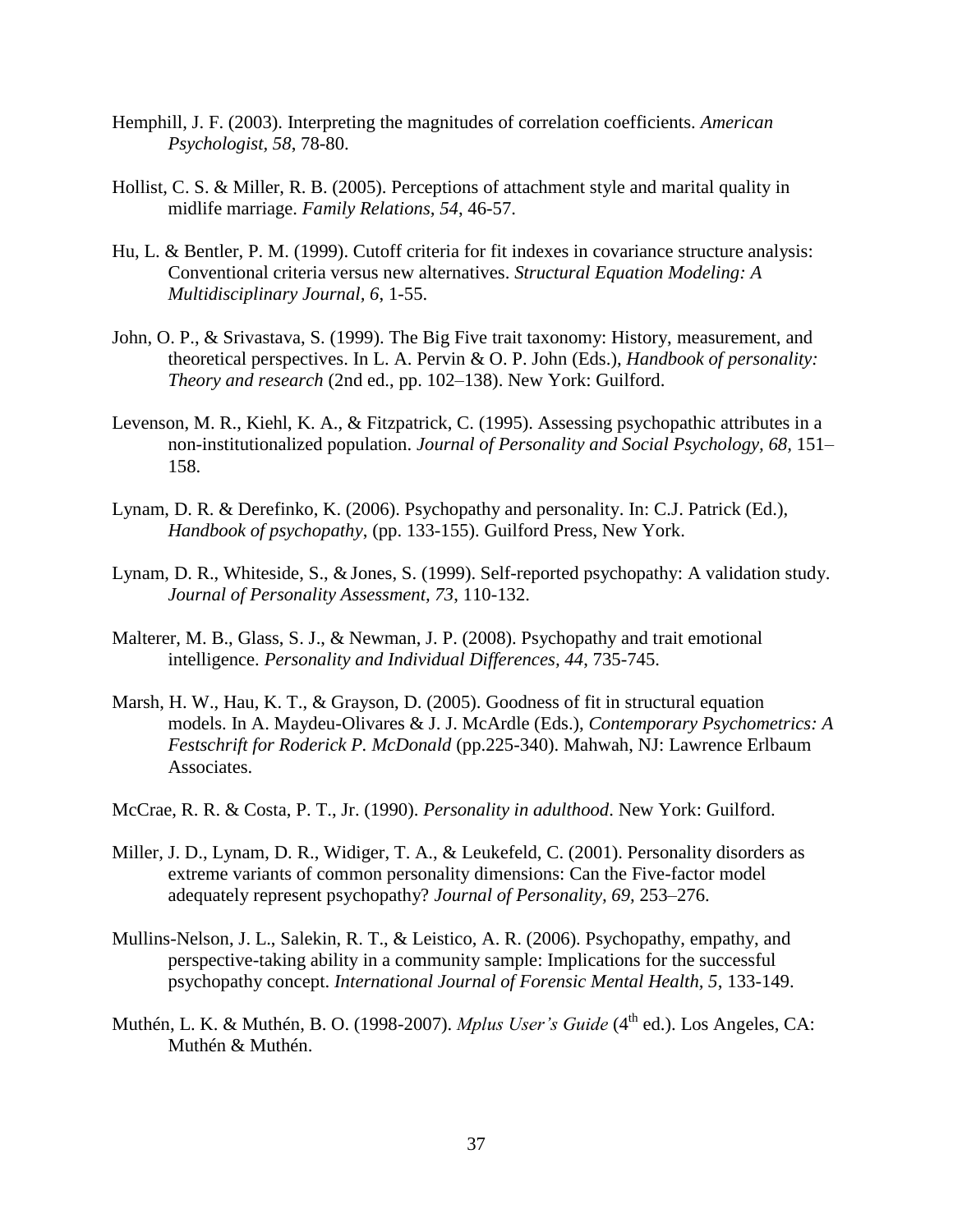- Neumann, C. S., Vitacco, M. J., Hare, R. D., & Wupperman, P. (2005). Reconstruing the "reconstruction" of psychopathy: A comment on Cooke, Michie, Hart, & Clark. *Journal of Personality Disorders, 19*, 624-640.
- Paulhus, D. L., & Williams, K. M. (2002). The dark triad of personality: Narcissism, Machiavellianism, and psychopathy. *Journal of Research in Personality, 36,* 556–563.
- RoadSafe Auckland. (2000). *RoadSafe Auckland Annual Driver Survey*. Auckland, New Zealand: Auckland Regional Transport Authority.
- Salekin, R. T., Trobst, K. K., & Krioukova, M. (2001). Construct validity of psychopathy in a community sample: A nomological net approach. *Journal of Personality Disorders, 15,*  425–441.
- Skeem, J. L., & Cooke, D. (2010). Is criminal behavior a central component of psychopathy? Conceptual directions for resolving the debate. *Psychological Assessment, 22,* 433-445.
- Tangney, J. P. (1990). Assessing individual differences in proneness to shame and guilt: Development of the Self-Conscious Affect and Attribution Inventory. *Journal of Personality and Social Psychology, 59*, 102–11.
- Tangney, J. P., Dearing, R. L., Wagner, P. E., & Gramzow, R. (2000). The Test of Self Conscious Affect–3 (TOSCA-3). Fairfax, VA: George Mason University.
- Tangney, J. P., Stuewig, J., & Mashek, D. J. (2007). Moral emotions and moral behavior. *Annual Review of Psychology, 58*, 345-372.
- Timmerman, I. G. H. & Emmelkamp, P. M. G. (2006). The relationship between attachment styles and Cluster B personality disorders in prisoners and forensic inpatients. *International Journal of Law and Psychiatry, 29*, 48-56.
- Trapnell, P. D. & Wiggins, J. S. (1990). Extension of the Interpersonal Adjective Scales to include the Big Five Dimensions of Personality. *Journal of Personality and Social Psychology, 59*, 781-791.
- Williams, K. M., Nathanson, C., & Paulhus, D. L. (2003, August). Structure and validity of the self-report psychopathy scale-III in normal populations. Poster presented at the  $111<sup>th</sup>$ annual convention of the American Psychological Association, Toronto, Ontario, Canada.
- Williams, K. M., & Paulhus, D. L. (2003). Revising and expanding the Self-Report Psychopathy Scale-II. Manuscript in preparation.
- Williams, K. M. & Paulhus, D. L. (2004). Factor structure of the self-report psychopathy scale (SRP-II) in non-forensic samples. *Personality and Individual Differences, 37*, 765-778.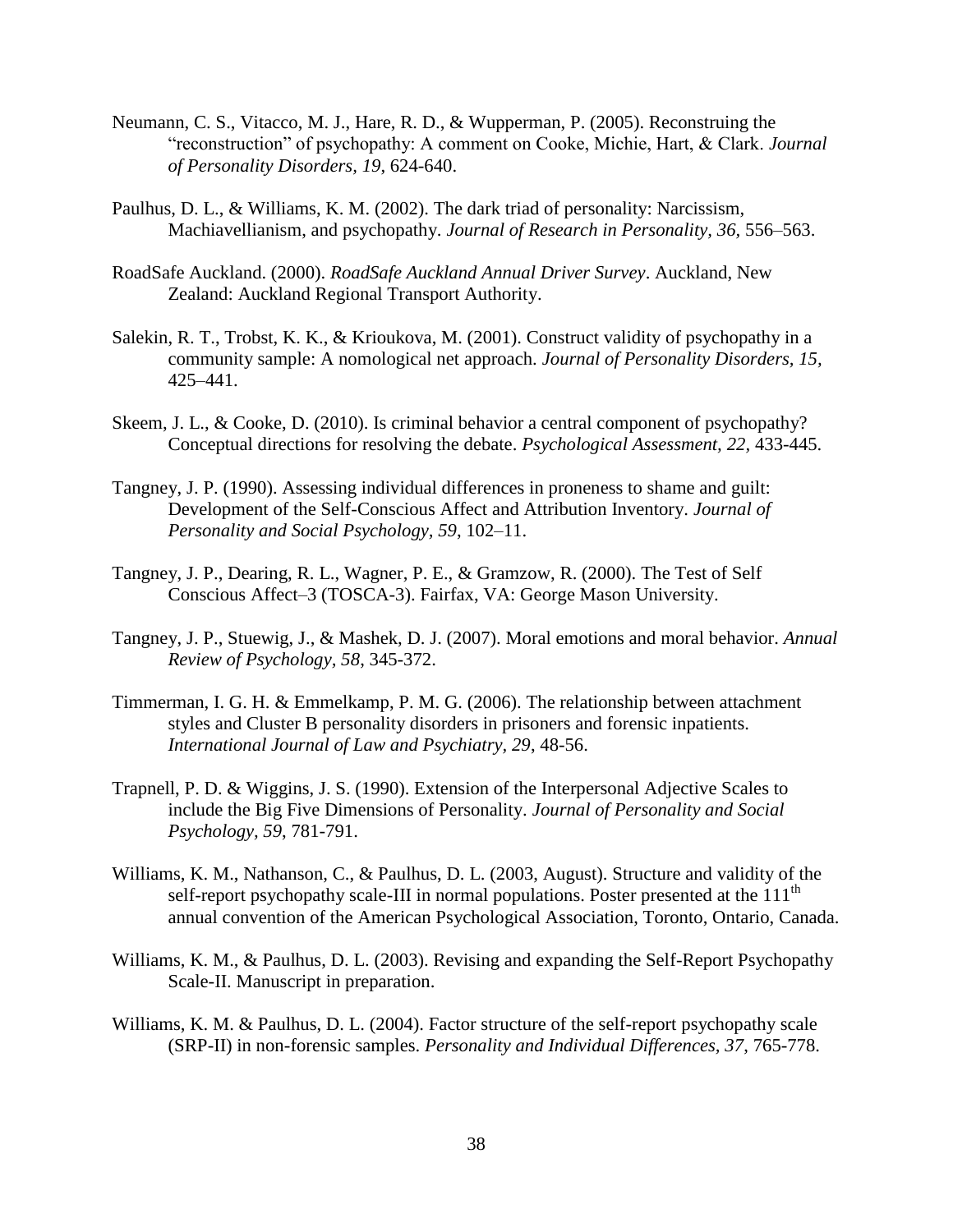- Williams, K. M., Paulhus, D. L., & Hare, R. D. (2007). Capturing the four-factor structure of psychopathy in college students via self-report. *Journal of Personality Assessment, 88*,  $205 - 219$ .
- Zagon, I. K., & Jackson, H. J. (1994). Construct validity of a psychopathy measure. *Personality and Individual Differences, 17,* 125–135.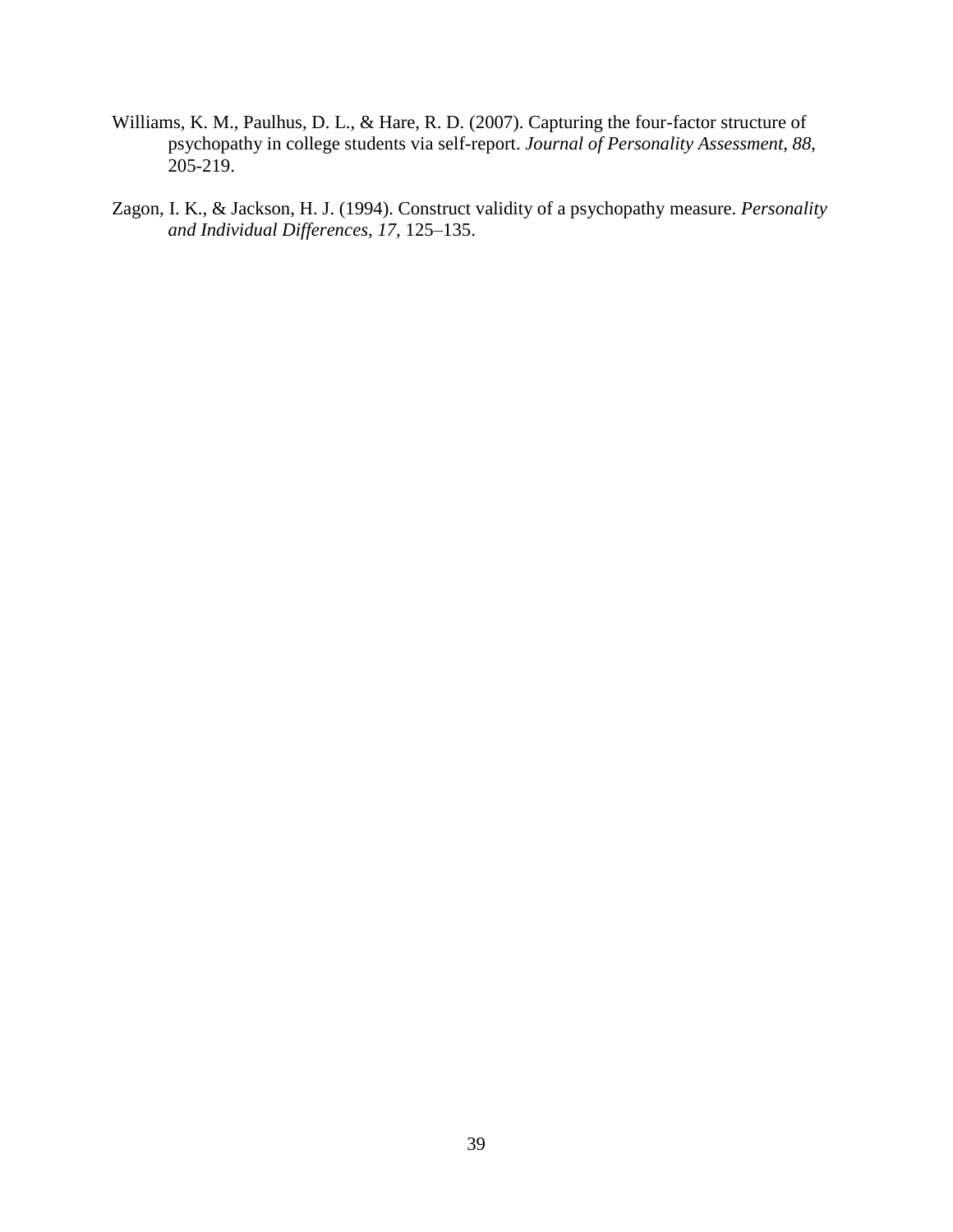*Descriptive statistics for self-report measures*

| Scale                                          | Mean   | ${\rm SD}$ | ${\bf N}$ |
|------------------------------------------------|--------|------------|-----------|
| SRP-II Total Score <sup>a</sup>                | 120.57 | 26.84      | 1180      |
| SRP-II Interpersonal (Factor 1)                | 63.80  | 14.13      | 1189      |
| SRP-II Disinhibition/Impulsivity (Factor 2)    | 22.38  | 9.51       | 1194      |
| <b>SRP-II Fearlessness (Factor 3)</b>          | 19.82  | 6.54       | 1232      |
| SRP-II Cold-heartedness (Factor 4)             | 14.55  | 6.37       | 1196      |
| $IASR-B5^b$ Neuroticism                        | 38.56  | 10.22      | 1236      |
| <b>IASR-B5</b> Conscientiousness               | 38.29  | 10.56      | 1236      |
| <b>IASR-B5 Openness</b>                        | 37.44  | 10.65      | 1236      |
| <b>IASR-B5</b> Extraversion                    | 40.15  | 11.62      | 1231      |
| <b>IASR-B5</b> Agreeableness                   | 38.19  | 9.92       | 1231      |
| MAQ <sup>c</sup> Avoidance                     | 9.35   | 3.26       | 1253      |
| <b>MAQ Ambivalence-Worry</b>                   | 7.18   | 2.61       | 1253      |
| MAQ Ambivalence-Merger                         | 5.91   | 2.17       | 1253      |
| <b>MAQ Security</b>                            | 10.70  | 1.59       | 1253      |
| EQ-i <sup>d</sup> Total Score                  | 424.08 | 58.23      | 1066      |
| EQ-i Emotional Self-Awareness                  | 29.03  | 5.37       | 1040      |
| <b>EQ-i Assertiveness</b>                      | 24.36  | 4.61       | 1042      |
| EQ-i Self-Regard                               | 33.00  | 7.03       | 1034      |
| EQ-i Self-Actualization                        | 35.07  | 5.81       | 1040      |
| EQ-i Independence                              | 23.77  | 4.73       | 1051      |
| EQ-i Empathy                                   | 31.58  | 5.12       | 1032      |
| EQ-i Interpersonal Relationship                | 41.73  | 5.81       | 1028      |
| EQ-i Social Responsibility                     | 40.24  | 6.49       | 1024      |
| <b>EQ-i Stress Tolerance</b>                   | 30.70  | 5.87       | 1041      |
| EQ-i Impulse Control                           | 31.66  | 6.46       | 1043      |
| TOSCA <sup>e</sup> Shame                       | 45.77  | 9.44       | 1253      |
| <b>TOSCA Detachment</b>                        | 31.91  | 5.96       | 1253      |
| <b>TOSCA Guilt</b>                             | 61.91  | 9.03       | 1253      |
| <b>TOSCA Externalization of Blame</b>          | 39.02  | 8.31       | 1253      |
| <b>TOSCA Alpha Pride</b>                       | 19.51  | 3.52       | 1253      |
| <b>TOSCA Beta Pride</b>                        | 19.95  | 3.24       | 1253      |
| <b>Risky Driving Questionnaire Total Score</b> | 118.12 | 23.61      | 949       |
| Grade Point Average (GPA)                      | 3.12   | 0.55       | 1144      |
| <b>High Power Career Aspirations</b>           |        |            | 1247      |
| <b>Antisocial Behavior Total Score</b>         | 0.73   | 1.68       | 1196      |

*Note.* Mean and standard deviation values are not available for the High Power Career Aspirations scale because this is a dichotomous variable.

<sup>a</sup>Self-Report Psychopathy Scale-II Total Score (i.e., total of items included in the refined fourfactor model); <sup>b</sup>Interpersonal Adjective Scales-Big Five Version; <sup>c</sup>Measure of Attachment Qualities; <sup>d</sup>Emotional Quotient Inventory; <sup>e</sup>Test of Self-Conscious Affect-Version 3.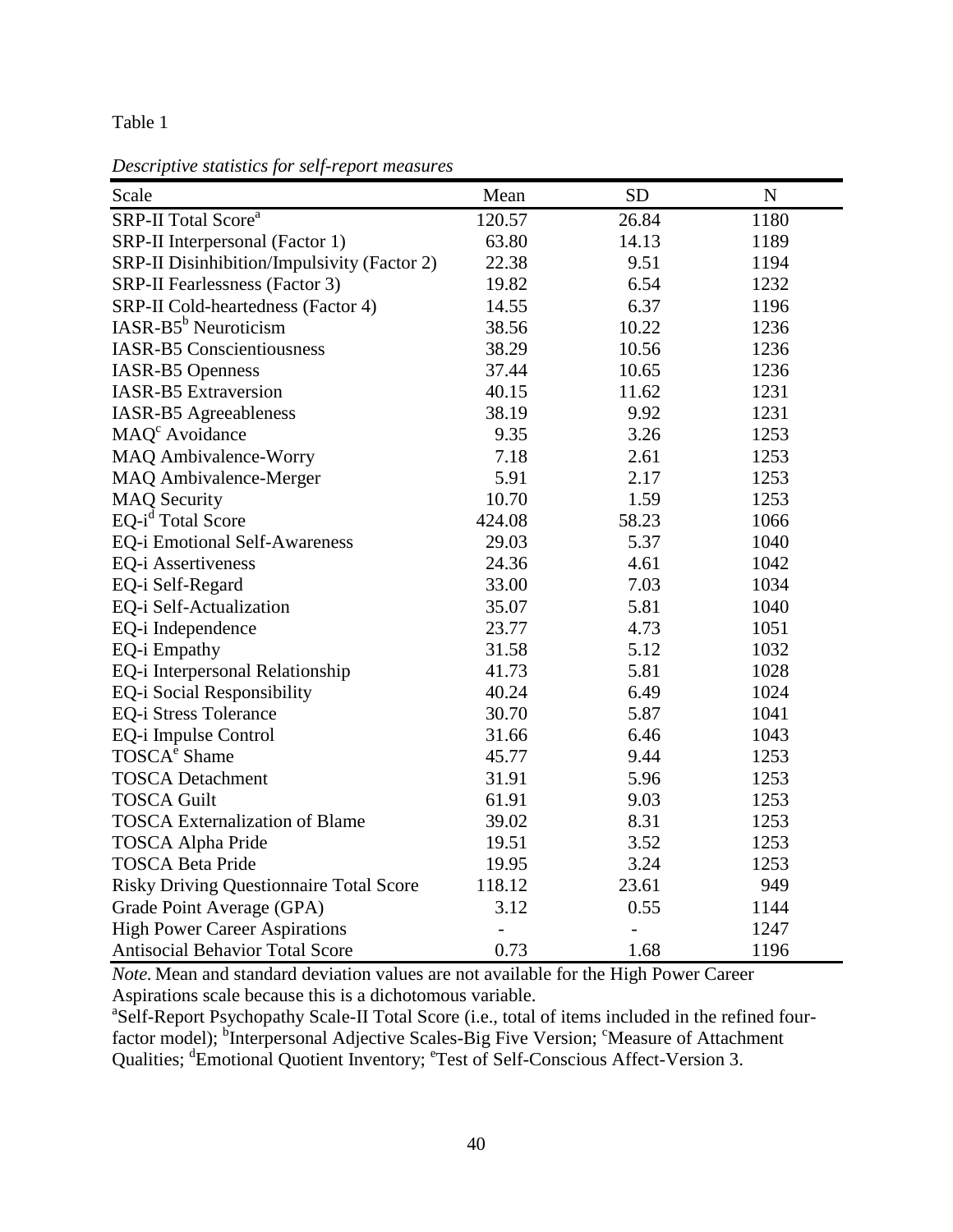| Number of Factors in Model | CFI <sup>a</sup> | $TLI^b$ | <b>RMSEA<sup>c</sup></b> | SRMR <sup>d</sup> |
|----------------------------|------------------|---------|--------------------------|-------------------|
|                            | 0.43             | 0.41    | 0.07                     | 0.09              |
|                            | 0.68             | 0.66    | 0.05                     | 0.06              |
|                            | 0.76             | 0.73    | 0.04                     | 0.05              |
|                            | 0.81             | 0.79    | 0.04                     | 0.04              |
|                            | 0.85             | 0.82    | 0.04                     | 0.04              |
| h                          | 0.87             | 0.83    | 0.04                     | 0.03              |
|                            | 0.87             | 0.83    | 0.04                     | 0.03              |

*Exploratory factor analysis fit index values for models with one to seven factors*

<sup>a</sup>Comparative Fit Index; <sup>b</sup>Tucker-Lewis Fit Index; <sup>c</sup>Root Mean Square Error of Approximation; <sup>d</sup>Standardized Root Mean Square Residual.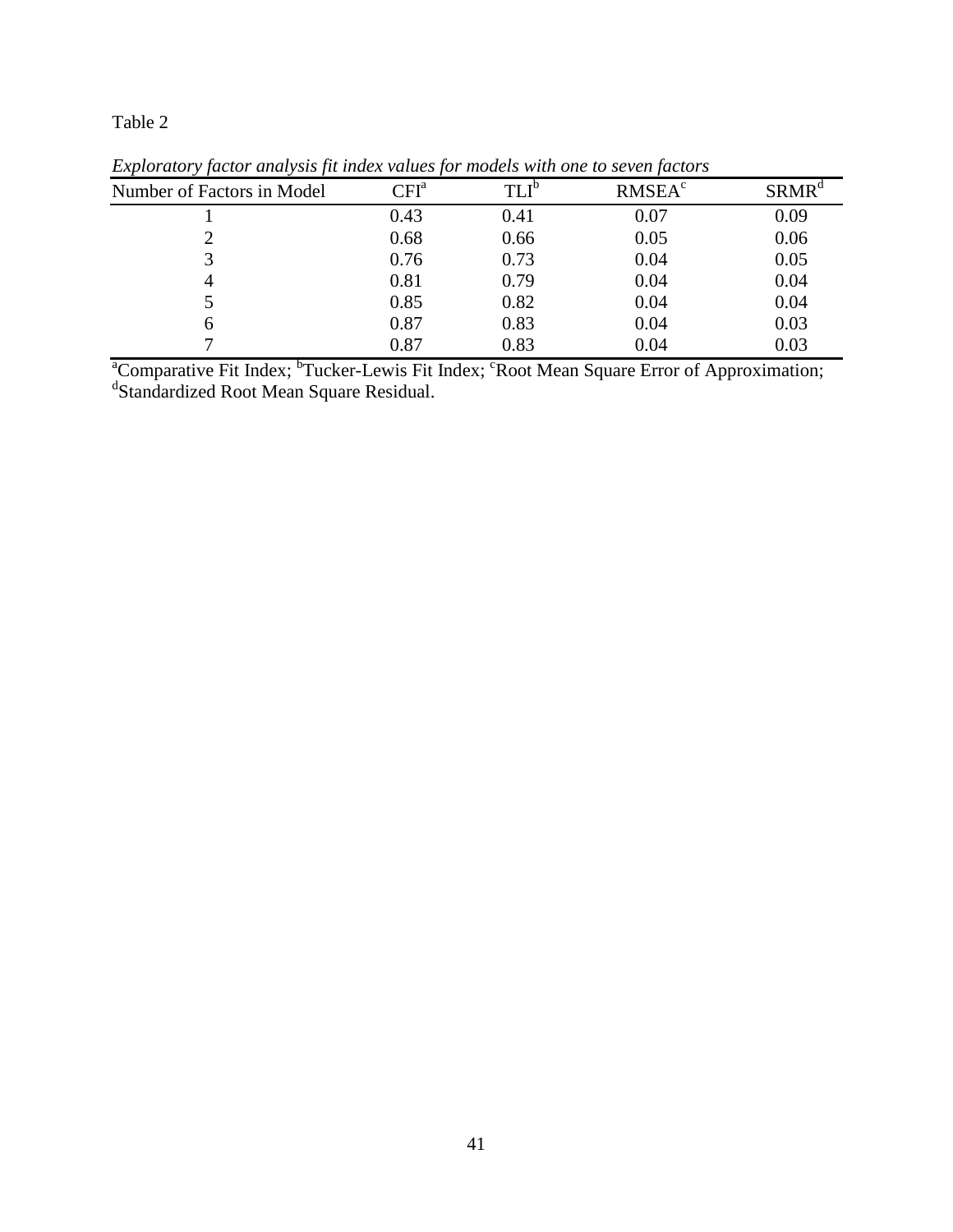*Factor indicators for confirmatory factor analysis of a rationally-derived four-factor model of the Self-Report Psychopathy scale*

| <b>Factor Scale</b>                                                          | Coefficient |
|------------------------------------------------------------------------------|-------------|
| Interpersonal (Dominance, Manipulativeness, Arrogance)                       |             |
| 2. I enjoy giving "bossy" people a hard time.                                | 0.51        |
| 3. I think I could "beat" a lie detector.                                    | 0.54        |
| 4. Sometimes you have to be crafty or sly.                                   | 0.72        |
| 5. It's best to be dominant and assertive because no one else is             | 0.55        |
| going to look out for you.                                                   |             |
| 8. I can be fairly cunning if I have to be.                                  | 0.68        |
| 26. I insist upon getting the respect that is due to me.                     | 0.29        |
| 27. The best way to get things done is to be forceful and persistent.        | 0.40        |
| 37. I can usually talk my way out of anything.                               | 0.58        |
| 41. I have a strong will to power.                                           | 0.34        |
| 42. I would describe myself as a crafty individual.                          | 0.40        |
| 44. I will never be satisfied until I get all that I deserve.                | 0.48        |
| 46. If I ruled the world it would be a much better place.                    | 0.33        |
| 48. I don't think of myself as tricky or sly. (R)                            | 0.49        |
| 50. It's sometimes fun to see how far you can push someone                   | 0.56        |
| before they catch on.                                                        |             |
| 51. People can usually tell if I am lying. (R)                               | 0.40        |
| 56. I find it easy to manipulate people.                                     | 0.66        |
| Disinhibition/Impulsivity                                                    |             |
| 7. I like to change jobs fairly often.                                       | 0.35        |
| 10. I am usually very careful about what I say to people. (R)                | 0.36        |
| 16. I didn't get into too much trouble at school. (R)                        | 0.54        |
| 18. I get in trouble for the same things time after time.                    | 0.47        |
| 20. I was never in trouble with the police when I was a kid. $(R)$           | 0.44        |
| 28. I got in a lot of trouble at school.                                     | 0.72        |
| 29. Rules are made to be broken.                                             | 0.64        |
| 40. I enjoy gambling for large stakes.                                       | 0.60        |
| 43. I prefer having many sexual partners rather than just one.               | 0.57        |
| Fearlessness                                                                 |             |
| 1. I enjoy driving at high speed.                                            | 0.39        |
| 11. I have often done something dangerous just for the thrill of it.         | 0.73        |
| 23. I enjoy taking chances.                                                  | 0.57        |
| 24. I wouldn't do anything dangerous just for the thrill of it. (R)          | 0.29        |
| 32. I would be good at a dangerous job because I like making fast decisions. | 0.66        |
| Cold-heartedness                                                             |             |
| 31. Not hurting others' feelings is important to me. $(R)$                   | 0.71        |
| 34. On average my friends would probably say I am a kind person. (R)         | 0.68        |
| 49. I almost never feel guilty over something I've done.                     | 0.40        |

(continued)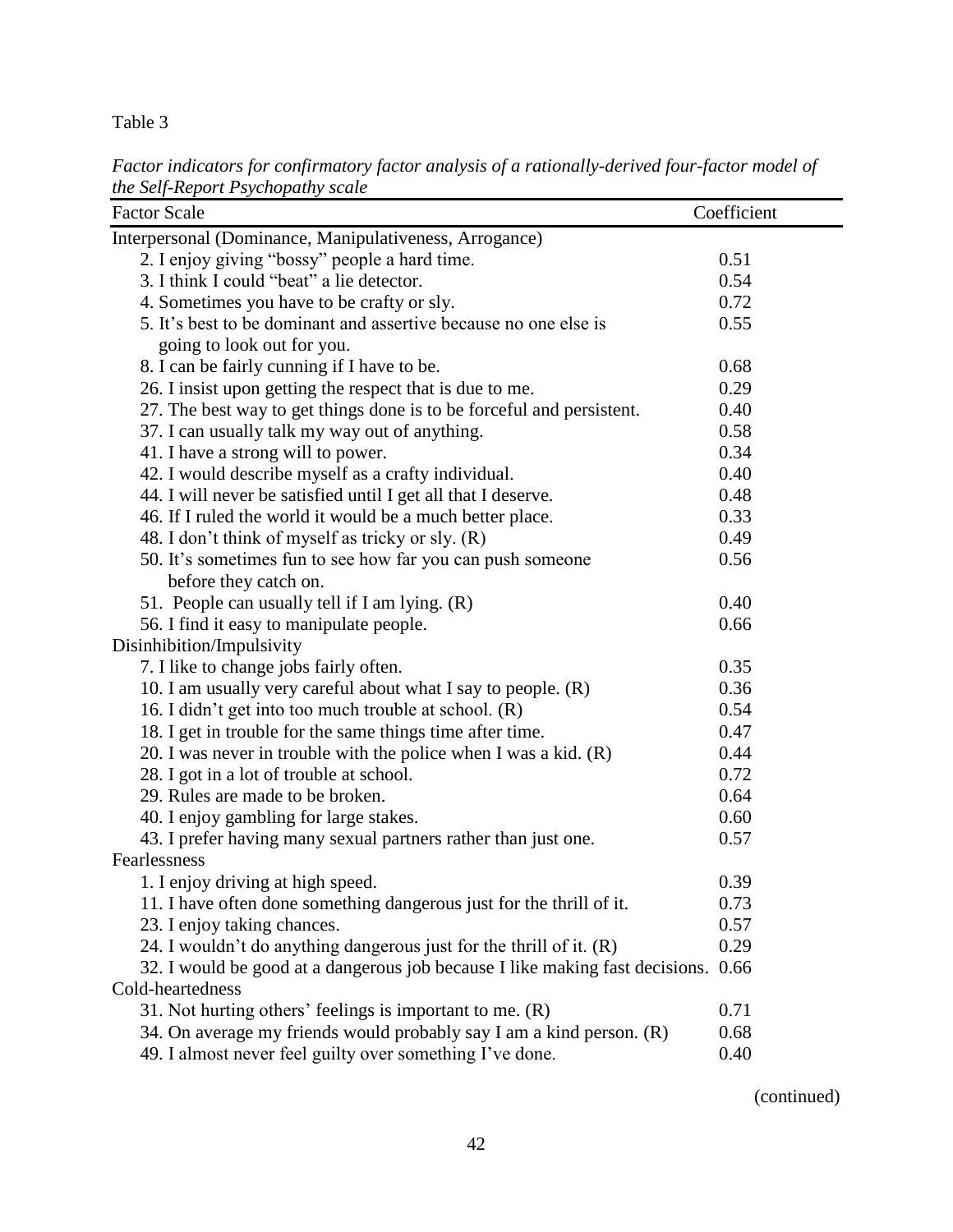Table 3 (continued)

| 54. When I do something wrong, I feel guilty even though                  | 0.52 |
|---------------------------------------------------------------------------|------|
| nobody else knows it. $(R)$                                               |      |
| 57. I'm a soft-hearted person. (R)                                        | 0.64 |
| 60. I am the most important person in this world and nobody else matters. | 0.53 |

*Note.* (R) = Reverse-keyed items.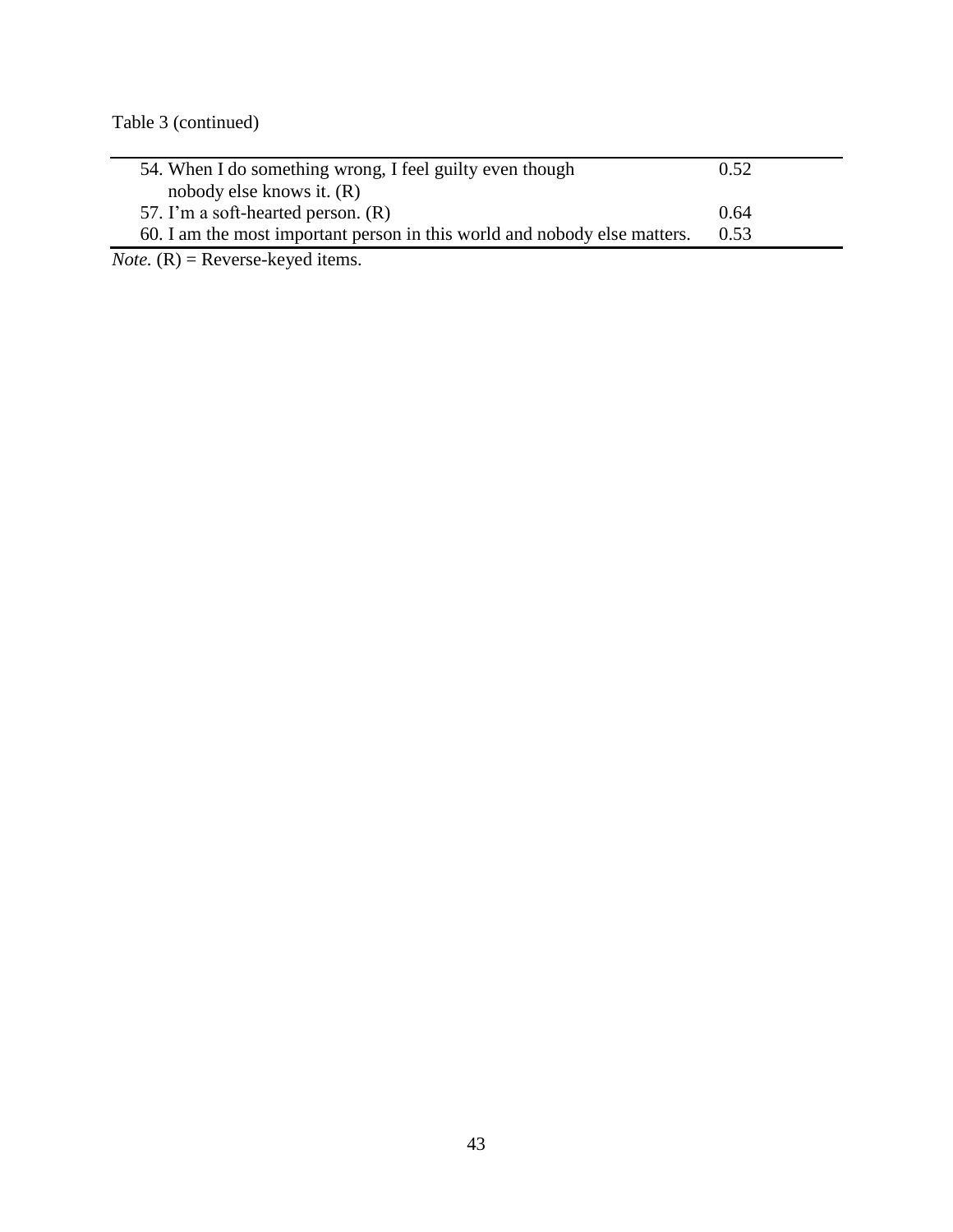| Scale                                                      | SRP-II F1 <sup>a</sup> | SRP-II $\overline{F2^b}$ | SRP-II $F3^{\overline{c}}$ | $SRP-II F4^d$ | SRP-II Total <sup>e</sup> |  |
|------------------------------------------------------------|------------------------|--------------------------|----------------------------|---------------|---------------------------|--|
| $SRP-II F1a$                                               | $- -$                  |                          | $-$                        | $-$           | $.82**$                   |  |
| $SRP-II F2^b$                                              | $.34**$                | $- -$                    | --                         | --            | $.76**$                   |  |
| $SRP-II F3c$                                               | $.46**$                | $.34**$                  |                            |               | $.64***$                  |  |
| $SRP-II F4^d$                                              | $.26**$                | $.62**$                  | $.15**$                    |               | $.63**$                   |  |
| IASR-B5 $Nf$                                               | $-.06*$                | $-.03$                   | $-.15**$                   | $-.12**$      | $-.10**$                  |  |
| IASR-B5 $Cg$                                               | $-.08**$               | $-0.49**$                | $-.21**$                   | $-0.34**$     | $-34**$                   |  |
| IASR-B5 $Oh$                                               | $.20**$                | $-12**$                  | $.13**$                    | $-.21**$      | .05                       |  |
| IASR-B5 $E1$                                               | $-.01$                 | $-.39**$                 | .02                        | $-47**$       | $-.25**$                  |  |
| IASR-B5 $A^j$                                              | $-.57**$               | $-0.44**$                | $-0.36**$                  | $-.50**$      | $-.66**$                  |  |
| $MAQ-A^k$                                                  | $.15**$                | $.17**$                  | $.06*$                     | $.21**$       | $.21**$                   |  |
| $MAQ-AW1$                                                  | $.09**$                | $.08**$                  | .01                        | .04           | $.08**$                   |  |
| $MAQ-AMm$                                                  | $.11***$               | $.10**$                  | .05                        | $.09**$       | $.13**$                   |  |
| $MAQ-Sn$                                                   | $-.03$                 | $-17**$                  | $-.04$                     | $-.22**$      | $-14**$                   |  |
| EQ-i Total <sup>o</sup>                                    | $-.10**$               | $-47**$                  | $-.10*$                    | $-.39**$      | $-0.32**$                 |  |
| EQ-i $\mathrm{ES}^p$                                       | $-.10**$               | $-.28**$                 | $-.09**$                   | $-.29**$      | $-.24**$                  |  |
| EQ-i $\mathbf{A}^{\mathrm{q}}$                             | $.16**$                | $-13**$                  | $.11**$                    | $-.08*$       | .04                       |  |
| $EQ$ -i $SRr$                                              | $.08*$                 | $-.20**$                 | .02                        | $-14**$       | $-.05$                    |  |
| EQ-i $\mathrm{SA}^{\mathrm{s}}$                            | $-.08**$               | $-42**$                  | $-.02$                     | $-.38**$      | $-.28**$                  |  |
| $EQ-i I^t$                                                 | $.11***$               | $-.10**$                 | $.06*$                     | $-00.$        | .03                       |  |
| $EQ$ -i $E^{\mathrm{u}}$                                   | $-16**$                | $-31**$                  | $-.10**$                   | $.16**$       | $-.38**$                  |  |
| EQ-i $\mathrm{IR}^\mathrm{v}$                              | $-0.08*$               | $-.35**$                 | .00                        | $-.38**$      | $-.25**$                  |  |
| $\mathsf{EQ}\text{-}\mathrm{i}\;\mathsf{SoR}^{\mathrm{w}}$ | $-31**$                | $-.60**$                 | $-.20**$                   | $-.61**$      | $-.56**$                  |  |
| EQ-i $ST^x$                                                | $.13**$                | $-15**$                  | $.14**$                    | $-.09**$      | .03                       |  |
| EQ-i $\mathrm{IC}^{\mathrm{y}}$                            | $-0.34**$              | $-0.48**$                | $-.30**$                   | $-0.34**$     | $-51**$                   |  |
| TOSCA-S <sup>z</sup>                                       | $-.19**$               | $-17**$                  | $-16**$                    | $-.22**$      | $-.25**$                  |  |
| TOSCA-D <sup>aa</sup>                                      | $.34**$                | $.20**$                  | $.20**$                    | $.21**$       | $.35**$                   |  |

*Correlations between total and factor scores of the SRP-II for the total sample and measures of relevant external correlates*

(continued)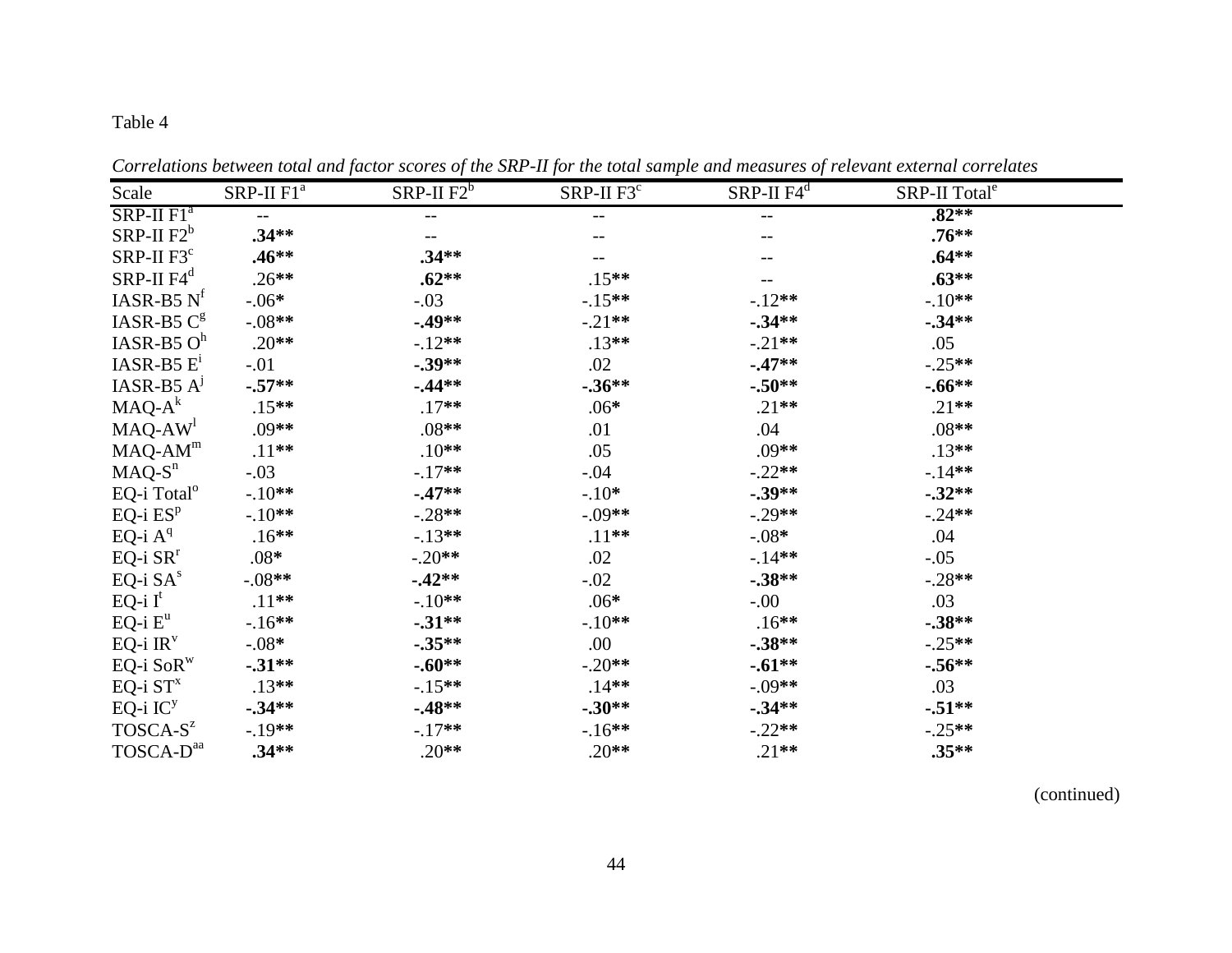|  | Table 4 (continued) |
|--|---------------------|
|--|---------------------|

| TOSCA-G <sup>bb</sup>  | $-.24**$ | $-42**$  | $-18**$  | $-45**$  | $-42**$ |  |
|------------------------|----------|----------|----------|----------|---------|--|
| TOSCA-E <sup>cc</sup>  | $.26**$  | $.20**$  | $.11***$ | $.23**$  | $.29**$ |  |
| TOSCA-AP <sup>dd</sup> | $.24**$  | $-.10**$ | $.06*$   | $-.08**$ | $.09**$ |  |
| TOSCA-BPee             | $.24**$  | $-.10**$ | .06      | $-.09**$ | $.09**$ |  |
| RD <sup>ff</sup>       | $.41**$  | $.43**$  | $.44**$  | $.29**$  | $.55**$ |  |
| GPA <sup>gg</sup>      | $-12**$  | $-.22**$ | $-12**$  | $-.11**$ | $-19**$ |  |
| HPC <sup>hh</sup>      | $.11***$ | .01      | .04      | .03      | $.08**$ |  |
| ASB <sup>ii</sup>      | $.13**$  | $.32**$  | $.15***$ | $.12**$  | $.25**$ |  |

*Note.* Correlations greater or equal to 0.30 are shown in boldface.

<sup>a</sup>Self-Report Psychopathy Scale-II Interpersonal scale; <sup>b</sup>Self-Report Psychopathy Scale-II Disinhibition/Impulsivity scale; <sup>c</sup>Self-Report Psychopathy Scale-II Fearlessness scale; <sup>d</sup>Self-Report Psychopathy Scale-II Cold-heartedness scale; <sup>e</sup>Self-Report Psychopathy Scale-II Total Score (i.e., total of items included in the refined four-factor model); <sup>f</sup>Revised Interpersonal Adjective Scales-Big Five Version Neuroticism scale; <sup>g</sup>Revised Interpersonal Adjective Scales-Big Five Version Conscientiousness scale; <sup>h</sup>Revised Interpersonal Adjective Scales-Big Five Version Openness scale; <sup>i</sup>Revised Interpersonal Adjective Scales-Big Five Version Extraversion scale; Revised Interpersonal Adjective Scales-Big Five Version Agreeableness scale; <sup>k</sup>Measure of Attachment Qualities Avoidance scale; <sup>1</sup>Measure of Attachment Qualities Ambivalence-Worry scale; <sup>m</sup>Measure of Attachment Qualities Ambivalence-Merger scale; <sup>n</sup>Measure of Attachment Qualities Security scale; <sup>o</sup>Emotional Quotient Inventory Total Score; <sup>p</sup>Emotional Quotient Inventory Emotional Self-Awareness subscale; <sup>q</sup>Emotional Quotient Inventory Assertiveness subscale; <sup>r</sup>Emotional Quotient Inventory Self-Regard subscale; <sup>s</sup>Emotional Quotient Inventory Self-Actualization subscale; <sup>t</sup>Emotional Quotient Inventory Independence subscale; "Emotional Quotient Inventory Empathy subscale; 'Emotional Quotient Inventory Interpersonal Relationship subscale; "Emotional Quotient Inventory Social Responsibility subscale; <sup>x</sup>Emotional Quotient Inventory Stress Tolerance subscale; <sup>y</sup>Emotional Quotient Inventory Impulse Control subscale; <sup>2</sup>Test of Self-Conscious Affect-Version 3 Shame scale; <sup>aa</sup>Test of Self-Conscious Affect-Version 3 Detachment scale; <sup>bb</sup>Test of Self-Conscious Affect-Version 3 Guilt scale; <sup>cc</sup>Test of Self-Conscious Affect-Version 3 Externalization of Blame scale; <sup>dd</sup>Test of Self-Conscious Affect-Version 3 Alpha Pride scale; <sup>ee</sup>Test of Self-Conscious Affect Beta Pride scale; <sup>ff</sup>Risky Driving Questionnaire Total Score; <sup>gg</sup>Grade Point Average; <sup>hh</sup>High Power Career Aspirations; <sup>ii</sup>Antisocial Behavior Total Score.  $**p* < .05.$   $**p* < .01.$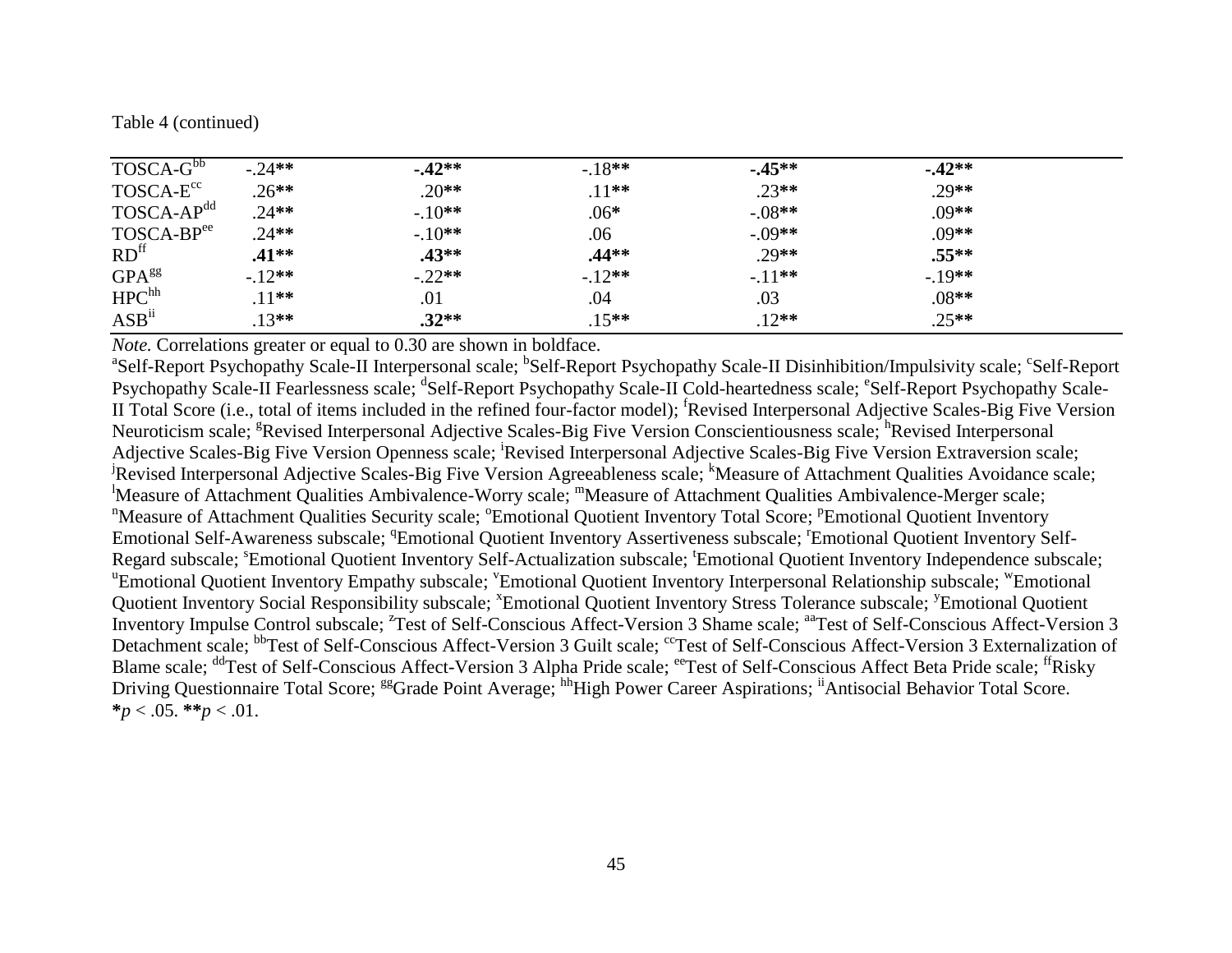| thumpic uncur regression unurgies preutentig external correlate scule scores with SKI-11 juction<br>scores: Model statistics |      |            |       |  |
|------------------------------------------------------------------------------------------------------------------------------|------|------------|-------|--|
| Dependent Variable                                                                                                           | df   | н          | $R^2$ |  |
| IASR-B5 <sup>a</sup> Neuroticism                                                                                             | 1170 | $13.39**$  | 0.04  |  |
| <b>IASR-B5</b> Conscientiousness                                                                                             | 1170 | $100.02**$ | 0.26  |  |
| <b>IASR-B5</b> Openness                                                                                                      | 1170 | $39.67**$  | 0.12  |  |
| <b>IASR-B5</b> Extraversion                                                                                                  | 1166 | $104.35**$ | 0.26  |  |
| IASR-R5 Agreeableness                                                                                                        | 1165 | $252.76**$ | 0.47  |  |

*Multiple linear regression analyses predicting external correlate scale scores with SRP-II factor* 

| $a_{\mathbf{r}}$ .<br>$\mathbf{1}$ $\mathbf{1}$ $\mathbf{1}$ $\mathbf{1}$ $\mathbf{1}$ $\mathbf{1}$ $\mathbf{1}$ $\mathbf{1}$ $\mathbf{1}$ $\mathbf{1}$ $\mathbf{1}$ $\mathbf{1}$ $\mathbf{1}$ $\mathbf{1}$ $\mathbf{1}$ $\mathbf{1}$ $\mathbf{1}$ $\mathbf{1}$ $\mathbf{1}$ $\mathbf{1}$ $\mathbf{1}$ $\mathbf{1}$ $\mathbf{1}$ $\mathbf{1}$ $\mathbf{$<br>TT. | $b \cdot r$ | $\mathbf{u}$<br>$C = 1$<br>$\sim$ $\sim$ | $c_{\mathbf{r}}$ $\cdots$ |
|-----------------------------------------------------------------------------------------------------------------------------------------------------------------------------------------------------------------------------------------------------------------------------------------------------------------------------------------------------------------|-------------|------------------------------------------|---------------------------|
| <b>Antisocial Behavior Total Score</b>                                                                                                                                                                                                                                                                                                                          | 1132        | 38.39**                                  | 0.12                      |
| Grade Point Average (GPA)                                                                                                                                                                                                                                                                                                                                       | 1077        | $15.61**$                                | 0.06                      |
| <b>Risky Driving Questionnaire Total Score</b>                                                                                                                                                                                                                                                                                                                  | 908         | 105.75**                                 | 0.32                      |
| <b>TOSCA Beta Pride</b>                                                                                                                                                                                                                                                                                                                                         | 1176        | $31.75**$                                | 0.10                      |
| TOSCA Alpha Pride                                                                                                                                                                                                                                                                                                                                               | 1176        | $31.07**$                                | 0.10                      |
| <b>TOSCA Externalization of Blame</b>                                                                                                                                                                                                                                                                                                                           | 1176        | 32.41**                                  | 0.10                      |
| <b>TOSCA Guilt</b>                                                                                                                                                                                                                                                                                                                                              | 1176        | 96.51**                                  | 0.25                      |
| <b>TOSCA</b> Detachment                                                                                                                                                                                                                                                                                                                                         | 1176        | 45.07**                                  | 0.13                      |
| TOSCA <sup>d</sup> Shame                                                                                                                                                                                                                                                                                                                                        | 1176        | 23.26**                                  | 0.07                      |
| EQ-i Impulse Control                                                                                                                                                                                                                                                                                                                                            | 985         | 97.02**                                  | 0.28                      |
| <b>EQ-i Stress Tolerance</b>                                                                                                                                                                                                                                                                                                                                    | 986         | 19.53**                                  | 0.07                      |
| EQ-i Social Responsibility                                                                                                                                                                                                                                                                                                                                      | 967         | 207.07**                                 | 0.46                      |
| EQ-i Interpersonal Relationship                                                                                                                                                                                                                                                                                                                                 | 972         | 53.56**                                  | 0.18                      |
| EQ-i Empathy                                                                                                                                                                                                                                                                                                                                                    | 974         | 109.35**                                 | 0.31                      |
| EQ-i Independence                                                                                                                                                                                                                                                                                                                                               | 992         | $9.70**$                                 | 0.04                      |
| EQ-i Self-Actualization                                                                                                                                                                                                                                                                                                                                         | 981         | $67.20**$                                | 0.22                      |
| EQ-i Self-Regard                                                                                                                                                                                                                                                                                                                                                | 976         | $17.22**$                                | 0.07                      |
| EQ-i Assertiveness                                                                                                                                                                                                                                                                                                                                              | 986         | 19.50**                                  | 0.07                      |
| EQ-i Emotional Self-Awareness                                                                                                                                                                                                                                                                                                                                   | 980         | 27.63**                                  | 0.10                      |
| EQ-i <sup>c</sup> Total Score                                                                                                                                                                                                                                                                                                                                   | 1004        | 81.12**                                  | 0.25                      |
| <b>MAQ Security</b>                                                                                                                                                                                                                                                                                                                                             | 1177        | 16.85**                                  | 0.05                      |
| MAQ Ambivalence-Merger                                                                                                                                                                                                                                                                                                                                          | 1177        | 5.64**                                   | 0.02                      |
| <b>MAQ Ambivalence-Worry</b>                                                                                                                                                                                                                                                                                                                                    | 1177        | $4.28**$                                 | 0.01                      |
| MAQ <sup>b</sup> Avoidance                                                                                                                                                                                                                                                                                                                                      | 1177        | $17.64**$                                | 0.06                      |
| IASR-B5 Agreeableness                                                                                                                                                                                                                                                                                                                                           | 1165        | 252.76**                                 | 0.47                      |
| <b>IASR-B5</b> Extraversion                                                                                                                                                                                                                                                                                                                                     | 1166        | $104.35**$                               | 0.26                      |
| IASR-B5 Openness                                                                                                                                                                                                                                                                                                                                                | 1170        | 39.67**                                  | 0.12                      |

<sup>a</sup>Interpersonal Adjective Scales-Big Five Version; <sup>b</sup>Measure of Attachment Qualities; <sup>c</sup>Emotional Quotient Inventory; <sup>d</sup>Test of Self-Conscious Affect-Version 3 \*\* $p < .01$ .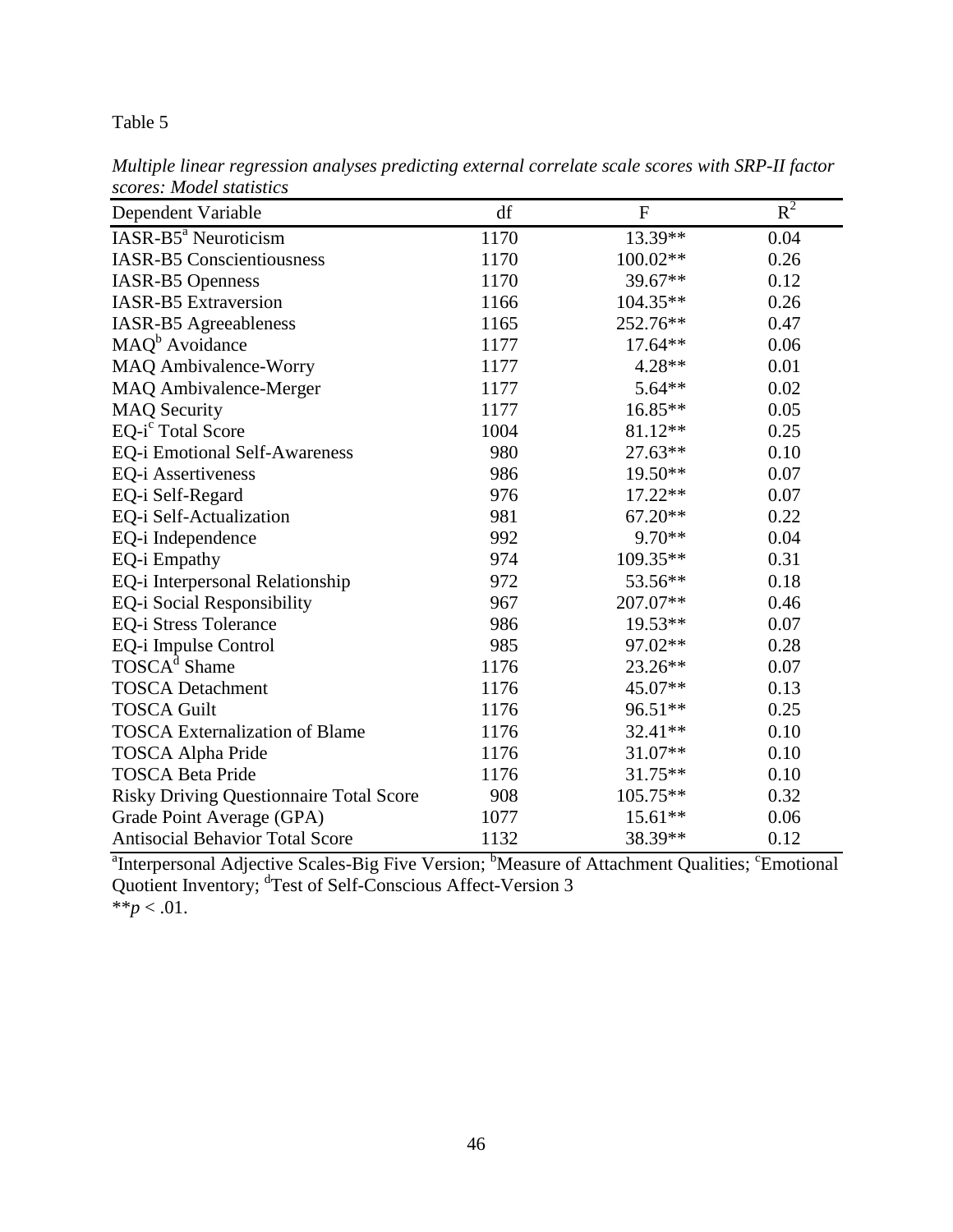|                                        | $SRP-II F1^a$ |                |         | SRP-II $F2^b$    |         | $SRP-II F3c$ |                  |         | $SRP-II F4^d$ |                  |  |
|----------------------------------------|---------------|----------------|---------|------------------|---------|--------------|------------------|---------|---------------|------------------|--|
| Dependent Variable                     | $\beta$       | $\mathfrak{t}$ | β       | $\boldsymbol{t}$ | β       |              | $\boldsymbol{t}$ | β       |               | $\boldsymbol{t}$ |  |
| IASR-B5 <sup>e</sup> Neuroticism       | 0.03          | 1.00           | 0.13    | $3.32**$         | $-0.19$ |              | $-5.71**$        | $-0.17$ |               | $-4.73**$        |  |
| <b>IASR-B5</b> Conscientiousness       | 0.14          | 4.89**         | $-0.44$ | $-12.94**$       | $-0.11$ |              | $-3.81**$        | $-0.09$ |               | $-2.85**$        |  |
| IASR-B5 Agreeableness                  | $-0.43$       | $-17.39**$     | $-0.06$ | $-1.91$          | $-0.08$ |              | $-3.26**$        | $-0.33$ |               | $-12.15**$       |  |
| IASR-B5 Extraversion                   | 0.13          | $4.35**$       | $-0.24$ | $-7.13**$        | 0.10    |              | $3.42**$         | $-0.37$ |               | $-11.38**$       |  |
| <b>IASR-B5</b> Openness                | 0.27          | $8.33**$       | $-0.09$ | $-2.45*$         | 0.07    |              | $2.13*$          | $-0.23$ |               | $-6.54**$        |  |
| MAQ <sup>f</sup> Avoidance             | 0.11          | $3.24**$       | 0.04    | 1.01             | $-0.02$ |              | $-0.65$          | 0.17    |               | $4.55**$         |  |
| MAQ Ambivalence-Worry                  | 0.10          | $2.96**$       | 0.08    | $2.16*$          | $-0.07$ |              | $-2.05*$         | $-0.03$ |               | $-0.78$          |  |
| MAQ Ambivalence-Merger                 | 0.10          | $2.83*$        | 0.06    | 1.46             | $-0.03$ |              | $-0.91$          | 0.04    |               | 1.05             |  |
| <b>MAQ Security</b>                    | 0.05          | 1.45           | $-0.08$ | $-2.18*$         | 0.00    |              | $-0.01$          | $-0.18$ |               | $-5.05**$        |  |
| EQ-i <sup>g</sup> Total Score          | 0.06          | 1.82           | $-0.40$ | $-10.95**$       | 0.07    |              | $2.20*$          | $-0.18$ |               | $-4.99**$        |  |
| EQ-i Emot. Self-Aware. <sup>h</sup>    | 0.02          | 0.58           | $-0.16$ | $-3.90**$        | $-0.02$ |              | $-0.55$          | $-0.20$ |               | $-5.14**$        |  |
| EQ-i Assertiveness                     | 0.20          | $5.57**$       | $-0.24$ | $-5.75**$        | 0.10    |              | $2.65*$          | $-0.01$ |               | $-0.16$          |  |
| EQ-i Self-Regard                       | 0.16          | $4.47**$       | $-0.23$ | $-5.66**$        | 0.03    |              | 0.72             | $-0.05$ |               | $-1.22$          |  |
| EQ-i Self-Actualization                | 0.04          | 1.35           | $-0.35$ | $-9.20**$        | 0.11    |              | $3.24**$         | $-0.20$ |               | $-5.58**$        |  |
| EQ-i Independence                      | 0.13          | $3.69**$       | $-0.22$ | $-5.15**$        | 0.05    |              | 1.36             | 0.09    |               | $2.17*$          |  |
| EQ-i Empathy                           | $-0.03$       | $-0.79$        | $-0.21$ | $-5.89**$        | 0.09    |              | $3.01**$         | $-0.42$ |               | $-12.29**$       |  |
| EQ-i Interpers. Relation. <sup>1</sup> | $0.02\,$      | 0.64           | $-0.22$ | $-5.76**$        | 0.12    |              | $3.55**$         | $-0.28$ |               | $-7.46**$        |  |
| EQ-i Social Responsibility             | $-0.10$       | $-3.54**$      | $-0.35$ | $-11.05**$       | 0.03    |              | 1.22             | $-0.38$ |               | $-12.70**$       |  |
| EQ-i Stress Tolerance                  | 0.13          | $3.76**$       | $-0.25$ | $-6.02**$        | 0.16    |              | $4.44**$         | 0.00    |               | 0.03             |  |
| EQ-i Impulse Control                   | $-0.17$       | $-5.26**$      | $-0.36$ | $-9.91**$        | $-0.08$ |              | $-2.65*$         | $-0.08$ |               | $-2.20*$         |  |
| TOSCA <sup>J</sup> Shame               | $-0.10$       | $-3.11**$      | 0.01    | 0.27             | $-0.09$ |              | $-2.82*$         | $-0.19$ |               | $-5.22**$        |  |
| <b>TOSCA Detachment</b>                | 0.28          | $8.80**$       | 0.01    | 0.18             | 0.05    |              | 1.69             | 0.13    |               | $3.77**$         |  |
| <b>TOSCA Guilt</b>                     | $-0.08$       | $-2.60*$       | $-0.20$ | $-5.83**$        | $-0.02$ |              | $-0.79$          | $-0.31$ |               | $-9.60**$        |  |
| TOSCA Ext. of Blame <sup>k</sup>       | 0.22          | $6.91**$       | 0.05    | 1.37             | $-0.03$ |              | $-0.91$          | 0.15    |               | $4.14**$         |  |
| TOSCA Alpha Pride                      | 0.31          | $9.65**$       | $-0.17$ | $-4.49**$        | 0.00    |              | 0.03             | $-0.06$ |               | $-1.81$          |  |
| <b>TOSCA Beta Pride</b>                | 0.31          | $9.76***$      | $-0.16$ | $-4.17**$        | $-0.00$ |              | $-0.11$          | $-0.08$ |               | $-2.35*$         |  |

*Multiple linear regression analyses predicting external correlate scale scores with SRP-II factor scores: Coefficients*

(continued)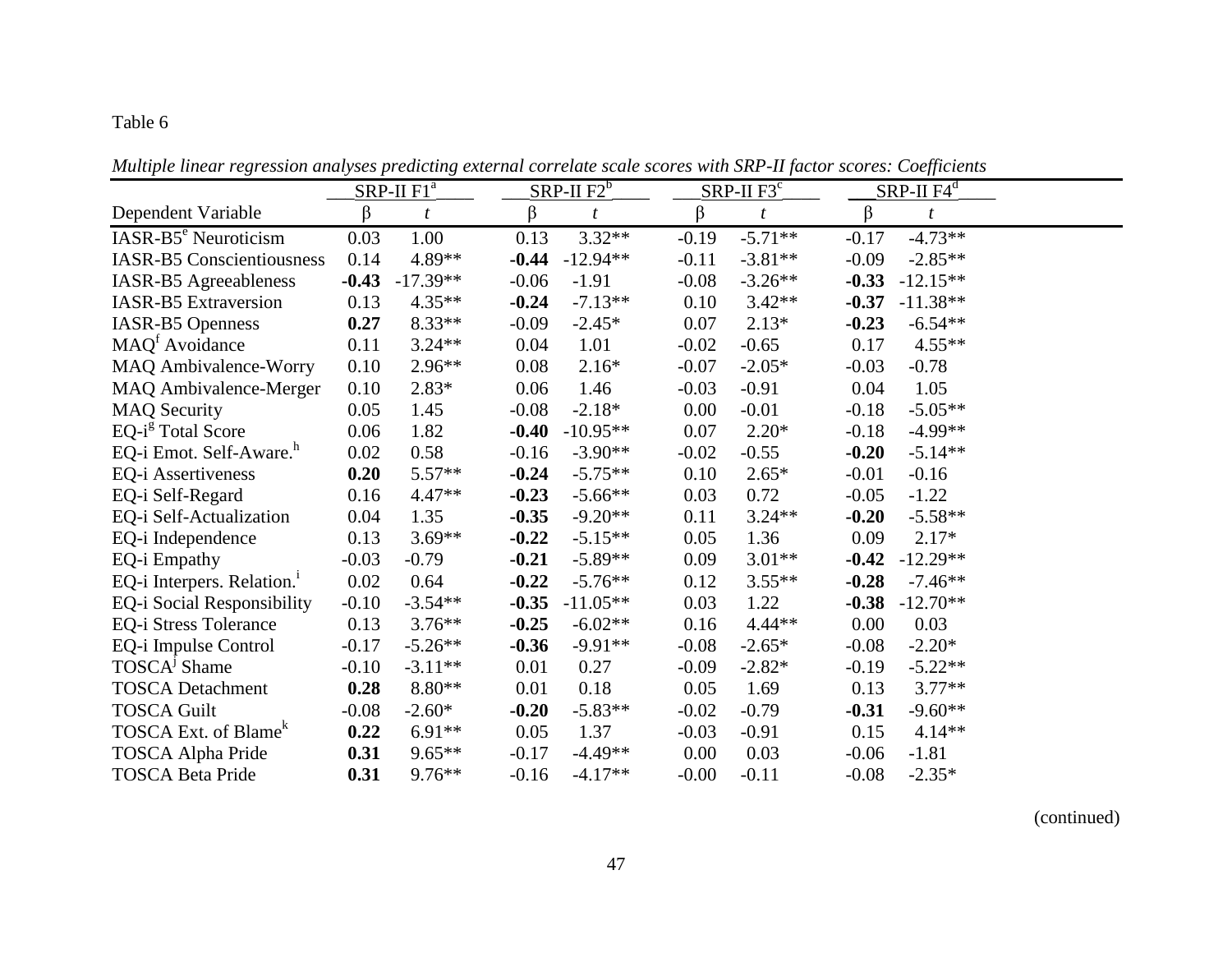Table 6 (continued)

| Risky Driving Total Score             |          | $0.20\qquad 6.25**$ | 0.25 | $6.92**$          | 0.26           | $8.18**$ | 0.05 | 1.48            |
|---------------------------------------|----------|---------------------|------|-------------------|----------------|----------|------|-----------------|
| Grade Point Average (GPA) -0.01 -0.35 |          |                     |      | $-0.23$ $-5.76**$ | $-0.04 - 1.29$ |          | 0.03 | 0.84            |
| ASB Total Score <sup>n</sup>          | $0.02\,$ | 0.49                | 0.39 | $10.40**$         | 0.04           | 1.28     |      | $-0.13 - 3.67*$ |

*Note.* Beta values greater than or equal to 0.20 are in boldface.

<sup>a</sup>Self-Report Psychopathy scale Interpersonal factor; <sup>b</sup>Self-Report Psychopathy scale Disinhibition/Impulsivity factor; <sup>c</sup>Self-Report Psychopathy scale Fearlessness scale; <sup>d</sup>Self-Report Psychopathy scale Cold-heartedness factor; <sup>e</sup>Interpersonal Adjective Scales-Big Five Version; <sup>f</sup>Measure of Attachment Qualities; <sup>g</sup>Emotional Quotient Inventory; <sup>h</sup>Emotional Quotient Inventory Self-Awareness subscale; Emotional Quotient Inventory Interpersonal Relationships subscale; Test of Self-Conscious Affect-Version 3; <sup>k</sup>Test of Self-Conscious Affect-Version 3 Externalization of Blame scale; Risky Driving Questionnaire Total Score; "High Power Career Aspirations; <sup>n</sup>Antisocial Behavior Total Score.

 $**p* < .05.$   $**p* < .01.$